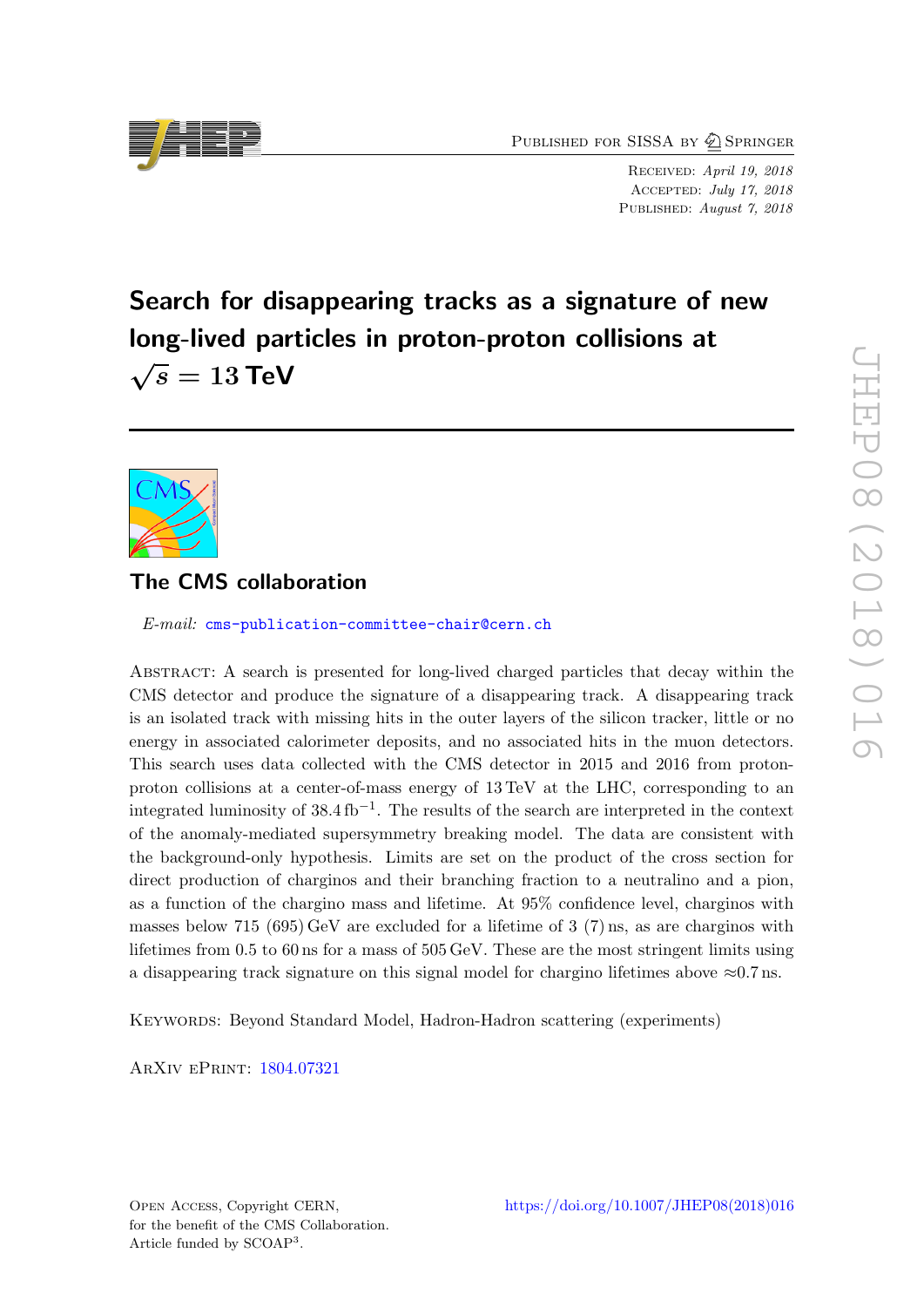### Contents

|             | 1 Introduction                       |                         |  |
|-------------|--------------------------------------|-------------------------|--|
|             | 2 The CMS detector                   |                         |  |
|             | 3 Data sets                          |                         |  |
|             | 4 Event reconstruction and selection | $\overline{\mathbf{4}}$ |  |
| $5^{\circ}$ | <b>Background estimation</b>         | $\overline{7}$          |  |
|             | Charged leptons<br>5.1               | $\overline{7}$          |  |
|             | 5.2 Spurious tracks                  | 10                      |  |
|             | 6 Systematic uncertainties           | 10                      |  |
|             | Background estimates<br>6.1          | 10                      |  |
|             | Signal efficiencies<br>6.2           | 12                      |  |
|             | 7 Results                            | 12                      |  |
| 8           | <b>Summary</b>                       | 13                      |  |
|             | The CMS collaboration                | 21                      |  |

# <span id="page-1-0"></span>1 Introduction

This paper presents a search for long-lived, charged particles that decay within the volume of the silicon tracker of the CMS detector at the CERN LHC and produce the signature of a "disappearing track." A disappearing track occurs when the decay products of a charged particle are undetected because they either have too little momentum to be reconstructed or interact only weakly, such that they do not produce hits in the tracker and do not deposit significant energy in the calorimeters.

Anomaly-mediated supersymmetry breaking (AMSB) [\[1,](#page-17-0) [2\]](#page-17-1) is one of the many beyondthe-standard-model (BSM) scenarios in which such a disappearing track would be produced, and one that has been widely used to interpret the results of searches for disappearing tracks. In AMSB, a particle mass spectrum is predicted with a small mass difference between the lightest chargino  $(\tilde{\chi}_1^{\pm})$  and neutralino  $(\tilde{\chi}_1^0)$ , where the latter is the lightest su-persymmetric particle [\[3–](#page-17-2)[6\]](#page-17-3). The chargino decays to a neutralino and a pion:  $\tilde{\chi}_1^{\pm} \rightarrow \tilde{\chi}_1^0 \pi^{\pm}$ . Because of the small chargino-neutralino mass difference, the phase space for this decay is limited, and as a consequence the chargino has a lifetime on the order of 1 ns. The pion from this decay has low momentum ( $\approx 100 \text{ MeV}$ ), generally too low for it to be observable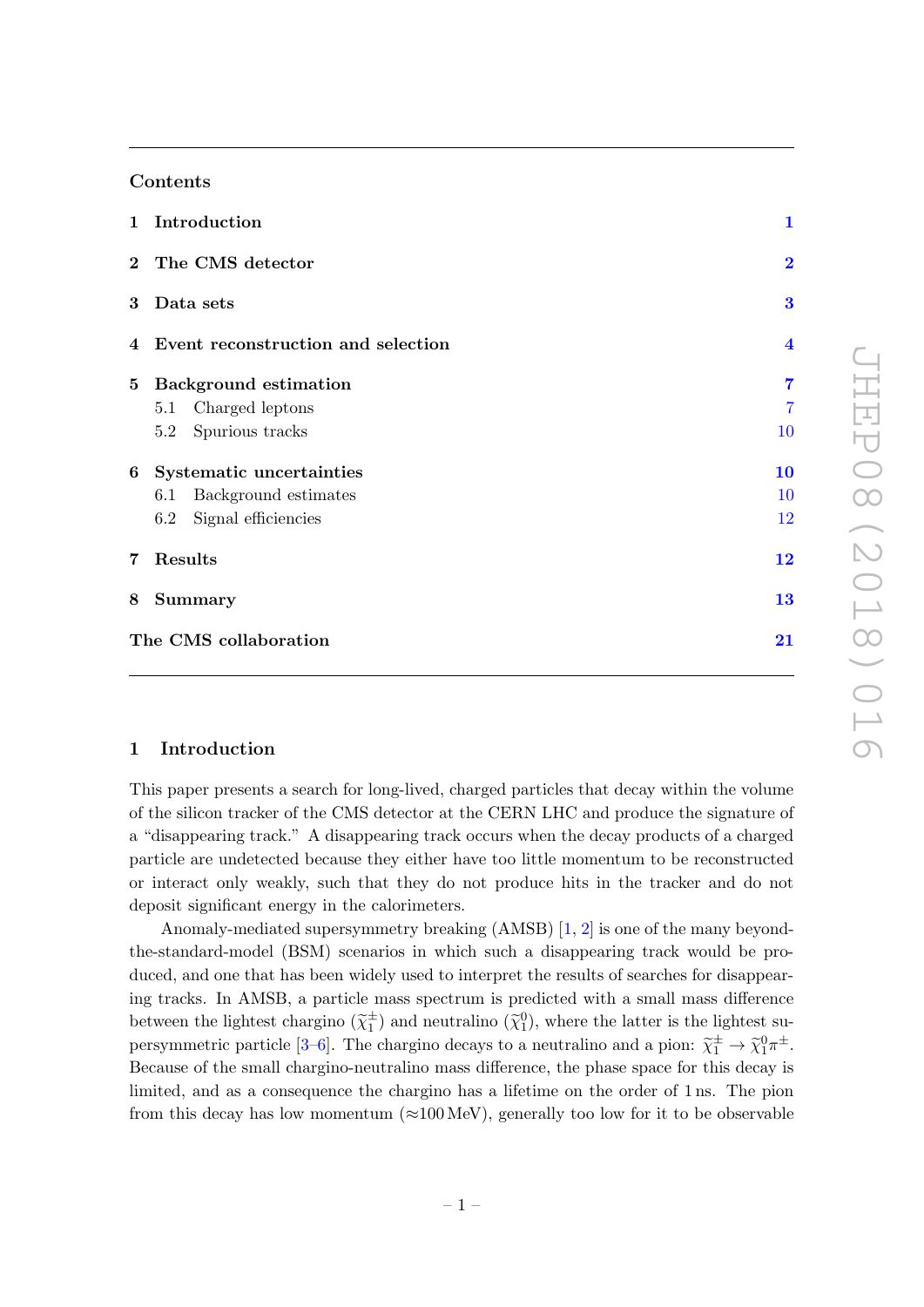as a reconstructed track. If the chargino decays inside the tracker volume, it thus will often leave a disappearing track. We present the search in terms of the chargino mass and lifetime in AMSB, although other BSM scenarios that produce a disappearing track signature have also been proposed [\[3,](#page-17-2) [7–](#page-17-4)[11\]](#page-17-5).

Previous analyses performed by the CMS and ATLAS collaborations have searched for disappearing tracks in proton-proton (pp) collision data at  $\sqrt{s} = 8 \text{ TeV}$  [\[12,](#page-18-0) [13\]](#page-18-1), and a recent analysis by the ATLAS collaboration searched for short disappearing tracks in 13 TeV data [\[14\]](#page-18-2). The previous CMS search excluded at 95% confidence level (CL) direct electroweak production of charginos with a mass less than 505 GeV for a mean proper lifetime of 7 ns, while the ATLAS search at 13 TeV extended the exclusion limits on chargino mass to 460 GeV for a lifetime of 0.2 ns. These searches are complementary to searches for heavy stable charged particles, which are able to exclude charginos with much longer lifetimes [\[15,](#page-18-3) [16\]](#page-18-4). Two significant improvements with respect to the 8 TeV search for disappearing tracks have been implemented for this search at 13 TeV: a new dedicated trigger developed specifically for this search, and an estimation of the background from standard model (SM) leptons entirely based on control samples in data.

### <span id="page-2-0"></span>2 The CMS detector

The central feature of the CMS apparatus is a superconducting solenoid of 6 m internal diameter. Within the solenoid volume are a silicon pixel and strip tracker, a lead tungstate crystal electromagnetic calorimeter (ECAL), and a brass and scintillator hadron calorimeter (HCAL), each composed of a barrel and two endcap sections. Forward calorimeters extend the pseudorapidity coverage provided by the barrel and endcap detectors. Muons are measured in gas-ionization detectors embedded in the steel flux-return yoke outside the solenoid.

The silicon tracker measures charged particles within the pseudorapidity range  $|\eta|$ 2.5. It consists of 1440 silicon pixel and 15 148 silicon strip detector modules and is located in the 3.8 T field of the solenoid. For particles that are not explicitly required to be isolated from other event activity, and that have transverse momentum  $1 < p<sub>T</sub> < 10$  GeV and  $|\eta|$  < 1.4, the track resolutions are typically 1.5% in  $p_T$  and 25–90 (45–150)  $\mu$ m in the transverse (longitudinal) impact parameter. These particles represent the bulk of those produced in collisions. For comparison, isolated particles of  $p_T = 100$  GeV emitted at  $|\eta|$  < 1.4 have track resolutions of 2.8% in  $p_T$  and 10 (30)  $\mu$ m in the transverse (longitudinal) impact parameter [\[17\]](#page-18-5).

Events of interest are selected using a two-tier trigger system [\[18\]](#page-18-6). The first level (L1), composed of custom hardware processors, uses information from the calorimeters and muon detectors to select events at a rate of around 100 kHz within a time interval of less than  $4 \mu s$ . The second level, known as the high-level trigger (HLT), consists of a farm of processors running a version of the full event reconstruction software optimized for fast processing, and reduces the event rate to around 1 kHz before data storage.

A more detailed description of the CMS detector, together with a definition of the coordinate system used and the relevant kinematic variables, can be found in ref. [\[19\]](#page-18-7).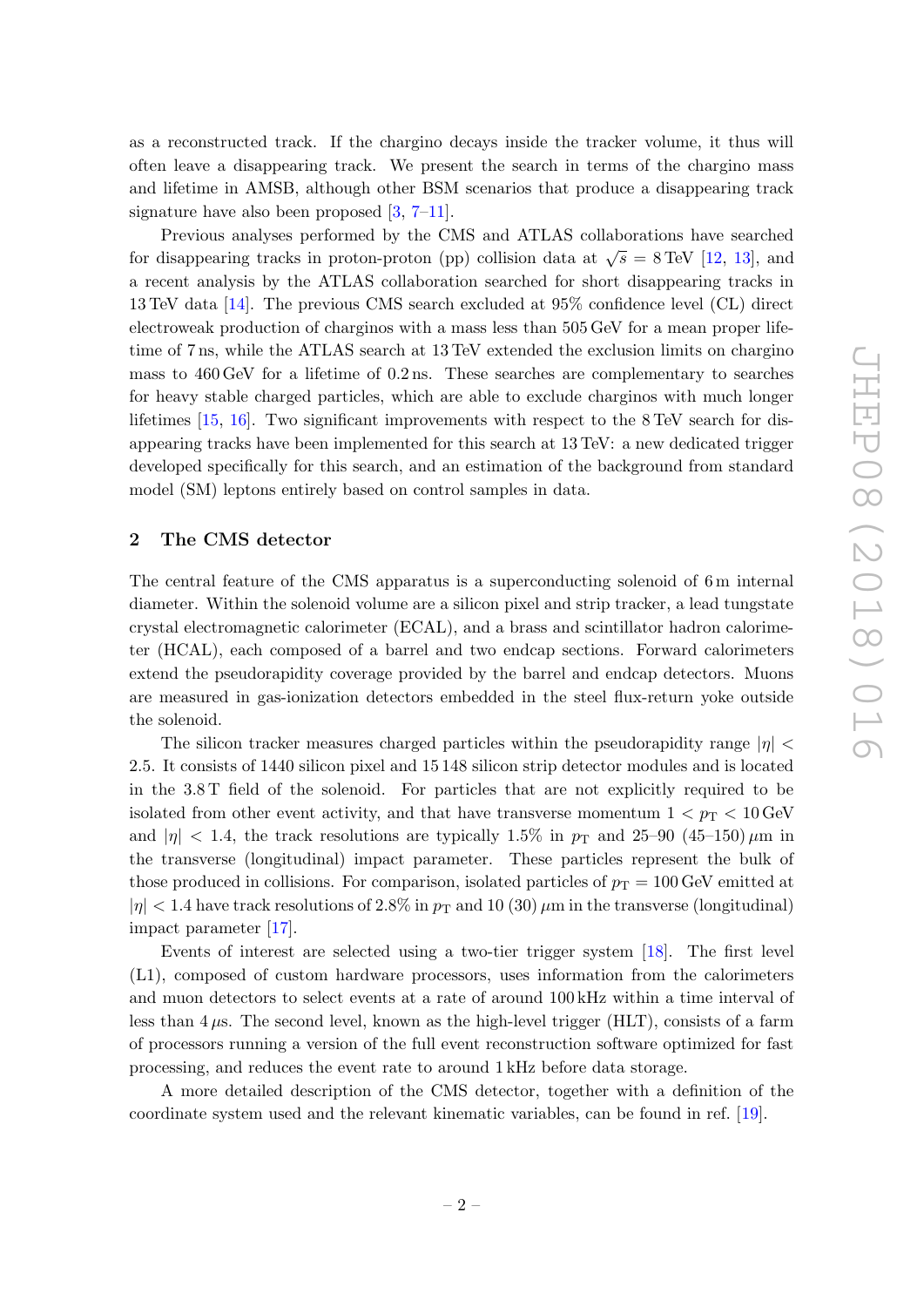|       | Run period Integrated luminosity $[fb^{-1}]$ |
|-------|----------------------------------------------|
| 2015  | 2.7                                          |
| 2016A | 83                                           |
| 2016B | 27.4                                         |

<span id="page-3-1"></span>Table 1. The data-taking periods and the corresponding integrated luminosities.

### <span id="page-3-0"></span>3 Data sets

This search uses pp collision data corresponding to an integrated luminosity of  $38.4 \text{ fb}^{-1}$  [\[20,](#page-18-8) [21\]](#page-18-9), collected with the CMS detector at  $\sqrt{s} = 13 \text{ TeV}$  during 2015 and 2016. We analyze separately the data collected during each of the two years. Further, because of changes to the trigger configuration during the 2016 run, we also consider the earlier and later data-taking periods, designated as 2016A and 2016B, separately. The three running periods, which we analyze independently, and the corresponding integrated luminosities are presented in table [1.](#page-3-1)

Simulated signal events of  $pp \to \tilde{\chi}_1^{\pm} \tilde{\chi}_1^{\mp}$  and  $pp \to \tilde{\chi}_1^0 \tilde{\chi}_1^{\pm}$  are generated at leading order (LO) precision with PYTHIA 6.4.26 [\[22\]](#page-18-10) with the CTEQ6L1 [\[23\]](#page-18-11) parton distribution function (PDF) set for  $\tilde{\chi}_1^{\pm}$  masses from 100 to 900 GeV and lifetimes from 0.33 ns to 330 ns, using sparticle mass spectra produced by ISAJET 7.80 [\[24\]](#page-18-12). The branching fraction for  $\tilde{\chi}_1^{\pm} \to \tilde{\chi}_1^0 \pi^{\pm}$ is set to 100%, and tan β is fixed to 5 with  $\mu > 0$ , where tan β is the ratio of the vacuum expectation values of the two Higgs doublets and  $\mu$  is the higgsino mass parameter. In practice the  $\tilde{\chi}_1^{\pm}$ - $\tilde{\chi}_1^0$  mass difference has little dependence on tan  $\beta$  and the sign of  $\mu$  [\[25\]](#page-18-13). These events are normalized using chargino production cross sections calculated at next-toleading order (NLO) plus next-to-leading-logarithmic (NLL) precision using Resummino 1.0.9 [\[26,](#page-18-14) [27\]](#page-18-15) with CTEQ6.6 [\[28\]](#page-18-16) and MSTW2008nlo90cl [\[29\]](#page-18-17) PDF sets. The final cross sections and uncertainties are calculated using the PDF4LHC recommendations for the two sets of cross sections [\[30\]](#page-19-0). The ratio of  $\tilde{\chi}_1^0 \tilde{\chi}_1^{\pm}$  to  $\tilde{\chi}_1^{\pm} \tilde{\chi}_1^{\mp}$  production is estimated to be roughly 2:1 for all chargino masses considered. Scale factors are applied as a function of the  $p_{\text{T}}$  of the sparticle pair (either  $\tilde{\chi}_1^{\pm} \tilde{\chi}_1^{\mp}$  or  $\tilde{\chi}_1^{0} \tilde{\chi}_1^{\pm}$ ) to correct for mismodeling of initial state radiation (ISR) in PYTHIA; they are derived by comparing experimental and simulated data in a control region populated mainly by  $Z \to \mu\mu$  decays as a function of the  $p_T$  of the Z boson candidate, similar to the method used in ref. [\[31\]](#page-19-1). These events were chosen because the production modes of the Z boson and the  $\tilde{\chi}_1^{\pm}$  are similar. The scale factors typically result in a correction of order +25% in the kinematic region relevant to this search.

Although the methods used to estimate backgrounds in this search are based on experimental data, samples of simulated SM processes are used to validate them and calculate systematic uncertainties. Drell-Yan events, single top quark production via the s and t channels,  $Z\gamma$ ,  $W\gamma$ , and  $W \rightarrow \ell \nu$  events, where  $\ell$  can be an electron, muon, or tau lepton, are generated at NLO precision using the MadGraph5 amc@nlo 2.3.3 generator [\[32\]](#page-19-2). The WZ, ZZ, and quantum chromodynamics (QCD) multijet events, with the last composed of jets produced solely through the strong interaction, are generated at LO precision with PYTHIA 8.205 [\[33\]](#page-19-3). The WW,  $t\bar{t}$ , tW, and  $\bar{t}W$  events are generated at NLO precision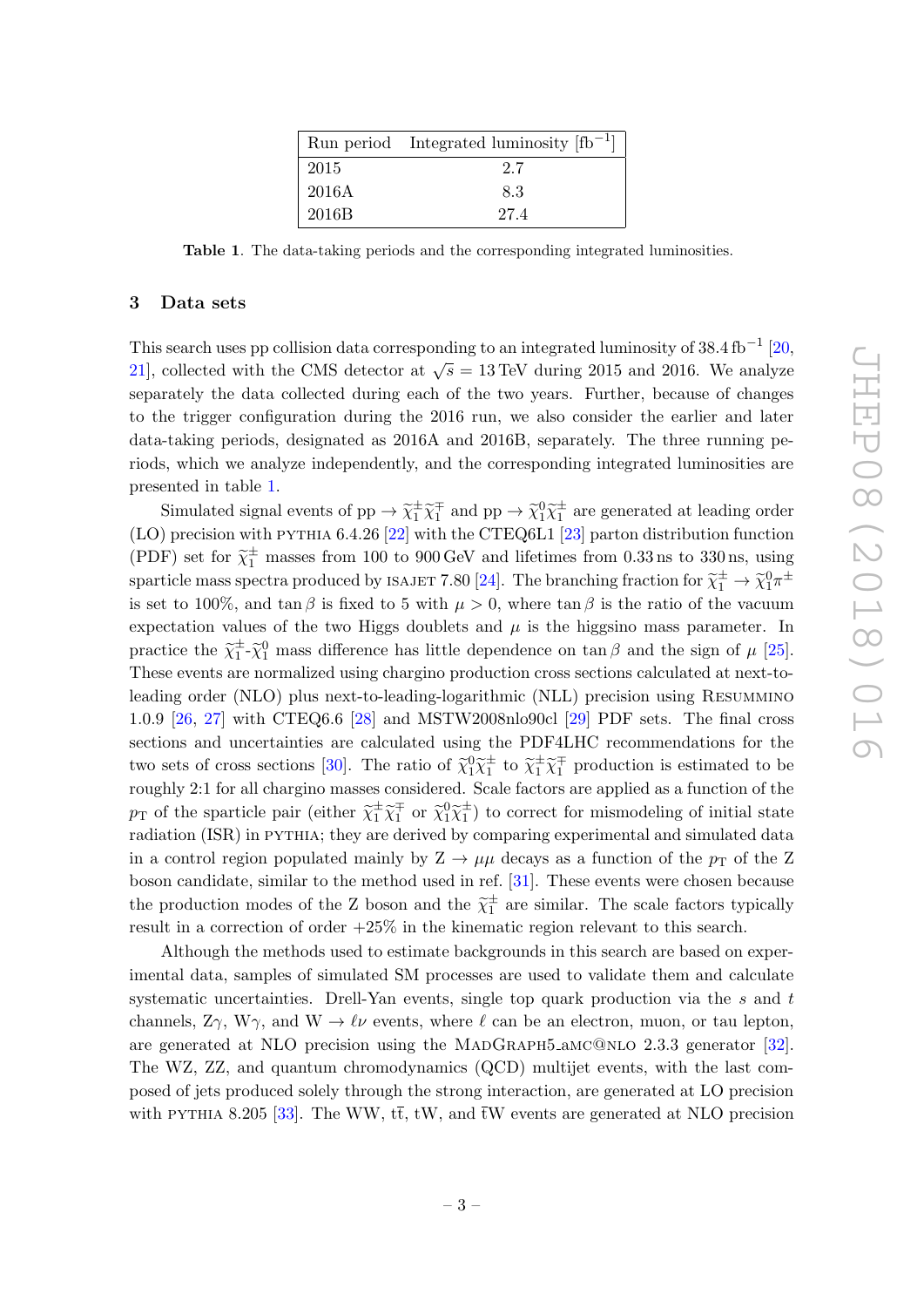using POWHEG v2.0  $[34-40]$  $[34-40]$ . The fragmentation and hadronization for all simulated background processes are provided by pythia 8.205. The NNPDF3.0 [\[41\]](#page-19-6) PDF set is used for all simulated backgrounds, and the CUETP8M1 [\[42,](#page-19-7) [43\]](#page-19-8) tune is used for the underlying event.

For both simulated signal and background events, the detector response is described by a full model of the CMS detector based on GEANT4 [\[44\]](#page-19-9) and reconstructed with the same software that is used for collision data. Simulated minimum bias events are superimposed on the hard interaction to describe the effect of overlapping inelastic pp interactions within the same or neighboring bunch crossings, known as pileup, and the samples are reweighted to match the reconstructed vertex multiplicity observed in data.

#### <span id="page-4-0"></span>4 Event reconstruction and selection

The particle-flow  $(PF)$  event algorithm  $[45]$  is designed to reconstruct and identify each individual particle with an optimized combination of information from the various elements of the CMS detector. The energy of photons is directly obtained from the ECAL measurement, corrected for zero-suppression effects. The energy of electrons is determined from a combination of the electron momentum at the primary interaction vertex as determined by the tracker, the energy of the corresponding ECAL cluster, and the energy sum of all bremsstrahlung photons spatially compatible with originating from the electron track. The energy of muons is obtained from the curvature of the corresponding track. The energy of charged hadrons is determined from a combination of their momentum measured in the tracker and the matching ECAL and HCAL energy deposits, corrected for zerosuppression effects and for the response function of the calorimeters to hadronic showers. Finally, the energy of neutral hadrons is obtained from the corresponding corrected ECAL and HCAL energy.

This search is performed on events that pass one or more of several triggers with requirements on missing transverse momentum, a characteristic of signal events where the missing transverse momentum is generated by an ISR jet recoiling off the sparticle pair. For this specific analysis we define the vector  $\vec{p}_{\rm T}^{\rm miss}$ , with magnitude  $p_{\rm T}^{\rm miss}$ , as the projection onto the plane perpendicular to the beam axis of the negative vector sum of the momenta of all reconstructed PF candidates in an event, with the exception of muons, or, in the case of the L1 trigger, of all calorimeter energy deposits. The triggers require  $p_T^{\text{miss}}$ at L1, with the specific requirement varying throughout data taking with changes in the instantaneous luminosity. At the HLT, events with either  $p_{\textrm{T}}^{\textrm{miss}}$  or  $p_{\textrm{T}}^{\textrm{miss,}\,\mu}$  $T_{\text{T}}^{\text{miss}, \mu}$ , which is defined similarly to  $p_T^{\text{miss}}$  but with muons included in its calculation, are selected. The lowestthreshold trigger, which was developed specifically for this search, requires  $p_T^{\text{miss}} > 75 \,\text{GeV}$ as well as an isolated track with  $p_T > 50$  GeV at the HLT. The higher-threshold triggers require either  $p_{\rm T}^{\rm miss}$  or  $p_{\rm T}^{\rm miss,\,\mu}$  $_{\text{T}}^{\text{miss},\,\mu}$  to be greater than 90 (120) GeV for the 2015 (2016) data. For signal events, which typically have no reconstructed muons,  $p_T^{\text{miss}}$  and  $p_T^{\text{miss}, \mu}$  $T_{\text{T}}^{\text{miss}, \mu}$  are usually identical, and both are used at the HLT to mitigate any inefficiency in the isolated track requirement for events with higher  $p_{\rm T}^{\rm miss}$  or  $p_{\rm T}^{\rm miss,\,\mu}$  $T_{\rm T}^{\rm miss,\,\mu}$ . In the offline selection, only  $p_{\rm T}^{\rm miss}$  is used, in order to mirror the requirements in the L1 trigger and lowest-threshold HLT path.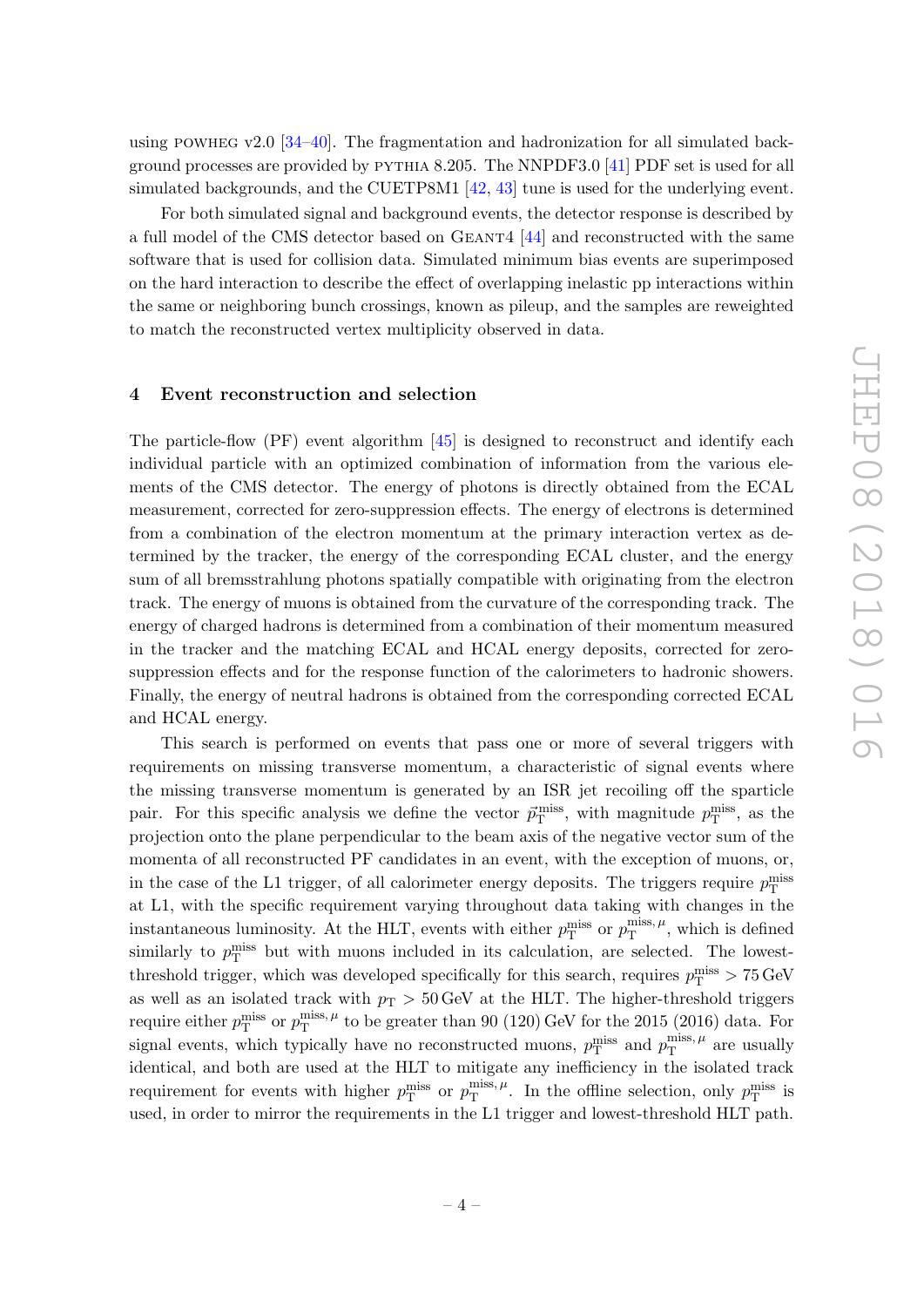Events are required to have  $p_T^{\text{miss}} > 100 \,\text{GeV}$  offline, where  $p_T^{\text{miss}}$  is calculated from the full PF reconstruction.

Jets are clustered from PF candidates using FASTJET 3.10 [\[46\]](#page-19-11) with the anti- $k_T$  algo-rithm [\[47\]](#page-19-12) with a distance parameter of 0.4, and only jets with  $p_T > 30$  GeV and  $|\eta| < 2.4$ are considered in the analysis. Additional criteria are imposed on these jets to remove those originating from calorimeter noise and misidentified leptons [\[48\]](#page-19-13). Events are required to have at least one jet with  $p_T > 110 \,\text{GeV}$  in order to be consistent with the ISR recoil topology.

We require the difference in azimuthal angle,  $\phi$ , between the  $\vec{p}_T$  of the leading (highest energy) jet and  $\vec{p}_{\rm T}^{\rm miss}$  to be greater than 0.5, and for events with at least two jets, we require the maximum difference in  $\phi$  between any two jets,  $\Delta\phi_{\text{max}}$ , to be less than 2.5. These requirements are designed to remove the large, reducible background originating from QCD multijet events. In these events, a dijet topology with back-to-back jets dominates and mismeasurement of the jet energy may result in a significant measured  $p_T^{\text{miss}}$ . We refer to the selection up to this point, before any track-related criteria are imposed, as the "basic selection." Events passing this selection are expected to have minimal signal contamination and are dominated by the W  $\rightarrow \ell \nu$  process. The effect of the two angular requirements of the basic selection on the 2016 data and on simulated signal and background events is shown in figure [1.](#page-6-0) For signal events, the shapes of these distributions are largely independent of chargino mass and lifetime, and a single representative signal point is shown. The combination of these two requirements is sufficient to remove most of the large QCD multijet background that would otherwise pass the basic selection, while the majority of the remaining background is removed by the track criteria described below.

After the basic selection, tracks are selected that have  $p_T > 55$  GeV and  $|\eta| < 2.1$ . The track  $p_{\rm T}$  requirement is chosen such that the corresponding requirement in the HLT path is fully efficient. We ensure that selected tracks are isolated from other activity in the tracker by requiring the scalar sum of the  $p_T$  of other tracks within a cone of  $\Delta R = \sqrt{(\Delta \phi)^2 + (\Delta \eta)^2} < 0.3$  around the momentum vector of the selected track be less than 5% of the  $p<sub>T</sub>$  of the track. Selected tracks are also required to be well-separated from jets with  $\Delta R$ (track, jet) > 0.5.

One source of background for this search arises from "spurious tracks," i.e., pattern recognition errors that do not correspond to actual charged particles. Spurious tracks can have missing hits in the outer layers of the silicon tracker and muon detectors, and are not generally associated with large energy deposits in the calorimeters, thus mimicking a disappearing track. This background is suppressed by requiring that selected tracks have at least three hits in the pixel detector and at least seven hits overall in the tracker, a typical non-disappearing track leaving twice that number of hits on average. A missing hit in a layer of the tracker between the interaction point and the first actual hit on the track is called a missing inner hit, while a missing hit between the first and last hits on the track is called a missing middle hit. We require selected tracks to have no missing inner or middle hits. In other words, there must be a consecutive pattern of hits originating in the tracker layers closest to the interaction point. Since spurious tracks often appear displaced from the interaction point, we also require all tracks to have a transverse impact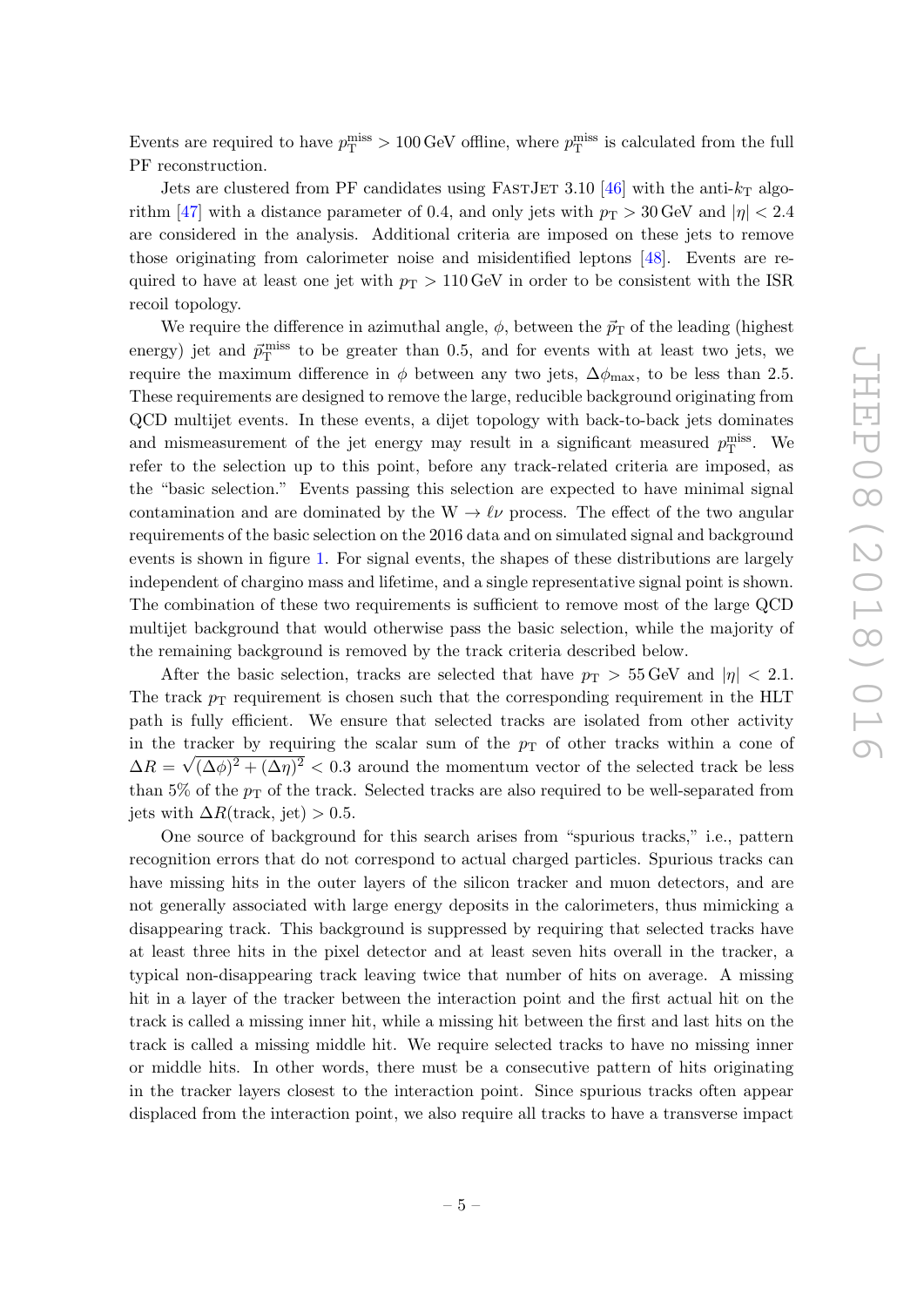

<span id="page-6-0"></span>**Figure 1.** Distributions of the maximum difference in  $\phi$  between any two jets (left) and the difference in  $\phi$  between the  $\vec{p}_{\rm T}$  of the leading jet and  $\vec{p}_{\rm T}^{\rm miss}$  (right) for events passing the basic selection, before either of the requirements on these two variables is imposed. The data is from the 2016 data-taking period, and the blue dashed lines show the distributions for simulated signal events with a chargino that has a lifetime of 3.3 ns and mass of 300 GeV, with a corresponding production cross section of 0.58 pb. The gray shaded area indicates the statistical uncertainty in the SM background, and the leftmost bin of the left plot includes events with only one selected jet. The vertical dashed lines indicate the chosen value for the requirement on each variable, and the arrows indicate which events are selected.

parameter  $|d_0| < 0.02$  cm and a longitudinal impact parameter  $|z_0| < 0.5$  cm, both with respect to the primary vertex, chosen as the reconstructed vertex with the largest value of summed physics object  $p_T^2$ . The physics objects are the jets, clustered using the jet finding algorithm [\[46,](#page-19-11) [47\]](#page-19-12) with the tracks assigned to the vertex as inputs, and the associated missing transverse momentum, taken as the negative vector sum of the  $p<sub>T</sub>$  of those jets. More details are given in section 9.4.1 of ref. [\[49\]](#page-20-0).

Besides spurious tracks, most isolated, high- $p<sub>T</sub>$  tracks from SM processes come from charged leptons produced in the decays of W or Z bosons or virtual photons. Thus, the other main source of background for this search arises from isolated charged leptons that are not correctly reconstructed by the PF algorithm. Leptons can have missing hits in the tracker for several reasons: for example, energetic bremsstrahlung in the case of electrons, or nuclear interactions with the tracker material in the case of hadronically decaying tau leptons  $(\tau_h)$ . Leptons may also have small associated calorimeter energy deposits because of nonoperational or noisy channels. To mitigate this background, events where selected tracks are close to reconstructed leptons  $(\Delta R(\text{track}, \text{lepton}) < 0.15)$  are vetoed. To avoid selecting leptons that fail to be reconstructed because of detector inefficiencies, we impose the following fiducial track criteria. We avoid regions of muon reconstruction inefficiency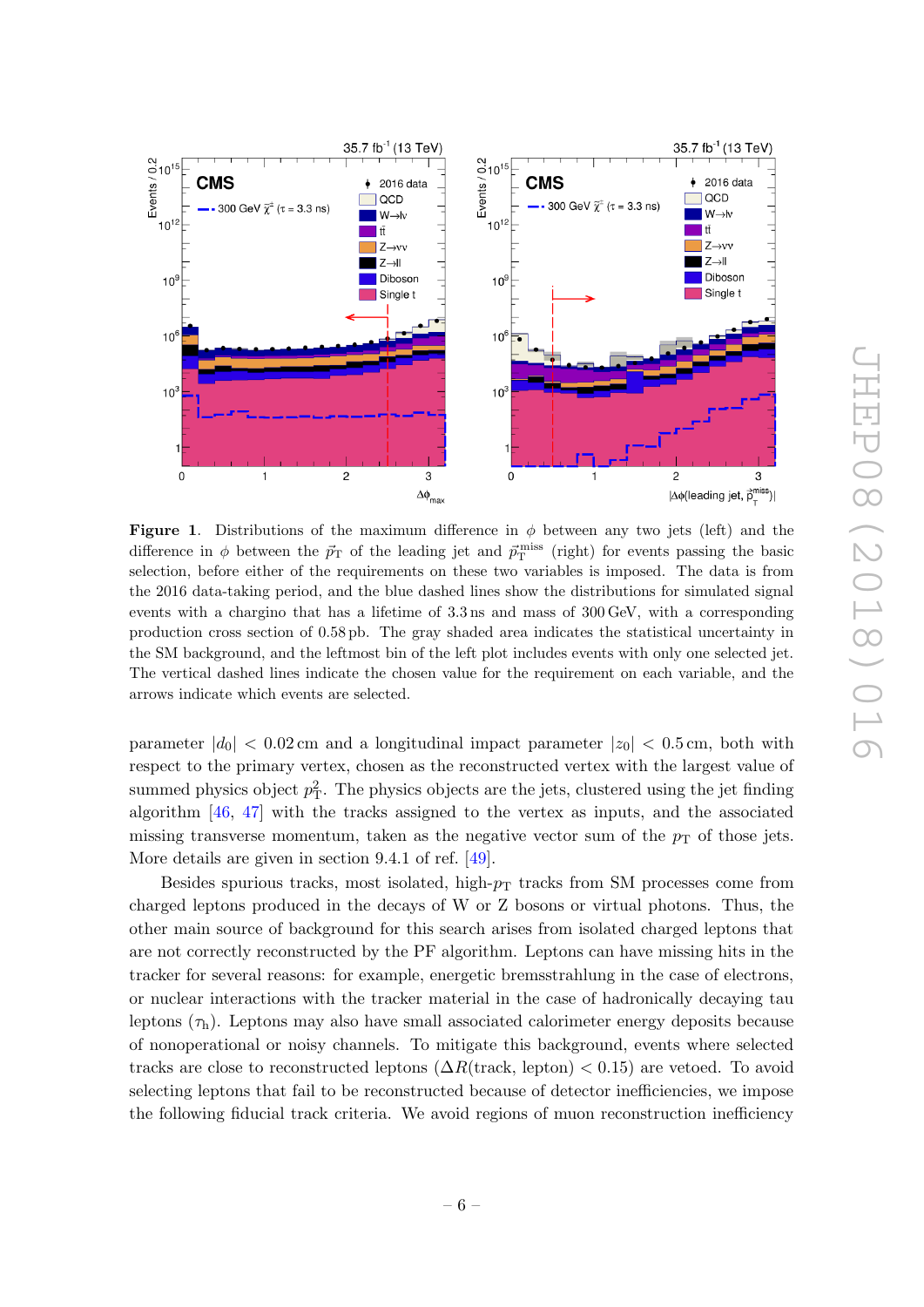by vetoing tracks within gaps in the coverage of the muon chambers at  $0.15 < |\eta| < 0.35$ and  $1.55 < |\eta| < 1.85$ . Similarly, we avoid regions of electron reconstruction inefficiency by rejecting tracks within the overlap region between the barrel and endcap sections of the ECAL at 1.42 <  $|\eta|$  < 1.65, as well as tracks within  $\Delta R$  < 0.05 of a nonoperational or noisy ECAL channel, where  $\Delta R$  is calculated with respect to the track at the point of closest approach to the center of CMS.

Additional areas of inefficiency are identified using electron and muon tag-and-probe (T&P) studies [\[50\]](#page-20-1), where  $Z \to \ell \ell$  candidates are selected in data with  $m_{\ell \ell} \approx m_Z$ , where  $m_Z$  is the world-average mass of the Z boson [\[51\]](#page-20-2), and the Z resonance is exploited to obtain a sample of tracks that have a high probability of being leptons, without explicitly requiring them to be reconstructed as leptons. The fraction of these tracks that are not explicitly identified as leptons passing a loose set of identification criteria is a measure of the inefficiency for identifying leptons and is grouped in bins in the  $\eta$ - $\phi$  plane. Tracks in bins with an anomalously high inefficiency are rejected from the selection. This procedure removes  $\approx 4\%$  of tracks in simulated signal events that would otherwise be selected.

Two additional requirements define the criteria for a track to "disappear." First, we require the selected tracks to have at least three missing outer hits, which are missing hits in the tracker layers outside of the last layer containing a hit on the track. Second, the associated calorimeter energy within  $\Delta R < 0.5$  of the track,  $E_{\text{calo}}$ , is required to be less than 10 GeV, where  $\Delta R$  is calculated using the track coordinates at the point of closest approach to the center of CMS. This requirement removes a negligible amount of signal, while  $E_{\text{calo}}$  is much larger, typically over 100 GeV, for background events passing the other selection criteria, according to the simulation. The number of missing outer hits is shown in figure [2](#page-8-0) for simulated signal and background events that pass the full selection, except for the requirement on that variable. The tracks selected in the simulated background events are predominantly from electrons and  $\tau_h$ , since events with muons have a smaller  $p_T^{\text{miss}}$  on average. As can be seen, the number of missing outer hits is very effective at isolating the signal because tracks from background events typically have no missing outer hits. The efficiency of the full selection for simulated signal events is limited mostly by the requirements targeting events with ISR and the relatively narrow range of chargino decay lengths that yield a disappearing track that passes the criterion on the number of missing outer hits. This efficiency varies with the chargino mass and lifetime, peaking at  $\approx 2\%$  for a 700 GeV chargino with a lifetime of 3 ns.

#### <span id="page-7-0"></span>5 Background estimation

#### <span id="page-7-1"></span>5.1 Charged leptons

The dominant source of high- $p<sub>T</sub>$ , isolated tracks from SM processes arises from charged leptons (electrons and muons, produced promptly or via the decay of tau leptons, or  $\tau_h$ ) from the decay of W or Z bosons or virtual photons. In order for events with such tracks to appear in the search region, three things must happen: (1) the lepton must fail to be explicitly identified as a lepton, while still leaving a track in the silicon tracker but less than 10 GeV of energy in the calorimeters; (2) the resulting  $p_T^{\text{miss}, \mu}$  $T_{\rm T}^{\rm miss,\,\mu}$  and  $p_{\rm T}^{\rm miss}$  must be large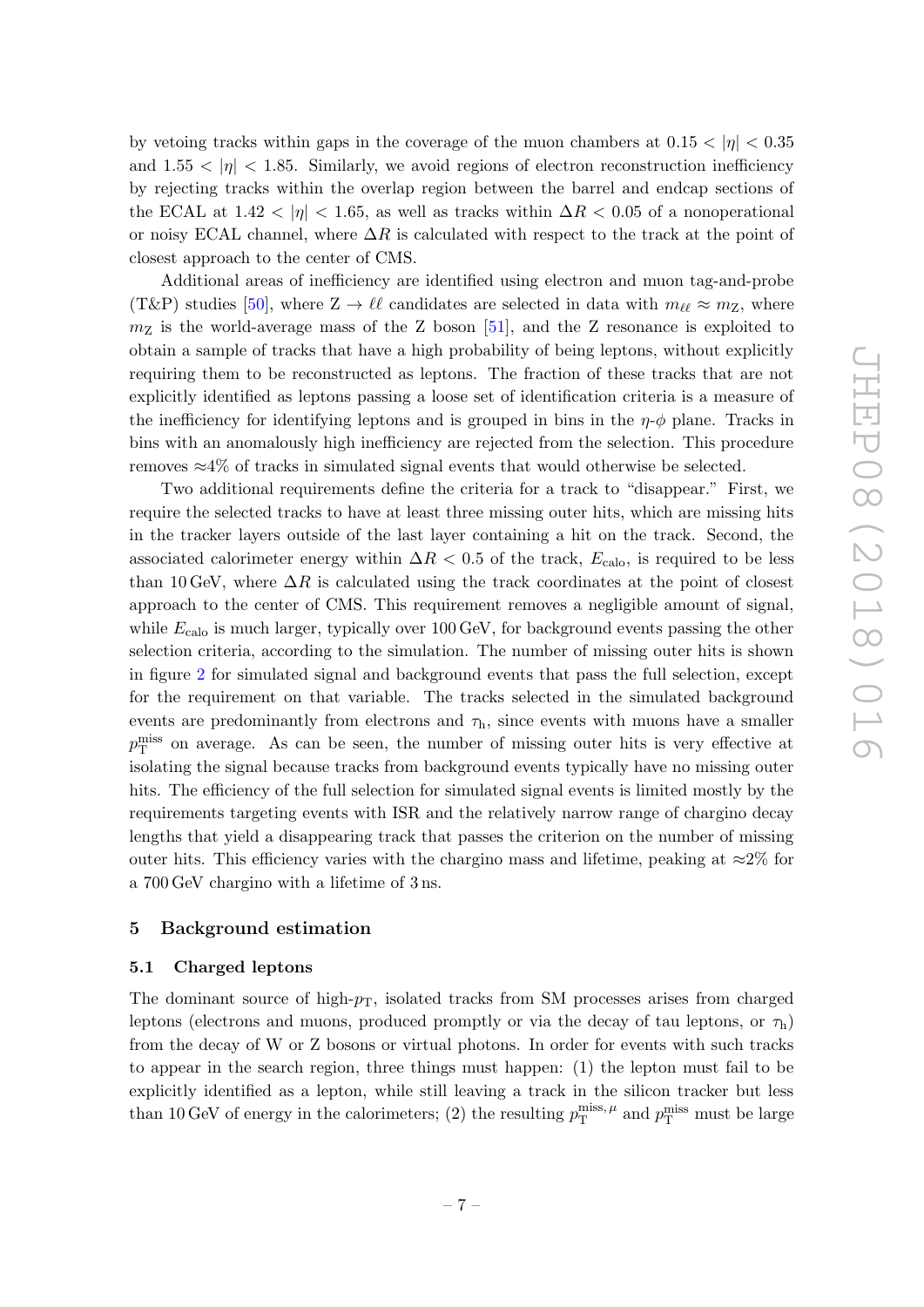

<span id="page-8-0"></span>Figure 2. Distributions of the number of missing outer hits for tracks in simulation that pass the full selection, except for the requirement on that variable. Each signal distribution and the sum of the SM background distributions are scaled to have unit area. The gray shaded area indicates the statistical uncertainty in the SM background.

enough for the event to pass the triggers; and (3) the resulting  $p_T^{\text{miss}}$  must be large enough for the event to pass the offline  $p_T^{\text{miss}}$  requirements.

The key point is that  $p_T^{\text{miss}, \mu}$  $T<sub>T</sub><sup>miss,  $\mu$</sup>  and  $p<sub>T</sub><sup>miss</sup>$  are affected by whether the lepton is explicitly$ identified as a lepton or not. If it is not, but still leaves a track in the silicon tracker and less than 10 GeV of energy in the calorimeters, its energy does not typically contribute to the visible energy of the event. The method used to estimate the background from charged leptons is based on calculating the probability in data of the three conditions listed above, with each lepton flavor treated independently.

The first probability we consider is  $P_{\text{veto}}$ , the probability that the lepton in a singlelepton event is not explicitly identified as a lepton. For each flavor of charged lepton, we estimate  $P_{\text{veto}}$  using a T&P study. The electron (muon) T&P selections utilize  $Z \rightarrow e$ e  $(\mu\mu)$  candidates. For this study we select events passing a single-electron (single-muon) trigger and containing a reconstructed electron (muon) that passes tight identification and isolation criteria. This lepton serves as the tag. A probe track is required to pass the disappearing track criteria, except for those defining the electron (muon) veto in table [2.](#page-9-0) The tag lepton and the probe track are required to have an invariant mass within 10 GeV of the Z boson mass and to have opposite signs of electric charge.

For the  $\tau_h$  T&P study, we define two selections using  $Z \to \tau\tau$  events that are combined for the calculation of  $P_{\text{veto}}$ : one where the electron from a  $\tau \to e\nu\nu$  candidate is selected as the tag, and one where the muon from a  $\tau \to \mu \nu \nu$  candidate is selected as the tag. These two selections are identical to the electron and muon T&P selections defined above, respectively, except for two modifications. First, we require the transverse mass  $m_{\rm T} = \sqrt{2 p_{\rm T}^{\ell} p_{\rm T}^{\rm miss,\,\mu}}$  $T_{\rm T}^{\rm miss,\,\mu}(1-\cos\Delta\phi)$  to be less than 40 GeV, where  $p_{\rm T}^{\ell}$  is the magnitude of the transverse momentum of the tag lepton and  $\Delta \phi$  is the difference in  $\phi$  between the  $\vec{p}_T$  of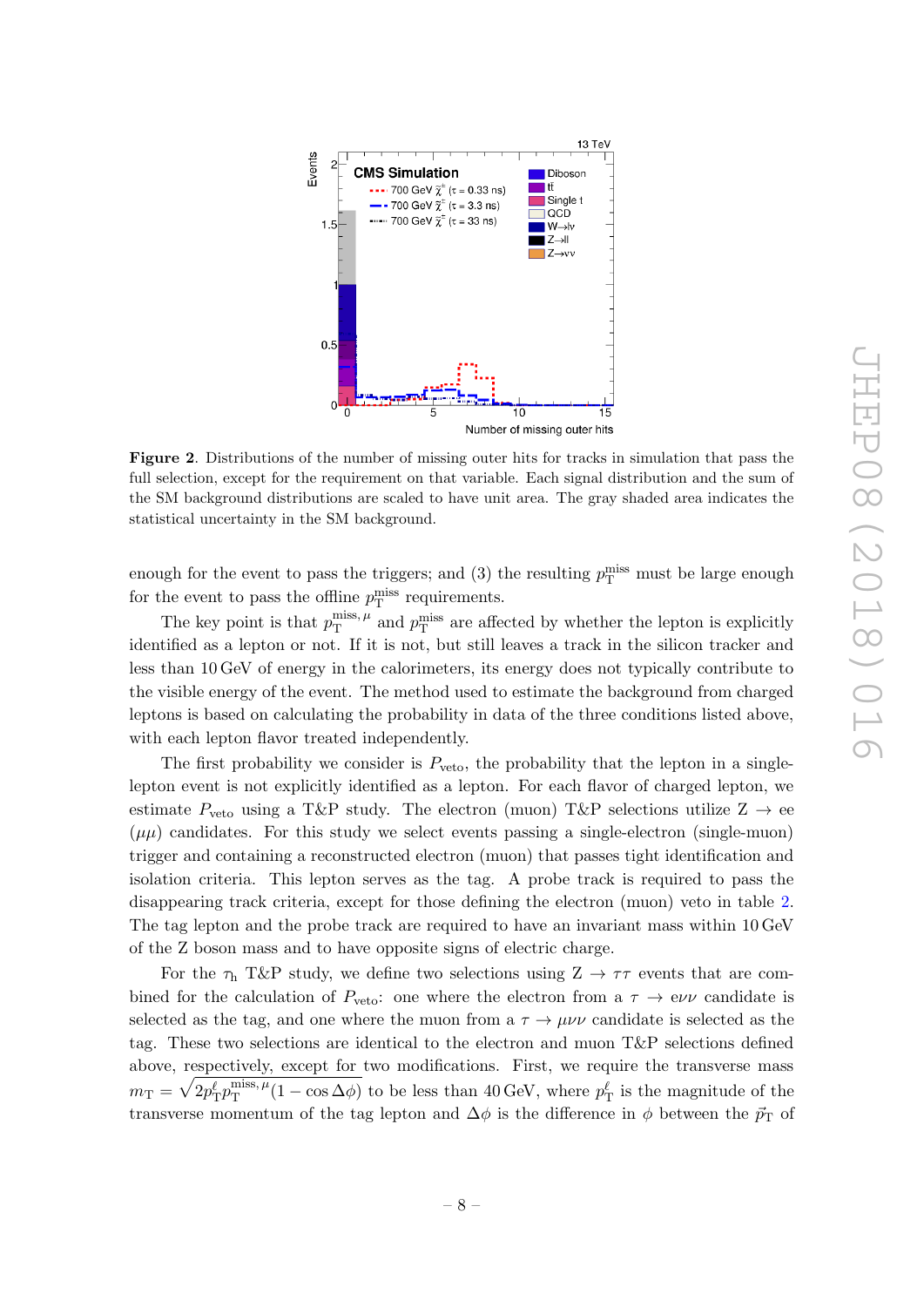| Selection                                             |  | Electron Muon Tau lepton |
|-------------------------------------------------------|--|--------------------------|
| $\text{Min }\Delta R_{\text{track, electron}} > 0.15$ |  |                          |
| Min $\Delta R_{\text{track, muon}} > 0.15$            |  |                          |
| Min $\Delta R_{\text{track},\tau_{\text{h}}} > 0.15$  |  |                          |
| $E_{\rm calo} < 10 \,\text{GeV}$                      |  |                          |
| Missing outer hits $\geq 3$                           |  |                          |
| $\Delta R_{\text{track, jet}} > 0.5$                  |  |                          |

<span id="page-9-0"></span>**Table 2.** Definitions of the lepton vetoes used in the T&P studies to estimate  $P_{\text{veto}}$ , for each flavor of charged lepton. The criteria listed are the subset of the search criteria that are the most efficient at rejecting each flavor.

the tag lepton and  $\vec{p}_{\rm T}^{\rm miss, \, \mu}$  $T_{\text{T}}^{\text{miss}, \mu}$ . This  $m_{\text{T}}$  requirement is made to reduce contamination from  $W \to \ell \nu$  events. Second, because the  $\tau$  leptons from the Z decay are not fully reconstructed, the dilepton invariant mass requirement is  $m_Z - 50 < m < m_Z - 15$  GeV.

For each of these selections, we also define a version in which the tag lepton and the probe track are required to have the same sign of electric charge instead of opposite signs. This requirement makes it unlikely that the selected probe track candidates are genuine tracks, and these selections are used to subtract the background from spurious tracks in the calculation of  $P_{\text{veto}}$ .

For each of the three T&P channels (electrons, muons, and  $\tau_h$ ), the quantities  $N_{T\&P}$  $(N_{\text{T\&P}}^{\text{veto}})$  and  $N_{\text{SS T\&P}}$  ( $N_{\text{SS T\&P}}^{\text{veto}}$ ) are the numbers of selected T&P pairs before (after) the final lepton veto is applied to the probe tracks, for the opposite-sign and same-sign selection, respectively. From this, the veto probability is calculated as:

$$
P_{\text{veto}} = \frac{N_{\text{T\&P}}^{\text{veto}} - N_{\text{SS T\&P}}^{\text{veto}}}{N_{\text{T\&P}} - N_{\text{SS T\&P}}}.\tag{5.1}
$$

We define  $P_{\text{offline}}$  as the conditional probability of a single-lepton event to pass the offline requirements of  $p_T^{\text{miss}} > 100 \,\text{GeV}$  and  $|\Delta \phi(\text{leading jet}, \vec{p}_T^{\text{miss}})| > 0.5$  given that the lepton candidate is not explicitly identified as a lepton. Using events in single-lepton control regions in data, we introduce a modified  $\vec{p}_{\rm T}^{\rm miss}$  variable that represents what  $\vec{p}_{\rm T}^{\rm miss}$  would look like if the lepton in these events were not explicitly identified as such, assuming that if a lepton is not explicitly identified it contributes no visible energy to the event. In the single-electron and single  $\tau_h$  control regions, we use  $\vec{p}_{\rm T}^{\rm miss} + \vec{p}_{\rm T}^{\rm \,lepton}$  $T_{\rm T}^{\rm lepton}$ . For the single-muon control region, we simply use  $\vec{p}_{\rm T}^{\rm miss}$  since the  $p_{\rm T}$  of all reconstructed muons is already excluded from its calculation. We then estimate  $P_{\text{offline}}$  by counting the fraction of events with  $p_T^{\text{miss}} > 100 \,\text{GeV}$  and  $|\Delta \phi(\text{leading jet}, \vec{p}_T^{\text{miss}})| > 0.5$  after modifying  $\vec{p}_T^{\text{miss}}$  in this way.

We define  $P_{\text{trigger}}$  as the conditional probability of a single-lepton event to pass the  $p_{\rm T}^{\rm miss,\,\mu}$  $T_{\rm T}^{\rm miss,\,\mu}$  or  $p_{\rm T}^{\rm miss}$  triggers, given that the lepton candidate is not explicitly identified as a lepton and that the event passes the offline requirements of  $p_T^{\text{miss}} > 100 \,\text{GeV}$  and  $|\Delta\phi$ (leading jet,  $\vec{p}_{\rm T}^{\rm miss}$ ) > 0.5. The estimation of  $P_{\rm trigger}$  is made in a similar way to the estimation of  $P_{\text{offline}}$  in the single-lepton control regions, assuming that a lepton that is not explicitly identified as such contributes no visible energy to the event and constructing the modified  $\vec{p}_{\text{T}}^{\text{miss}} + \vec{p}_{\text{T}}^{\text{lepton}}$ <sup>l</sup>epton for electrons and  $\tau_h$ , using  $\vec{p}_{\rm T}^{\rm miss}$  for muons. The exception for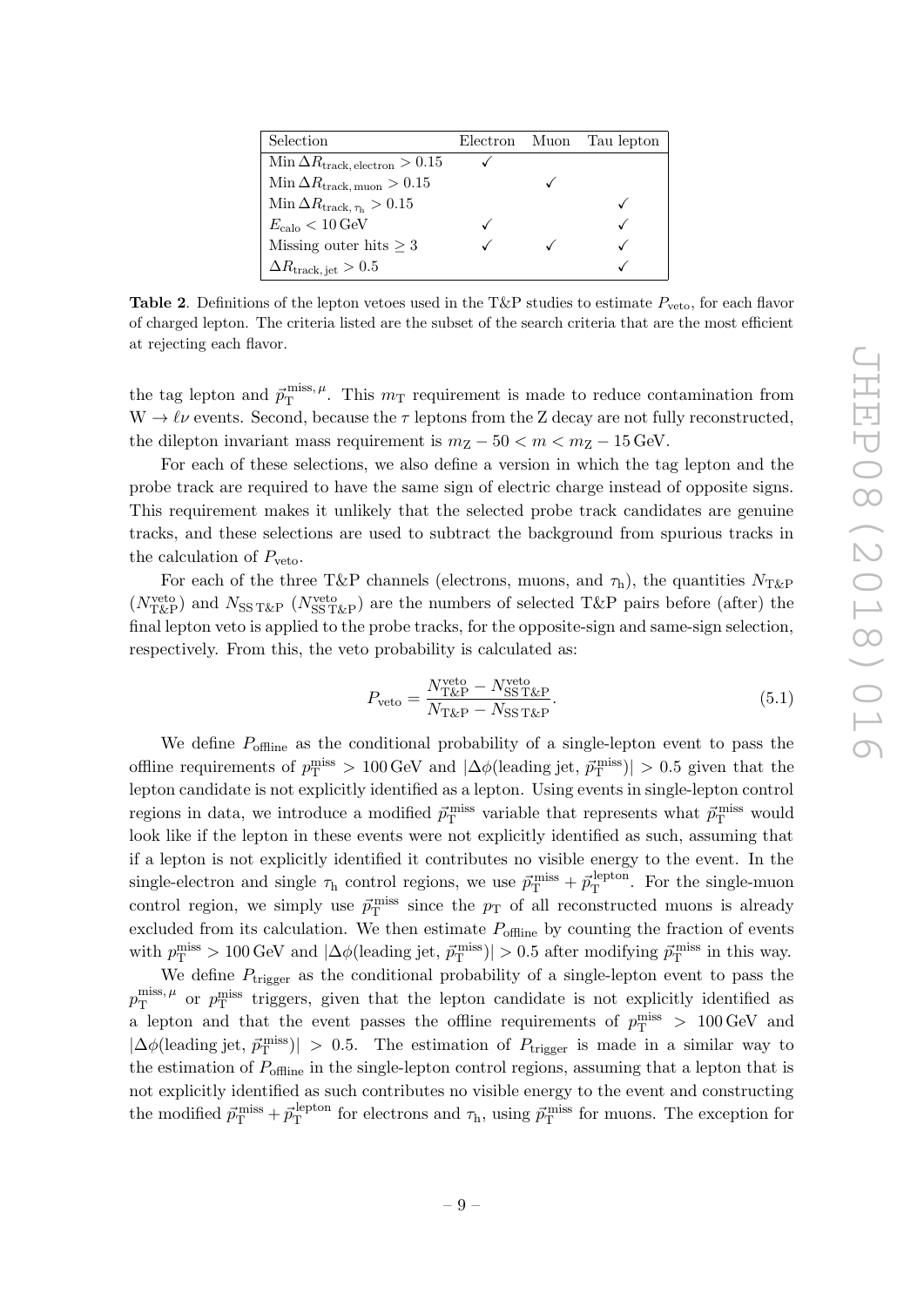$P_{\text{trigger}}$  is that instead of constructing these quantities with offline reconstructed leptons, online objects are used from both the L1 trigger and the HLT. For each lepton selected in each of the single-lepton control regions in data, we find the closest L1 trigger object and closest HLT object within  $\Delta R < 0.1$  of the offline object. The  $\vec{p}_T$  of these objects is then added to the nominal  $\vec{p}_{\rm T}^{\rm miss}$ , as calculated by the L1 trigger and HLT, respectively, and to the nominal  $\vec{p}_{\mathrm{T}}^{\text{miss}, \mu}$  $T_{\text{T}}^{\text{miss},\mu}$  in the case of the HLT. This way, we can test, event by event, if the L1 trigger and HLT would have passed, given these modifications to the online  $\vec{p}_{\rm T}^{\rm miss, \,\mu}$  $\theta_{\rm T}^{\rm miss, \, \mu}$  and  $\vec{p}_{\rm T}^{\rm miss}$ . The number of events passing the offline  $p_{\rm T}^{\rm miss}$  requirements is calculated following the procedure used to calculate  $P_{\text{offline}}$ , and the fraction of these events that also pass the  $p_{\rm T}^{\rm miss,\,\mu}$  $T_{\text{T}}^{\text{miss},\,\mu}$  and  $p_{\text{T}}^{\text{miss}}$  triggers according to the above procedure is then the estimate of  $P_{\text{trigger}}$ .

The product of the three probabilities defined above  $(P_{\text{veto}}, P_{\text{offline}}, \text{ and } P_{\text{trigger}})$  gives the probability of an event with a charged lepton to enter the search region. We use the single-lepton control regions to estimate the total numbers of events in data containing each flavor of lepton,  $N_{\text{ctrl}}^{\ell}$ , and obtain the estimated number of background events from charged leptons as

$$
N_{\text{est}}^{\ell} = N_{\text{ctrl}}^{\ell} P_{\text{veto}} P_{\text{offline}} P_{\text{trigger}}.
$$
\n(5.2)

Closure tests were performed with samples of simulated background events and with the early 13 TeV data taken in 2015. Both tests proved the validity of the background estimation method, with agreement within  $1.2\sigma$  observed in all cases.

# <span id="page-10-0"></span>5.2 Spurious tracks

The contribution of spurious tracks to the background is largely suppressed by the requirement that the impact parameters of the tracks with respect to the primary vertex are small and by the requirement that the tracks are missing no inner or middle hits in the tracker. We estimate the residual contribution from this background using a control region of  $Z \rightarrow \mu\mu$  events as a representative sample of SM events. Within this sample, we additionally require a track, separate from the muons coming from the Z boson candidate, that passes the track requirements of the search region except for the transverse impact parameter criterion, which we replace with a sideband selection,  $0.02 < |d_0| < 0.10$  cm, designed to enhance the likelihood that the tracks we select are spurious. In this way, we can estimate the probability for there to be spurious tracks that satisfy these requirements. This probability is multiplied by a transfer factor to obtain the probability of spurious tracks passing the nominal impact parameter requirement, Pspurious. This transfer factor is obtained from a sample of tracks with only three hits in the pixel detector and no hits in the strip detector, which is dominated by spurious tracks. The estimated background from spurious tracks is the number of events in data passing the basic selection,  $N_{\text{ctrl}}^{\text{basic}}$ , multiplied by  $P_{\text{spurious}}$ :

$$
N_{\text{est}}^{\text{spurious}} = N_{\text{ctrl}}^{\text{basic}} P_{\text{spurious}}.\tag{5.3}
$$

# <span id="page-10-1"></span>6 Systematic uncertainties

#### <span id="page-10-2"></span>6.1 Background estimates

The lepton background estimates rely on the assumption that when a lepton is not explicitly identified as a lepton, while still leaving a track in the silicon tracker but less than 10 GeV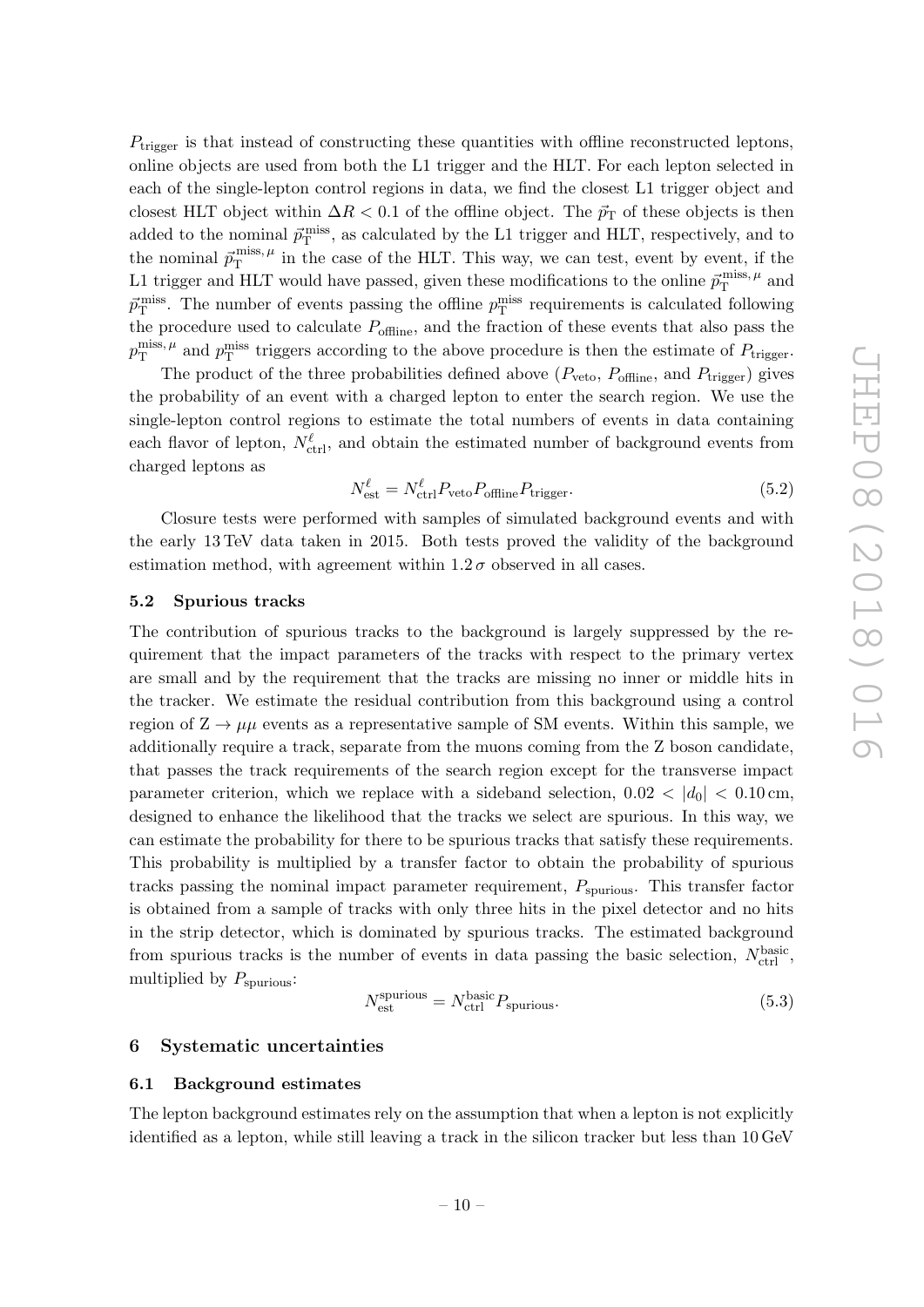of energy in the calorimeters, it contributes no visible energy to the event. We test the impact of this assumption for electrons and  $\tau_h$  by replacing the nominal  $\vec{p}_{\rm T}^{\rm miss} + \vec{p}_{\rm T}^{\rm{lepton}}$ T variable used to calculate  $P_{\text{offline}}$  and  $P_{\text{trigger}}$  with a "scaled down" version,

$$
\vec{p}_{\rm T}^{\rm miss} + \frac{p_{\rm T}^{\rm lepton} - 10 \,\text{GeV}}{p_{\rm T}^{\rm lepton}} \vec{p}_{\rm T}^{\rm lepton},\tag{6.1}
$$

and recalculating  $P_{\text{offline}}$  and  $P_{\text{trigger}}$ . In other words, we assume that unreconstructed leptons contribute 10 GeV of visible energy to the event. The value of 10 GeV is chosen because selected tracks are required to have  $E_{\rm{calo}} < 10 \,\text{GeV}$  in the disappearing track search region. The difference from unity of the ratio

$$
\frac{(P_{\text{offline}}P_{\text{trigger}})_{\text{scaled down}}}{(P_{\text{offline}}P_{\text{trigger}})_{\text{nominal}}}
$$
\n(6.2)

is taken as the systematic uncertainty. This uncertainty is approximately 12 (17)% for electrons  $(\tau_h)$  and is not calculated for muons, since even successfully reconstructed muons are not expected to contribute substantial visible calorimeter energy to an event.

For the spurious track background estimate, it is assumed that the particular choice of the  $d_0$  sideband region results in predominantly spurious tracks being selected. To test the impact of this assumption, we examine the variations in the background estimate as the lower bound on the sideband is increased from 0.02 to 0.10 cm. These variations are indeed consistent with the nominal estimate within statistical uncertainties, with maximum variations of 100% down and 45% up for the 2016 data, which are assigned as systematic uncertainties. For the 2015 data, since the estimate is zero and there is no indication of behavior different from 2016 data, we assign a systematic uncertainty of 50% for this data. To apply systematic uncertainties to estimates of zero events, the recommendations of ref. [\[52\]](#page-20-3) are followed.

A systematic uncertainty associated with the evaluation of the sideband transfer factor using tracks with three hits is determined. This systematic uncertainty is evaluated by examining the variation in the  $d_0$  distribution from tracks with three consecutive hits to at least seven consecutive hits using tracks in simulated events that are not associated with a generated particle. In this way, we can see how much the true distribution of  $d_0$  for spurious tracks varies with the number of hits, and constrain the impact this variation has on the background estimate. This procedure yields an uncertainty of approximately −50% and +100% in the spurious-track background estimate.

The spurious-track background estimate rests on the assumption that the spurioustrack probability is similar for events in the  $Z \rightarrow \mu\mu$  control region and events passing the basic selection. However, there is nothing about the method used to calculate this probability that prevents us from calculating it for events passing the basic selection, and we are able to compare the estimates we obtain from these two independent control regions. This comparison serves to validate the method for estimating the spurious-track background, and the relative difference between the estimates is assigned as a systematic uncertainty. Excellent agreement is seen between the two control regions in both the spurious-track probability and the spurious-track estimate itself, with the estimates agreeing to within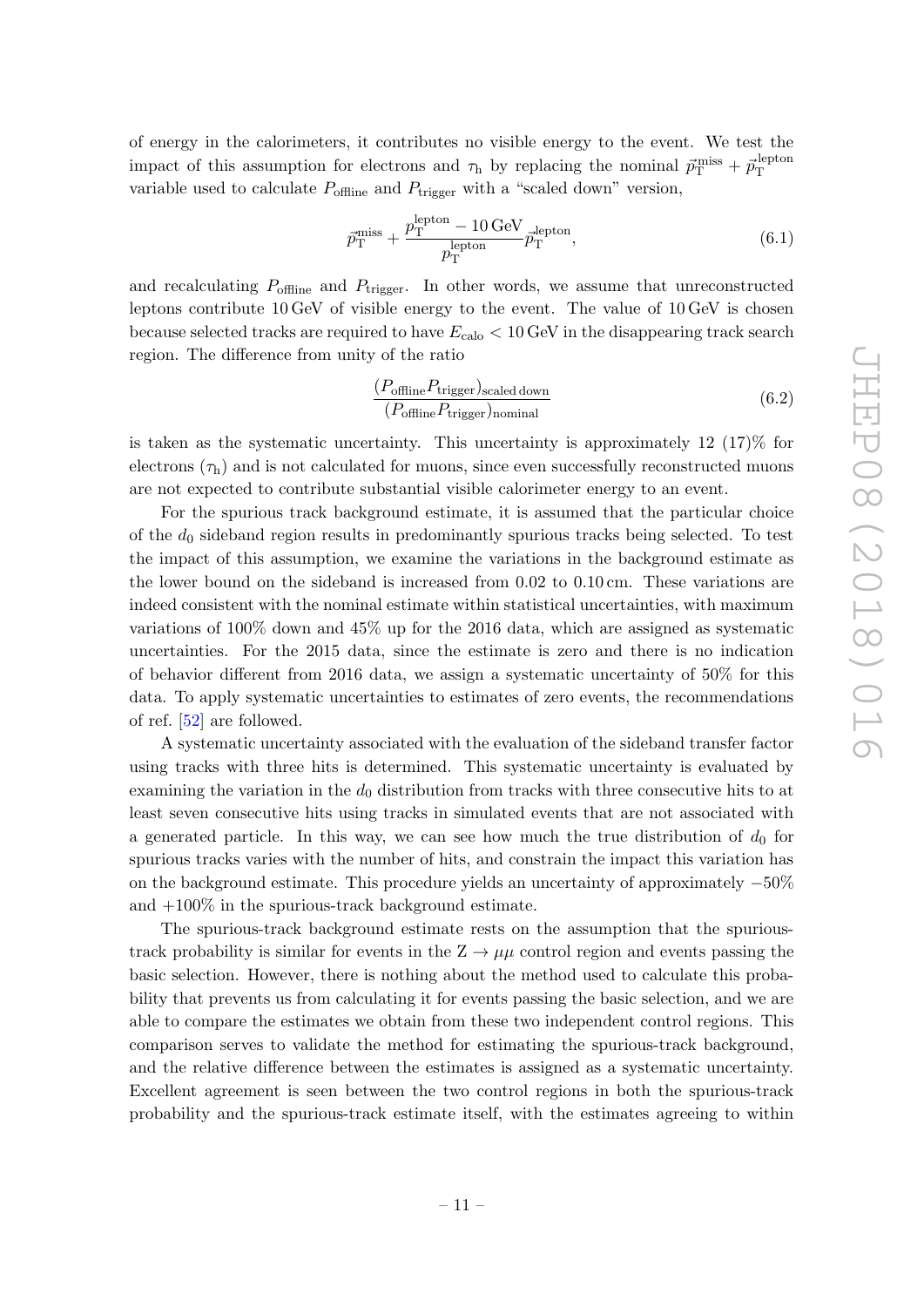| Source of uncertainty           | Range $[\%]$ |
|---------------------------------|--------------|
| Theory                          | $3 - 9$      |
| Integrated luminosity           | $2.3 - 2.5$  |
| Pileup                          | $2 - 3$      |
| ISR.                            | 8–9          |
| Jet energy scale/resolution     | $2 - 6$      |
| $p_T^{\text{miss}}$ modeling    | 0.4          |
| Missing inner hits              | $1 - 3$      |
| Missing middle hits             | $0.3 - 3$    |
| Missing outer hits              | $0 - 3$      |
| $E_{\rm calo}$ selection        | $0.6 - 1$    |
| Trigger efficiency              | $4 - 6$      |
| Track reconstruction efficiency | $1.5 - 4.5$  |
| Total                           | 10–18        |

<span id="page-12-2"></span>Table 3. Summary of the systematic uncertainties in the signal yields. The ranges represent either the variation with chargino mass and lifetime or with the data-taking period used to calculate the uncertainty, depending on the source of each uncertainty as described in the text.

 $\approx 8\%$  for the 2016 data, and this is taken as a systematic uncertainty. Again, both estimates are zero in the 2015 data, but without any indication that their behaviors are different from 2016 data, we assign a 20% systematic uncertainty for this period and implement this as in ref. [\[52\]](#page-20-3).

# <span id="page-12-0"></span>6.2 Signal efficiencies

Theoretical uncertainties of 3–9% (depending on the chargino mass), which include factorization and renormalization scale uncertainties as well as the PDF uncertainties, are assigned to the chargino production cross sections. Additional sources of systematic uncertainty in the signal yields include those in the integrated luminosity, 2.3 (2.5)% for 2015  $(2016)$  data [\[20,](#page-18-8) [21\]](#page-18-9), and those related to the modeling of pileup  $(2-3\%)$ , ISR  $(8-9\%)$ , jet energy scale and resolution  $(2-6\%)$ , and  $p_T^{\text{miss}}$   $(0.4\%)$ , with the values of these uncertainties depending on chargino mass and lifetime. We also estimate uncertainties in the efficiency of the selection criteria on missing inner, middle, and outer hits (1–3, 0.3–3, and 0–3%, respectively), and  $E_{\text{calo}}$  (0.6–1%), with values that depend on the run period being considered. We evaluate uncertainties to account for potential mismodeling of the trigger efficiency (4–6%, depending on chargino mass and lifetime) and track reconstruction efficiency, namely,  $1.5 \ (4.5)\%$  for  $2015 \ (2016)$  data. The systematic uncertainties in the signal yields are summarized in table [3.](#page-12-2)

### <span id="page-12-1"></span>7 Results

The numbers of expected events from background sources compared with the observation in the search sample are shown in table [4.](#page-13-1) The observation agrees with the expected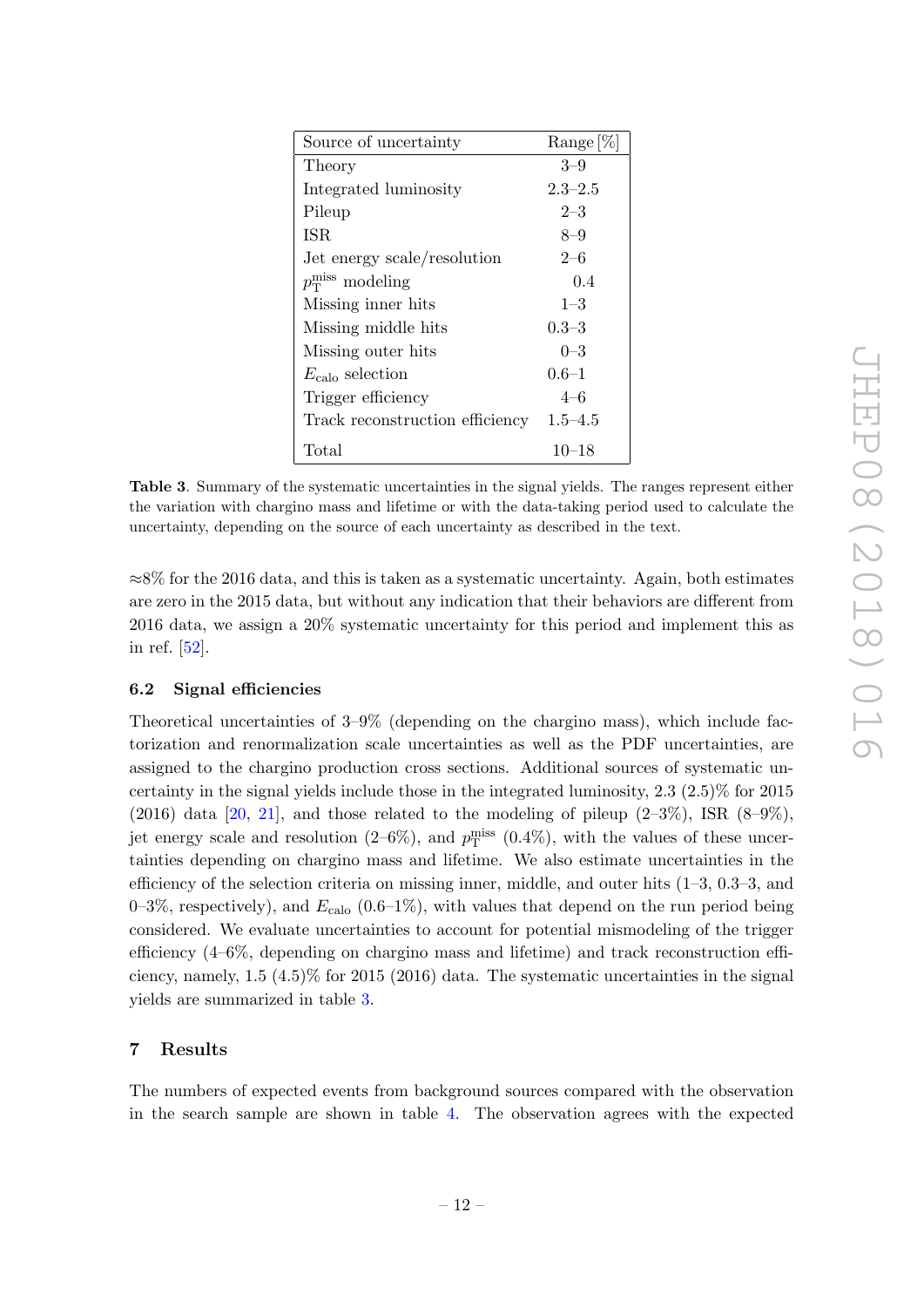|            | Estimated number of background events |                                                                   |                       | Observed events |
|------------|---------------------------------------|-------------------------------------------------------------------|-----------------------|-----------------|
| Run period | Leptons                               | Spurious tracks                                                   | Total                 |                 |
| 2015       | $0.1 \pm 0.1$                         | $0^{+0.1}_{0}$                                                    | $0.1 \pm 0.1$         |                 |
| 2016A      |                                       | $2.0 \pm 0.4 \pm 0.1$ $0.4 \pm 0.2 \pm 0.4$                       | $2.4 \pm 0.5 \pm 0.4$ |                 |
| 2016B      | $3.1 \pm 0.6 \pm 0.2$                 | $0.9 \pm 0.4 \pm 0.9$                                             | $4.0 \pm 0.7 \pm 0.9$ |                 |
| Total      |                                       | $5.2 \pm 0.8 \pm 0.3$ $1.3 \pm 0.4 \pm 1.0$ $6.5 \pm 0.9 \pm 1.0$ |                       |                 |

<span id="page-13-1"></span>Table 4. Summary of numbers of events for the estimated backgrounds and the observed data. The uncertainties include those from statistical and systematic sources. In categories where the systematic uncertainty is negligible, it is not shown.

background. We set 95% CL upper limits on the product of the cross section for direct production of charginos  $(\sigma)$  and their branching fraction to  $\tilde{\chi}^0_1 \pi^{\pm}$  ( $\mathcal{B}$ ) for various chargino masses and lifetimes.

These limits are calculated using the LHC-type [\[53\]](#page-20-4) modified frequentist  $CL<sub>s</sub>$  criterion [\[54,](#page-20-5) [55\]](#page-20-6). This method uses a test statistic based on a profile likelihood ratio [\[56\]](#page-20-7) and treats nuisance parameters in a frequentist context. Nuisance parameters for the theoretical uncertainties in the signal cross sections, and systematic uncertainties in the integrated luminosity and in the signal selection efficiency, are constrained with log-normal distributions. There are two types of nuisance parameters for the uncertainties in the background estimates, and they are specified separately for each of the four background contributions (three arising from the three flavors of charged leptons and one from spurious tracks). Those that result from the limited size of the control samples are constrained with gamma distributions, while those that are associated with statistical uncertainties in multiplicative factors and the systematic uncertainties discussed in section [6](#page-10-1) are constrained with log-normal distributions.

The expected and observed limits on the product of  $\sigma$  and  $\beta$  are shown in figure [3](#page-14-0) as a function of chargino mass, for three different chargino lifetimes. Both  $\tilde{\chi}_1^0 \tilde{\chi}_1^{\pm}$  and  $\sim \pm \sim \pm$  $\tilde{\chi}_1^{\pm} \tilde{\chi}_1^{\mp}$  production are included in  $\sigma$  as a function of chargino mass as given in theory, which predicts a ratio of roughly 2:1 over the masses considered. The intersection of the theoretical prediction and the upper limit on the cross section is used to set a constraint on the mass of the chargino, for a given chargino lifetime. This procedure is repeated for a large number of chargino lifetimes, in order to produce a two-dimensional constraint on the chargino mass and mean proper lifetime, which is shown in figure [4.](#page-15-0) Charginos with a lifetime of 3 (7) ns are excluded up to a mass of 715 (695) GeV. Conversely, charginos with a mass of [5](#page-15-1)05 GeV are excluded for lifetimes from 0.5 to 60 ns. Figure 5 shows the observed limits on the product of the cross section for direct production of charginos and their branching fraction to  $\tilde{\chi}_1^0 \pi^{\pm}$ .

### <span id="page-13-0"></span>8 Summary

A search has been presented for long-lived charged particles that decay within the CMS detector and produce the signature of a disappearing track. In a sample of proton-proton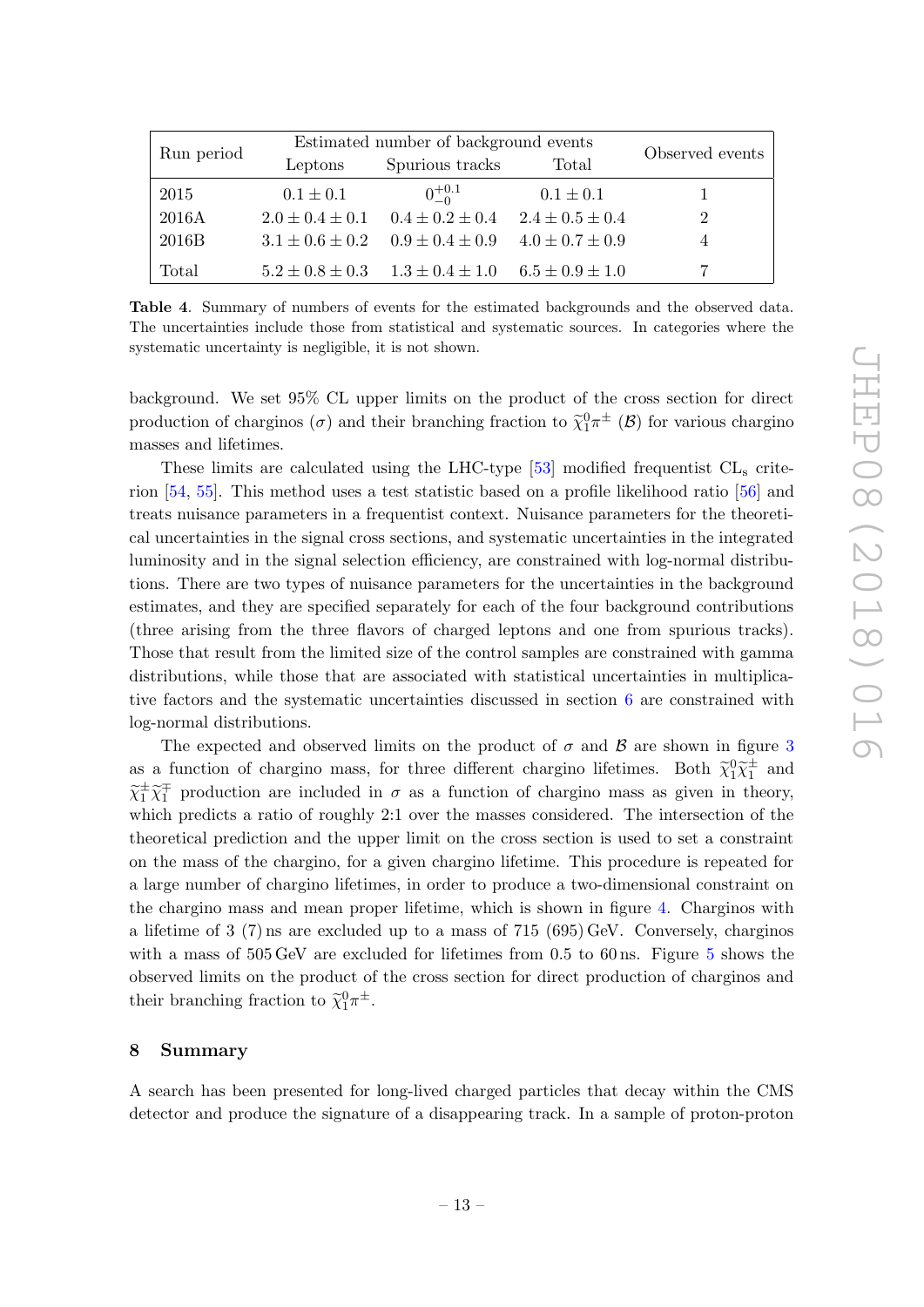



<span id="page-14-0"></span>Figure 3. The expected and observed 95% CL upper limits on the product of the cross section for direct production of charginos and their branching fraction to  $\tilde{\chi}_1^0 \pi^{\pm}$  as a function of chargino mass for chargino lifetimes of 0.33, 3.3, and 33 ns. The direct chargino production cross section includes both  $\tilde{\chi}_1^0 \tilde{\chi}_1^{\pm}$  and  $\tilde{\chi}_1^{\pm} \tilde{\chi}_1^{\mp}$  production in roughly a 2:1 ratio for all chargino masses considered. The dashed red line indicates the theoretical prediction for the AMSB model.

data recorded in 2015 and 2016 at a center-of-mass energy of 13 TeV and corresponding to an integrated luminosity of  $38.4 \text{ fb}^{-1}$ , seven events are observed, compared with the estimated background from standard model processes of  $6.5 \pm 0.9$  (stat)  $\pm 1.0$  (syst) events. The observation is consistent with the background-only hypothesis. The results are interpreted in the context of the anomaly-mediated supersymmetry breaking model, which predicts a small mass difference between the lightest chargino  $(\tilde{\chi}_1^{\pm})$  and neutralino  $(\tilde{\chi}_1^0)$ . The chargino decays via  $\tilde{\chi}_1^{\pm} \to \tilde{\chi}_1^0 \pi^{\pm}$ , and because of the limited phase space available for the decay, the chargino has a lifetime on the order of 1 ns and the pion generally has too low momentum to yield a reconstructed track. If the chargino decays inside the tracker volume, it can thus produce a disappearing track. We place constraints on the mass of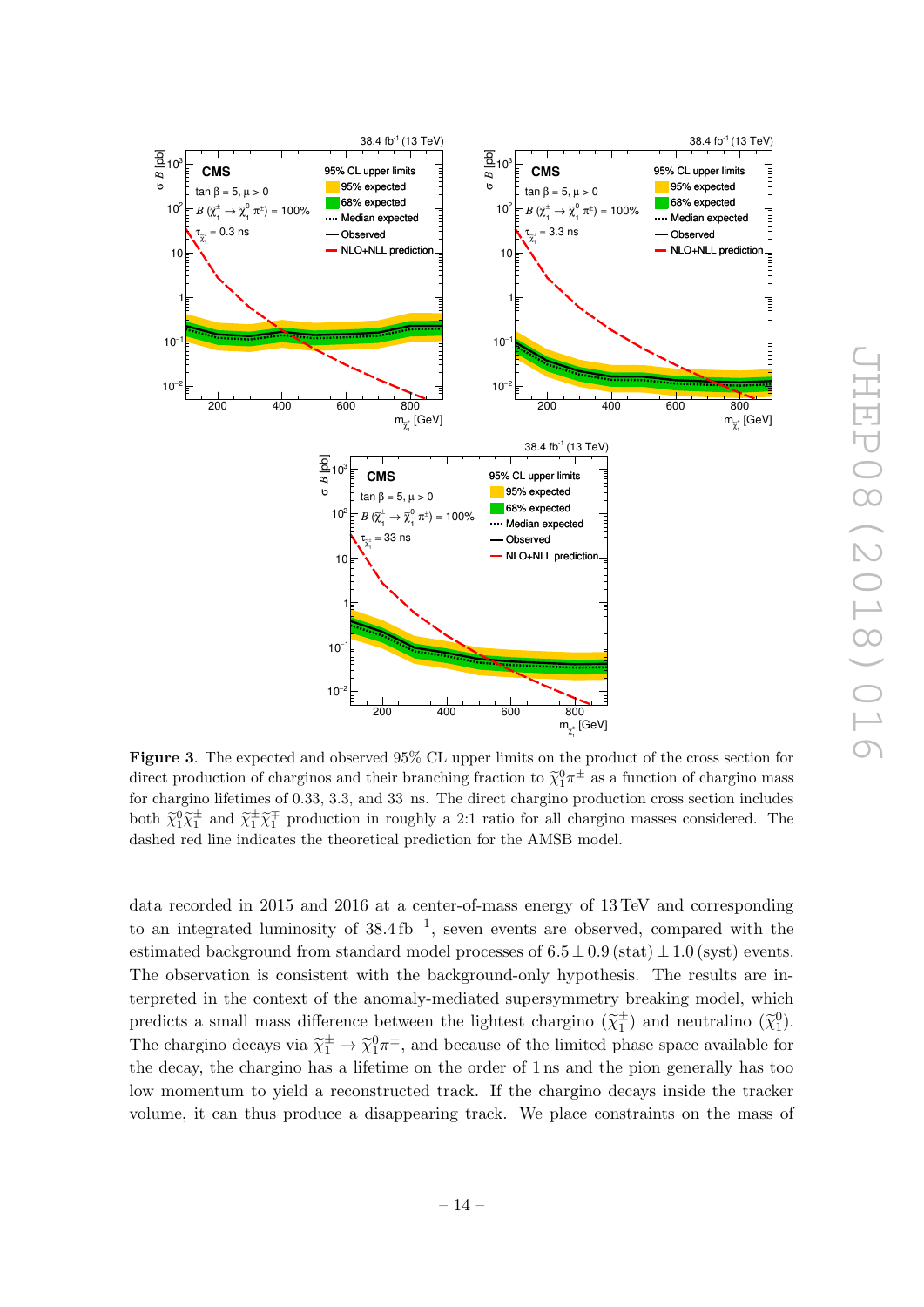

Figure 4. The expected and observed constraints on chargino lifetime and mass. The region to the left of the curve is excluded at 95% CL.

<span id="page-15-0"></span>

<span id="page-15-1"></span>Figure 5. The observed 95% CL upper limits on the product of the cross section for direct production of charginos and their branching fraction to  $\tilde{\chi}_1^0 \pi^{\pm}$  as a function of chargino mass and<br>lifetime. The direct charging are hertics area excting includes heth  $\tilde{\chi}_2^0 \tilde{\chi}_{\pm}^{\pm}$  and  $\tilde{\chi}_{\pm}^{\pm}$ lifetime. The direct chargino production cross section includes both  $\tilde{\chi}_1^0 \tilde{\chi}_1^{\pm}$  and  $\tilde{\chi}_1^{\pm} \tilde{\chi}_1^{\mp}$  production<br>is appelled a 2.4 matic for all charging masses servidents in roughly a 2:1 ratio for all chargino masses considered.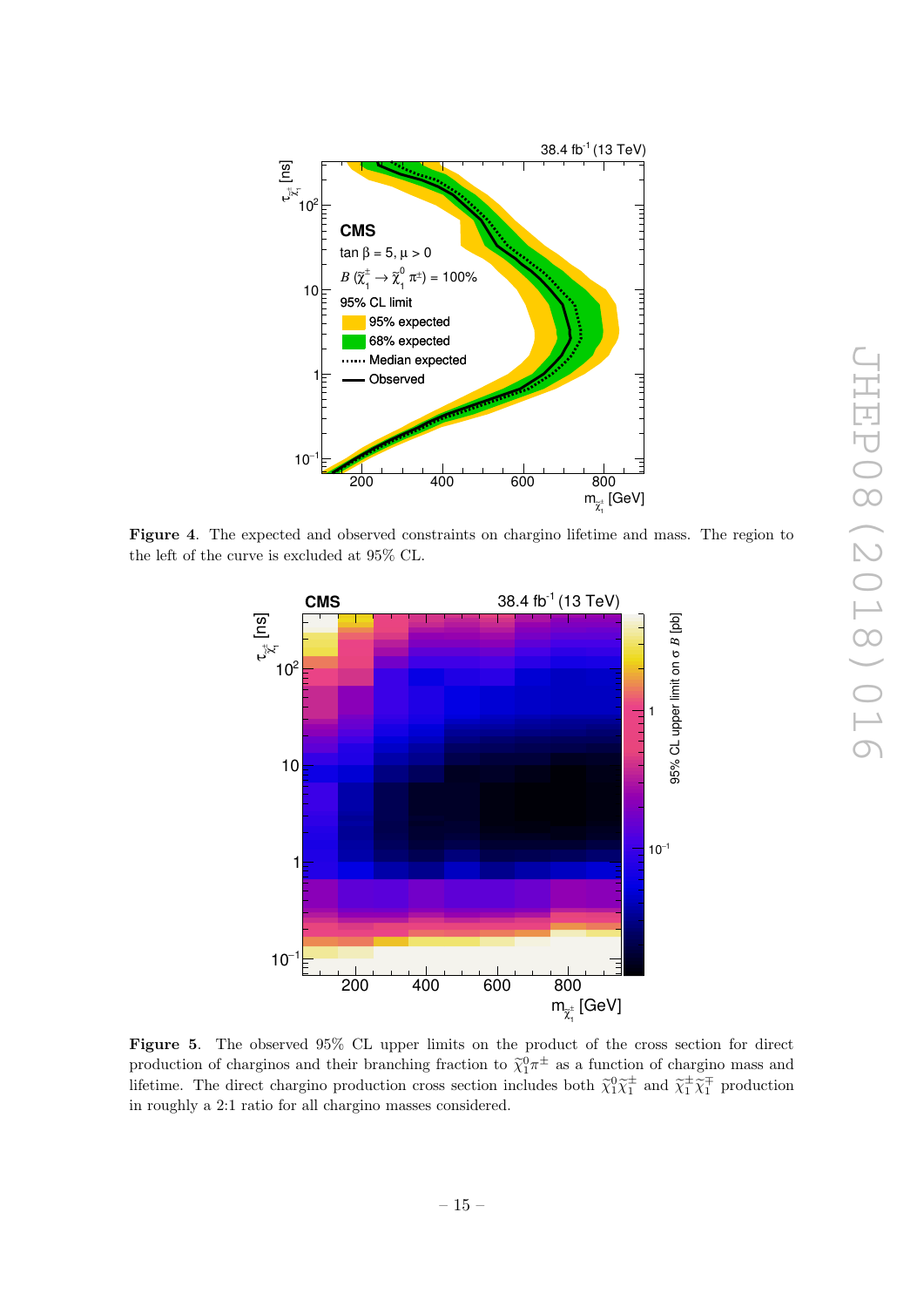charginos from direct electroweak production, for chargino mean proper lifetimes between 0.1 and 100 ns. Charginos with masses up to 715 (695) GeV for a lifetime of 3 (7) ns are excluded at 95% confidence level, as are charginos with lifetimes from 0.5 to 60 ns for a mass of 505 GeV. These constraints extend the limits set by a previous search for disappearing tracks performed by the CMS collaboration [\[12\]](#page-18-0) and are complementary to the limits set by searches for heavy stable charged particles, which exclude charginos with much longer lifetimes [\[15,](#page-18-3) [16\]](#page-18-4). For chargino lifetimes above  $\approx 0.7$  ns, the present search places the most stringent constraints using a disappearing track signature on direct chargino production.

### Acknowledgments

We congratulate our colleagues in the CERN accelerator departments for the excellent performance of the LHC and thank the technical and administrative staffs at CERN and at other CMS institutes for their contributions to the success of the CMS effort. In addition, we gratefully acknowledge the computing centers and personnel of the Worldwide LHC Computing Grid for delivering so effectively the computing infrastructure essential to our analyses. Finally, we acknowledge the enduring support for the construction and operation of the LHC and the CMS detector provided by the following funding agencies: BMWFW and FWF (Austria); FNRS and FWO (Belgium); CNPq, CAPES, FAPERJ, and FAPESP (Brazil); MES (Bulgaria); CERN; CAS, MoST, and NSFC (China); COL-CIENCIAS (Colombia); MSES and CSF (Croatia); RPF (Cyprus); SENESCYT (Ecuador); MoER, ERC IUT, and ERDF (Estonia); Academy of Finland, MEC, and HIP (Finland); CEA and CNRS/IN2P3 (France); BMBF, DFG, and HGF (Germany); GSRT (Greece); NKFIA (Hungary); DAE and DST (India); IPM (Iran); SFI (Ireland); INFN (Italy); MSIP and NRF (Republic of Korea); LAS (Lithuania); MOE and UM (Malaysia); BUAP, CINVESTAV, CONACYT, LNS, SEP, and UASLP-FAI (Mexico); MBIE (New Zealand); PAEC (Pakistan); MSHE and NSC (Poland); FCT (Portugal); JINR (Dubna); MON, RosAtom, RAS and RFBR (Russia); MESTD (Serbia); SEIDI, CPAN, PCTI and FEDER (Spain); Swiss Funding Agencies (Switzerland); MST (Taipei); ThEPCenter, IPST, STAR, and NSTDA (Thailand); TUBITAK and TAEK (Turkey); NASU and SFFR (Ukraine); STFC (United Kingdom); DOE and NSF (U.S.A.).

Individuals have received support from the Marie-Curie program and the European Research Council and Horizon 2020 Grant, contract No. 675440 (European Union); the Leventis Foundation; the A. P. Sloan Foundation; the Alexander von Humboldt Foundation; the Belgian Federal Science Policy Office; the Fonds pour la Formation à la Recherche dans l'Industrie et dans l'Agriculture (FRIA-Belgium); the Agentschap voor Innovatie door Wetenschap en Technologie (IWT-Belgium); the F.R.S.-FNRS and FWO (Belgium) under the "Excellence of Science — EOS" — be.h project n. 30820817; the Ministry of Education, Youth and Sports (MEYS) of the Czech Republic; the Lend¨ulet ("Momentum") Programme and the János Bolyai Research Scholarship of the Hungarian Academy of Sciences, the New National Excellence Program UNKP, the NKFIA research grants 123842, 123959, ´ 124845, 124850 and 125105 (Hungary); the Council of Science and Industrial Research, India; the HOMING PLUS program of the Foundation for Polish Science, cofinanced from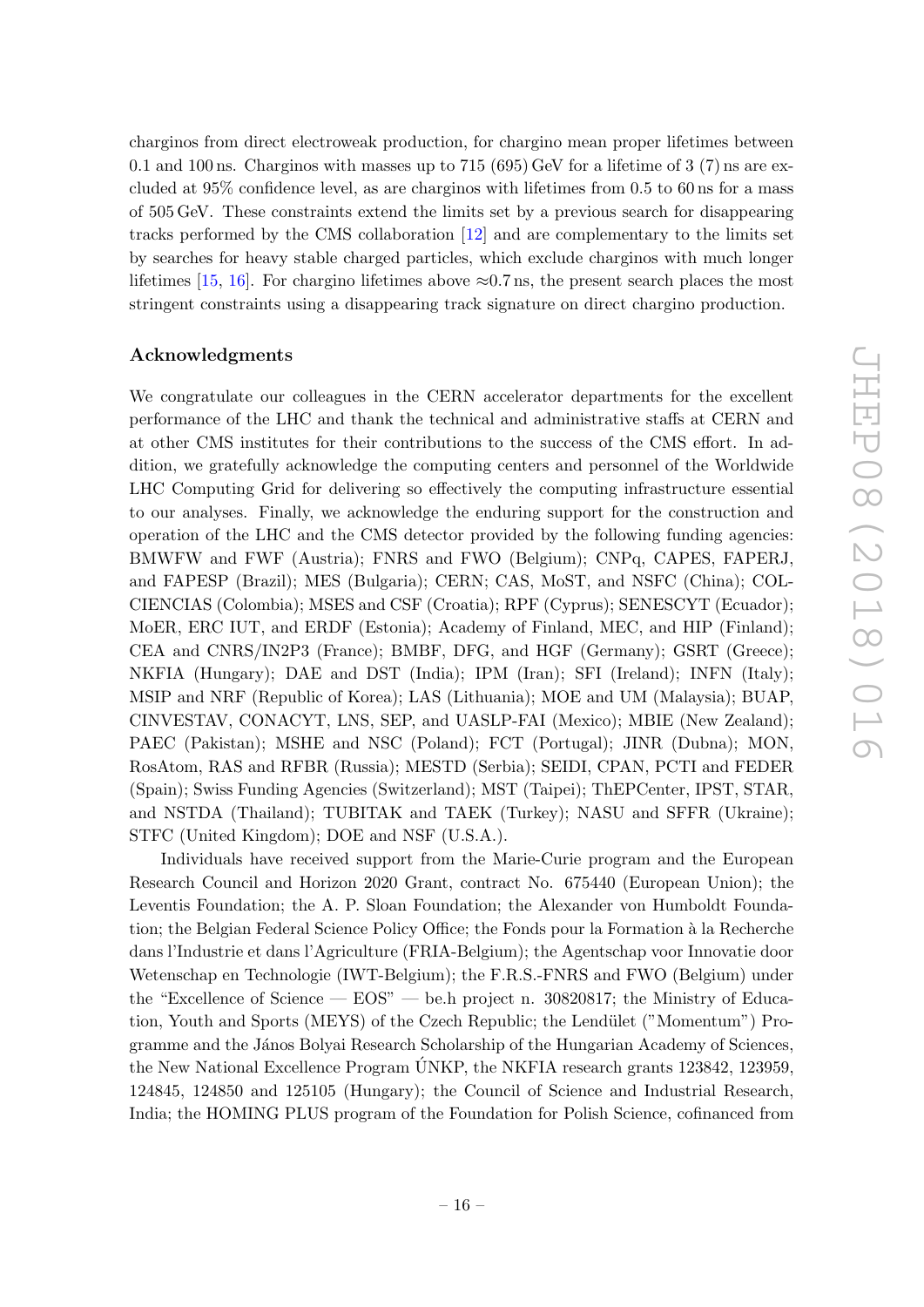European Union, Regional Development Fund, the Mobility Plus program of the Ministry of Science and Higher Education, the National Science Center (Poland), contracts Harmonia 2014/14/M/ST2/00428, Opus 2014/13/B/ST2/02543, 2014/15/B/ST2/03998, and 2015/19/B/ST2/02861, Sonata-bis 2012/07/E/ST2/01406; the National Priorities Research Program by Qatar National Research Fund; the Programa Estatal de Fomento de la Investigación Científica y Técnica de Excelencia María de Maeztu, grant MDM-2015-0509 and the Programa Severo Ochoa del Principado de Asturias; the Thalis and Aristeia programs cofinanced by EU-ESF and the Greek NSRF; the Rachadapisek Sompot Fund for Postdoctoral Fellowship, Chulalongkorn University and the Chulalongkorn Academic into Its 2nd Century Project Advancement Project (Thailand); the Welch Foundation, contract C-1845; and the Weston Havens Foundation (U.S.A.).

Open Access. This article is distributed under the terms of the Creative Commons Attribution License [\(CC-BY 4.0\)](https://creativecommons.org/licenses/by/4.0/), which permits any use, distribution and reproduction in any medium, provided the original author(s) and source are credited.

# References

- <span id="page-17-0"></span>[1] G.F. Giudice, M.A. Luty, H. Murayama and R. Rattazzi, Gaugino mass without singlets, JHEP 12 [\(1998\) 027](https://doi.org/10.1088/1126-6708/1998/12/027) [[hep-ph/9810442](https://arxiv.org/abs/hep-ph/9810442)] [IN[SPIRE](https://inspirehep.net/search?p=find+EPRINT+hep-ph/9810442)].
- <span id="page-17-1"></span>[2] L. Randall and R. Sundrum, Out of this world supersymmetry breaking, [Nucl. Phys.](https://doi.org/10.1016/S0550-3213(99)00359-4) B 557 [\(1999\) 79](https://doi.org/10.1016/S0550-3213(99)00359-4) [[hep-th/9810155](https://arxiv.org/abs/hep-th/9810155)] [IN[SPIRE](https://inspirehep.net/search?p=find+EPRINT+hep-th/9810155)].
- <span id="page-17-2"></span>[3] C.H. Chen, M. Drees and J.F. Gunion, A nonstandard string/SUSY scenario and its phenomenological implications, [Phys. Rev.](https://doi.org/10.1103/PhysRevD.55.330) D 55 (1997) 330 [[Erratum ibid.](https://doi.org/10.1103/PhysRevD.60.039901) D 60 (1999) 039901 [[hep-ph/9607421](https://arxiv.org/abs/hep-ph/9607421)] [IN[SPIRE](https://inspirehep.net/search?p=find+EPRINT+hep-ph/9607421)].
- [4] H.-C. Cheng, B.A. Dobrescu and K.T. Matchev, Generic and chiral extensions of the supersymmetric standard model, [Nucl. Phys.](https://doi.org/10.1016/S0550-3213(99)00012-7) B 543 (1999) 47 [[hep-ph/9811316](https://arxiv.org/abs/hep-ph/9811316)] [IN[SPIRE](https://inspirehep.net/search?p=find+EPRINT+hep-ph/9811316)].
- [5] T. Gherghetta, G.F. Giudice and J.D. Wells, Phenomenological consequences of supersymmetry with anomaly induced masses, [Nucl. Phys.](https://doi.org/10.1016/S0550-3213(99)00429-0) **B 559** (1999) 27 [[hep-ph/9904378](https://arxiv.org/abs/hep-ph/9904378)] [IN[SPIRE](https://inspirehep.net/search?p=find+EPRINT+hep-ph/9904378)].
- <span id="page-17-3"></span>[6] J.L. Feng, T. Moroi, L. Randall, M. Strassler and S.-f. Su, Discovering supersymmetry at the Tevatron in wino LSP scenarios, [Phys. Rev. Lett.](https://doi.org/10.1103/PhysRevLett.83.1731) 83 (1999) 1731 [[hep-ph/9904250](https://arxiv.org/abs/hep-ph/9904250)] [IN[SPIRE](https://inspirehep.net/search?p=find+EPRINT+hep-ph/9904250)].
- <span id="page-17-4"></span>[7] M. Ibe, S. Matsumoto and T.T. Yanagida, Pure gravity mediation with  $m_{3/2} = 10$ –100 TeV, Phys. Rev. D 85 [\(2012\) 095011](https://doi.org/10.1103/PhysRevD.85.095011) [[arXiv:1202.2253](https://arxiv.org/abs/1202.2253)] [IN[SPIRE](https://inspirehep.net/search?p=find+EPRINT+arXiv:1202.2253)].
- [8] L.J. Hall, Y. Nomura and S. Shirai, Spread supersymmetry with Wino LSP: gluino and dark matter signals, JHEP 01 [\(2013\) 036](https://doi.org/10.1007/JHEP01(2013)036) [[arXiv:1210.2395](https://arxiv.org/abs/1210.2395)] [IN[SPIRE](https://inspirehep.net/search?p=find+EPRINT+arXiv:1210.2395)].
- [9] A. Arvanitaki, N. Craig, S. Dimopoulos and G. Villadoro, Mini-split, JHEP 02 [\(2013\) 126](https://doi.org/10.1007/JHEP02(2013)126) [[arXiv:1210.0555](https://arxiv.org/abs/1210.0555)] [IN[SPIRE](https://inspirehep.net/search?p=find+EPRINT+arXiv:1210.0555)].
- [10] N. Arkani-Hamed et al., Simply unnatural supersymmetry,  $arXiv:1212.6971$  [IN[SPIRE](https://inspirehep.net/search?p=find+EPRINT+arXiv:1212.6971)].
- <span id="page-17-5"></span>[11] M. Citron et al., *End of the CMSSM coannihilation strip is nigh, [Phys. Rev.](https://doi.org/10.1103/PhysRevD.87.036012)* **D 87** (2013) [036012](https://doi.org/10.1103/PhysRevD.87.036012) [[arXiv:1212.2886](https://arxiv.org/abs/1212.2886)] [IN[SPIRE](https://inspirehep.net/search?p=find+EPRINT+arXiv:1212.2886)].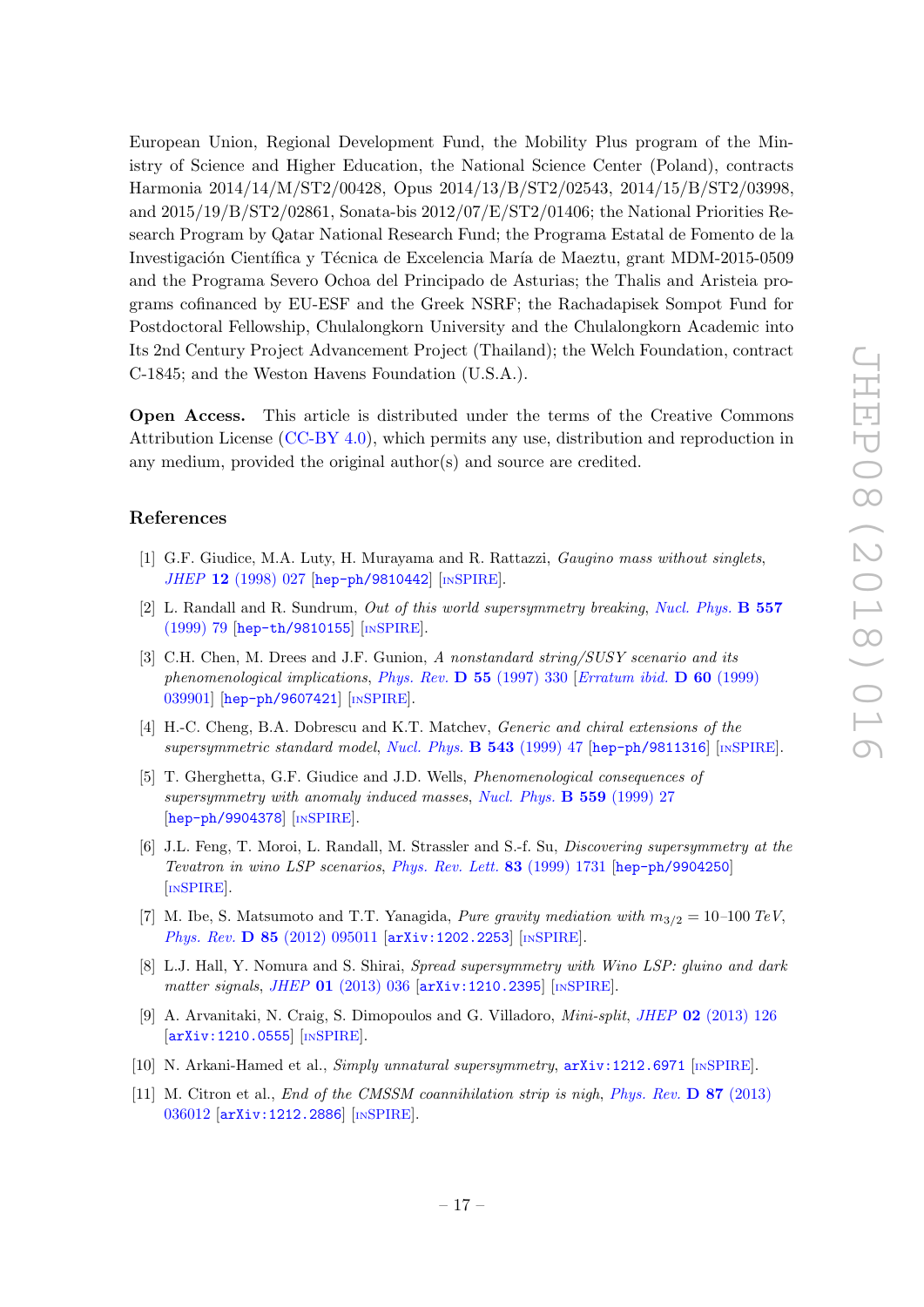- <span id="page-18-0"></span>[12] CMS collaboration, Search for disappearing tracks in proton-proton collisions at  $\sqrt{s} = 8$ TeV, JHEP 01 [\(2015\) 096](https://doi.org/10.1007/JHEP01(2015)096) [[arXiv:1411.6006](https://arxiv.org/abs/1411.6006)] [IN[SPIRE](https://inspirehep.net/search?p=find+EPRINT+arXiv:1411.6006)].
- <span id="page-18-1"></span>[13] ATLAS collaboration, Search for charginos nearly mass degenerate with the lightest neutralino based on a disappearing-track signature in pp collisions at  $\sqrt{s} = 8$  TeV with the ATLAS detector, Phys. Rev. D 88 [\(2013\) 112006](https://doi.org/10.1103/PhysRevD.88.112006) [[arXiv:1310.3675](https://arxiv.org/abs/1310.3675)] [IN[SPIRE](https://inspirehep.net/search?p=find+EPRINT+arXiv:1310.3675)].
- <span id="page-18-2"></span>[14] ATLAS collaboration, Search for long-lived charginos based on a disappearing-track signature in pp collisions at  $\sqrt{s} = 13$  TeV with the ATLAS detector, JHEP 06 [\(2018\) 022](https://doi.org/10.1007/JHEP06(2018)022) [[arXiv:1712.02118](https://arxiv.org/abs/1712.02118)] [IN[SPIRE](https://inspirehep.net/search?p=find+EPRINT+arXiv:1712.02118)].
- <span id="page-18-3"></span>[15] CMS collaboration, *Searches for long-lived charged particles in pp collisions at*  $\sqrt{s} = 7$  and 8 TeV, JHEP 07 [\(2013\) 122](https://doi.org/10.1007/JHEP07(2013)122) [[arXiv:1305.0491](https://arxiv.org/abs/1305.0491)] [IN[SPIRE](https://inspirehep.net/search?p=find+EPRINT+arXiv:1305.0491)].
- <span id="page-18-4"></span>[16] CMS collaboration, Constraints on the pMSSM, AMSB model and on other models from the search for long-lived charged particles in proton-proton collisions at  $\sqrt{s} = 8$  TeV, [Eur. Phys.](https://doi.org/10.1140/epjc/s10052-015-3533-3) J. C 75 [\(2015\) 325](https://doi.org/10.1140/epjc/s10052-015-3533-3) [[arXiv:1502.02522](https://arxiv.org/abs/1502.02522)] [IN[SPIRE](https://inspirehep.net/search?p=find+EPRINT+arXiv:1502.02522)].
- <span id="page-18-5"></span>[17] CMS collaboration, Description and performance of track and primary-vertex reconstruction with the CMS tracker,  $2014$  JINST 9 [P10009](https://doi.org/10.1088/1748-0221/9/10/P10009)  $arXiv:1405.6569$  [IN[SPIRE](https://inspirehep.net/search?p=find+EPRINT+arXiv:1405.6569)].
- <span id="page-18-6"></span>[18] CMS collaboration, The CMS trigger system, 2017 JINST 12 [P01020](https://doi.org/10.1088/1748-0221/12/01/P01020) [[arXiv:1609.02366](https://arxiv.org/abs/1609.02366)] [IN[SPIRE](https://inspirehep.net/search?p=find+EPRINT+arXiv:1609.02366)].
- <span id="page-18-7"></span>[19] CMS collaboration, The CMS experiment at the CERN LHC, 2008 JINST 3 [S08004](https://doi.org/10.1088/1748-0221/3/08/S08004) [IN[SPIRE](https://inspirehep.net/search?p=find+J+%22JINST,3,S08004%22)].
- <span id="page-18-8"></span>[20] CMS collaboration, CMS luminosity measurement for the 2015 data-taking period, [CMS-PAS-LUM-15-001](http://cds.cern.ch/record/2138682) (2015).
- <span id="page-18-9"></span>[21] CMS collaboration, *CMS luminosity measurements for the 2016 data taking period*, [CMS-PAS-LUM-17-001](http://cds.cern.ch/record/2257069) (2017).
- <span id="page-18-10"></span>[22] T. Sjöstrand, S. Mrenna and P.Z. Skands,  $PYTHIA$  6.4 physics and manual, [JHEP](https://doi.org/10.1088/1126-6708/2006/05/026) 05 [\(2006\) 026](https://doi.org/10.1088/1126-6708/2006/05/026) [[hep-ph/0603175](https://arxiv.org/abs/hep-ph/0603175)] [IN[SPIRE](https://inspirehep.net/search?p=find+EPRINT+hep-ph/0603175)].
- <span id="page-18-11"></span>[23] J. Pumplin et al., New generation of parton distributions with uncertainties from global QCD analysis, JHEP 07 [\(2002\) 012](https://doi.org/10.1088/1126-6708/2002/07/012) [[hep-ph/0201195](https://arxiv.org/abs/hep-ph/0201195)] [IN[SPIRE](https://inspirehep.net/search?p=find+EPRINT+hep-ph/0201195)].
- <span id="page-18-12"></span>[24] F.E. Paige, S.D. Protopopescu, H. Baer and X. Tata, ISAJET 7.69: a Monte Carlo event generator for pp,  $\bar{p}p$  and  $e^+e^-$  reactions, [hep-ph/0312045](https://arxiv.org/abs/hep-ph/0312045) [IN[SPIRE](https://inspirehep.net/search?p=find+EPRINT+hep-ph/0312045)].
- <span id="page-18-13"></span>[25] M. Ibe, S. Matsumoto and R. Sato, Mass splitting between charged and neutral winos at two-loop level, [Phys. Lett.](https://doi.org/10.1016/j.physletb.2013.03.015) **B 721** (2013) 252 [[arXiv:1212.5989](https://arxiv.org/abs/1212.5989)] [IN[SPIRE](https://inspirehep.net/search?p=find+EPRINT+arXiv:1212.5989)].
- <span id="page-18-14"></span>[26] B. Fuks, M. Klasen, D.R. Lamprea and M. Rothering, Gaugino production in proton-proton  $collisions$  at a center-of-mass energy of 8 TeV, JHEP 10 [\(2012\) 081](https://doi.org/10.1007/JHEP10(2012)081) [[arXiv:1207.2159](https://arxiv.org/abs/1207.2159)] [IN[SPIRE](https://inspirehep.net/search?p=find+EPRINT+arXiv:1207.2159)].
- <span id="page-18-15"></span>[27] B. Fuks, M. Klasen, D.R. Lamprea and M. Rothering, Precision predictions for electroweak superpartner production at hadron colliders with Resummino, [Eur. Phys. J.](https://doi.org/10.1140/epjc/s10052-013-2480-0) C 73 (2013) [2480](https://doi.org/10.1140/epjc/s10052-013-2480-0) [[arXiv:1304.0790](https://arxiv.org/abs/1304.0790)] [IN[SPIRE](https://inspirehep.net/search?p=find+EPRINT+arXiv:1304.0790)].
- <span id="page-18-16"></span>[28] P.M. Nadolsky et al., *Implications of CTEQ global analysis for collider observables, [Phys.](https://doi.org/10.1103/PhysRevD.78.013004)* Rev. D 78 [\(2008\) 013004](https://doi.org/10.1103/PhysRevD.78.013004) [[arXiv:0802.0007](https://arxiv.org/abs/0802.0007)] [IN[SPIRE](https://inspirehep.net/search?p=find+EPRINT+arXiv:0802.0007)].
- <span id="page-18-17"></span>[29] A.D. Martin, W.J. Stirling, R.S. Thorne and G. Watt, Parton distributions for the LHC, [Eur. Phys. J.](https://doi.org/10.1140/epjc/s10052-009-1072-5) C  $63$  (2009) 189  $\text{arXiv:}$ 0901.0002  $\text{InSPIRE}$  $\text{InSPIRE}$  $\text{InSPIRE}$ .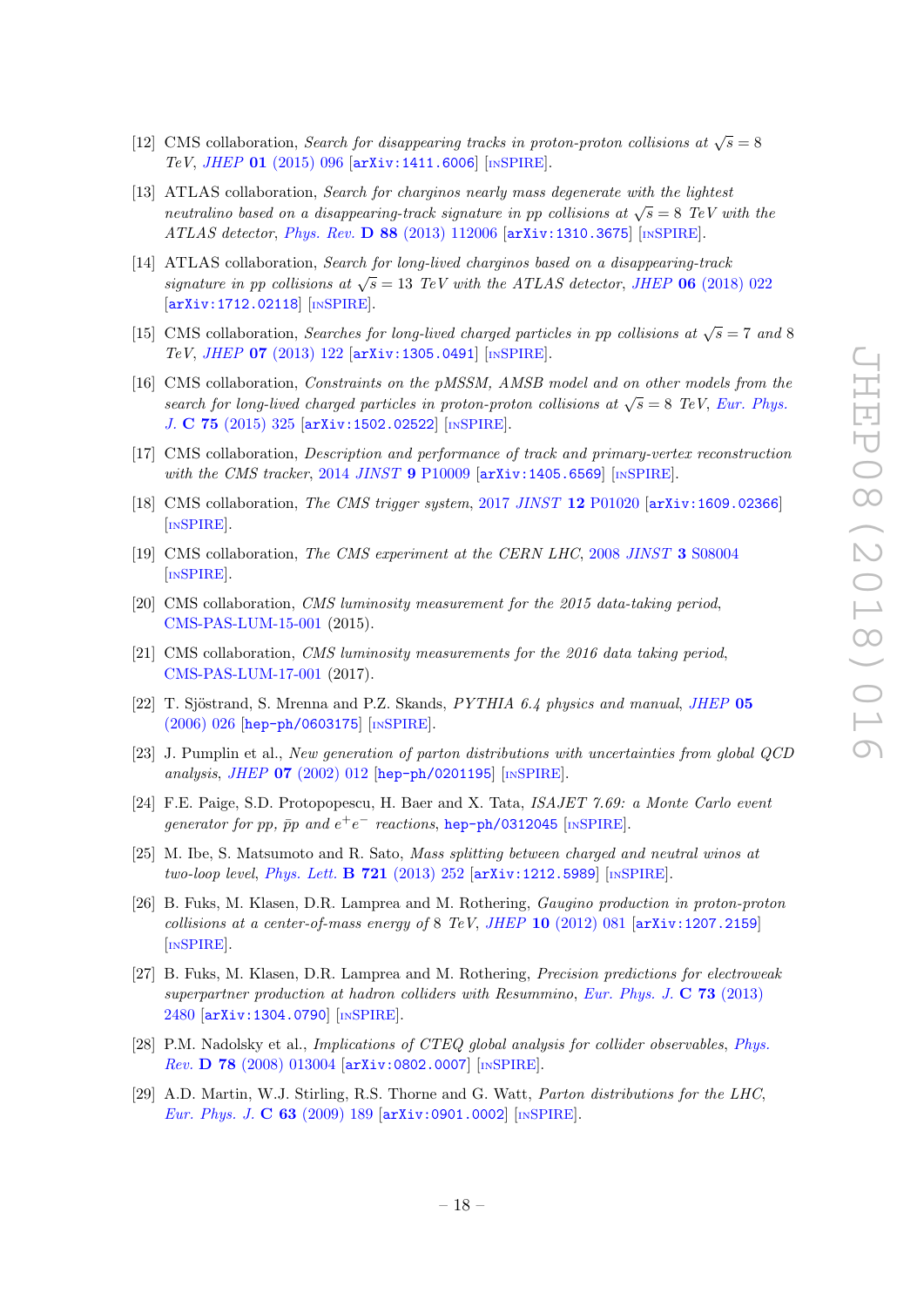- <span id="page-19-0"></span>[30] J. Butterworth et al., *PDF4LHC recommendations for LHC run II, [J. Phys.](https://doi.org/10.1088/0954-3899/43/2/023001)* **G 43** (2016) [023001](https://doi.org/10.1088/0954-3899/43/2/023001) [[arXiv:1510.03865](https://arxiv.org/abs/1510.03865)] [IN[SPIRE](https://inspirehep.net/search?p=find+EPRINT+arXiv:1510.03865)].
- <span id="page-19-1"></span>[31] CMS collaboration, Search for top-squark pair production in the single-lepton final state in pp collisions at  $\sqrt{s} = 8$  TeV, [Eur. Phys. J.](https://doi.org/10.1140/epjc/s10052-013-2677-2) C 73 (2013) 2677 [[arXiv:1308.1586](https://arxiv.org/abs/1308.1586)] [IN[SPIRE](https://inspirehep.net/search?p=find+EPRINT+arXiv:1308.1586)].
- <span id="page-19-2"></span>[32] J. Alwall et al., The automated computation of tree-level and next-to-leading order differential cross sections and their matching to parton shower simulations, JHEP 07 [\(2014\)](https://doi.org/10.1007/JHEP07(2014)079) [079](https://doi.org/10.1007/JHEP07(2014)079) [[arXiv:1405.0301](https://arxiv.org/abs/1405.0301)] [IN[SPIRE](https://inspirehep.net/search?p=find+EPRINT+arXiv:1405.0301)].
- <span id="page-19-3"></span>[33] T. Sjöstrand, S. Mrenna and P.Z. Skands, A brief introduction to PYTHIA 8.1, [Comput.](https://doi.org/10.1016/j.cpc.2008.01.036) [Phys. Commun.](https://doi.org/10.1016/j.cpc.2008.01.036) 178 (2008) 852 [[arXiv:0710.3820](https://arxiv.org/abs/0710.3820)] [IN[SPIRE](https://inspirehep.net/search?p=find+EPRINT+arXiv:0710.3820)].
- <span id="page-19-4"></span>[34] P. Nason, A new method for combining NLO QCD with shower Monte Carlo algorithms, JHEP 11 [\(2004\) 040](https://doi.org/10.1088/1126-6708/2004/11/040) [[hep-ph/0409146](https://arxiv.org/abs/hep-ph/0409146)] [IN[SPIRE](https://inspirehep.net/search?p=find+EPRINT+hep-ph/0409146)].
- [35] S. Frixione, P. Nason and C. Oleari, Matching NLO QCD computations with Parton Shower simulations: the POWHEG method, JHEP 11 [\(2007\) 070](https://doi.org/10.1088/1126-6708/2007/11/070)  $\left[$ [arXiv:0709.2092](https://arxiv.org/abs/0709.2092) $\right]$   $\left[$ IN[SPIRE](https://inspirehep.net/search?p=find+EPRINT+arXiv:0709.2092) $\right]$ .
- [36] S. Alioli, P. Nason, C. Oleari and E. Re, A general framework for implementing NLO calculations in shower Monte Carlo programs: the POWHEG BOX, JHEP 06 [\(2010\) 043](https://doi.org/10.1007/JHEP06(2010)043) [[arXiv:1002.2581](https://arxiv.org/abs/1002.2581)] [IN[SPIRE](https://inspirehep.net/search?p=find+EPRINT+arXiv:1002.2581)].
- [37] T. Melia, P. Nason, R. Rontsch and G. Zanderighi,  $W^+W^-$ ,  $WZ$  and ZZ production in the POWHEG BOX, JHEP 11 [\(2011\) 078](https://doi.org/10.1007/JHEP11(2011)078) [[arXiv:1107.5051](https://arxiv.org/abs/1107.5051)] [IN[SPIRE](https://inspirehep.net/search?p=find+EPRINT+arXiv:1107.5051)].
- [38] P. Nason and G. Zanderighi,  $W^+W^-$ ,  $WZ$  and  $ZZ$  production in the POWHEG-BOX-V2, [Eur. Phys. J.](https://doi.org/10.1140/epjc/s10052-013-2702-5) C 74 (2014) 2702 [[arXiv:1311.1365](https://arxiv.org/abs/1311.1365)] [IN[SPIRE](https://inspirehep.net/search?p=find+EPRINT+arXiv:1311.1365)].
- [39] S. Frixione, P. Nason and G. Ridolfi, A positive-weight next-to-leading-order Monte Carlo for heavy flavour hadroproduction, JHEP 09 [\(2007\) 126](https://doi.org/10.1088/1126-6708/2007/09/126) [[arXiv:0707.3088](https://arxiv.org/abs/0707.3088)] [IN[SPIRE](https://inspirehep.net/search?p=find+EPRINT+arXiv:0707.3088)].
- <span id="page-19-5"></span>[40] E. Re, Single-top Wt-channel production matched with parton showers using the POWHEG method, [Eur. Phys. J.](https://doi.org/10.1140/epjc/s10052-011-1547-z) C 71 (2011) 1547 [[arXiv:1009.2450](https://arxiv.org/abs/1009.2450)] [IN[SPIRE](https://inspirehep.net/search?p=find+EPRINT+arXiv:1009.2450)].
- <span id="page-19-6"></span>[41] NNPDF collaboration, R.D. Ball et al., *Parton distributions for the LHC Run II, [JHEP](https://doi.org/10.1007/JHEP04(2015)040)* 04 [\(2015\) 040](https://doi.org/10.1007/JHEP04(2015)040) [[arXiv:1410.8849](https://arxiv.org/abs/1410.8849)] [IN[SPIRE](https://inspirehep.net/search?p=find+EPRINT+arXiv:1410.8849)].
- <span id="page-19-7"></span>[42] P. Skands, S. Carrazza and J. Rojo, Tuning PYTHIA 8.1: the Monash 2013 Tune, [Eur.](https://doi.org/10.1140/epjc/s10052-014-3024-y) Phys. J. C 74 [\(2014\) 3024](https://doi.org/10.1140/epjc/s10052-014-3024-y) [[arXiv:1404.5630](https://arxiv.org/abs/1404.5630)] [IN[SPIRE](https://inspirehep.net/search?p=find+EPRINT+arXiv:1404.5630)].
- <span id="page-19-8"></span>[43] CMS collaboration, Event generator tunes obtained from underlying event and multiparton scattering measurements, [Eur. Phys. J.](https://doi.org/10.1140/epjc/s10052-016-3988-x) C 76 (2016) 155  $\left[\text{arXiv:1512.00815}\right]$  $\left[\text{arXiv:1512.00815}\right]$  $\left[\text{arXiv:1512.00815}\right]$   $\left[\text{INSPIRE}\right]$  $\left[\text{INSPIRE}\right]$  $\left[\text{INSPIRE}\right]$ .
- <span id="page-19-9"></span>[44] GEANT4 collaboration, S. Agostinelli et al.,  $GEANT4 - A$  simulation toolkit, [Nucl.](https://doi.org/10.1016/S0168-9002(03)01368-8) [Instrum. Meth.](https://doi.org/10.1016/S0168-9002(03)01368-8) A 506 (2003) 250 [IN[SPIRE](https://inspirehep.net/search?p=find+J+%22Nucl.Instrum.Meth.,A506,250%22)].
- <span id="page-19-10"></span>[45] CMS collaboration, Particle-flow reconstruction and global event description with the CMS detector, 2017 JINST 12 [P10003](https://doi.org/10.1088/1748-0221/12/10/P10003) [[arXiv:1706.04965](https://arxiv.org/abs/1706.04965)] [IN[SPIRE](https://inspirehep.net/search?p=find+EPRINT+arXiv:1706.04965)].
- <span id="page-19-11"></span>[46] M. Cacciari, G.P. Salam and G. Soyez, FastJet user manual, [Eur. Phys. J.](https://doi.org/10.1140/epjc/s10052-012-1896-2) C 72 (2012) 1896 [[arXiv:1111.6097](https://arxiv.org/abs/1111.6097)] [IN[SPIRE](https://inspirehep.net/search?p=find+EPRINT+arXiv:1111.6097)].
- <span id="page-19-12"></span>[47] M. Cacciari, G.P. Salam and G. Soyez, The anti- $k_t$  jet clustering algorithm, JHEP 04 [\(2008\)](https://doi.org/10.1088/1126-6708/2008/04/063) [063](https://doi.org/10.1088/1126-6708/2008/04/063) [[arXiv:0802.1189](https://arxiv.org/abs/0802.1189)] [IN[SPIRE](https://inspirehep.net/search?p=find+EPRINT+arXiv:0802.1189)].
- <span id="page-19-13"></span>[48] CMS collaboration, Jet algorithms performance in 13 TeV data, [CMS-PAS-JME-16-003](http://cds.cern.ch/record/2256875) (2016).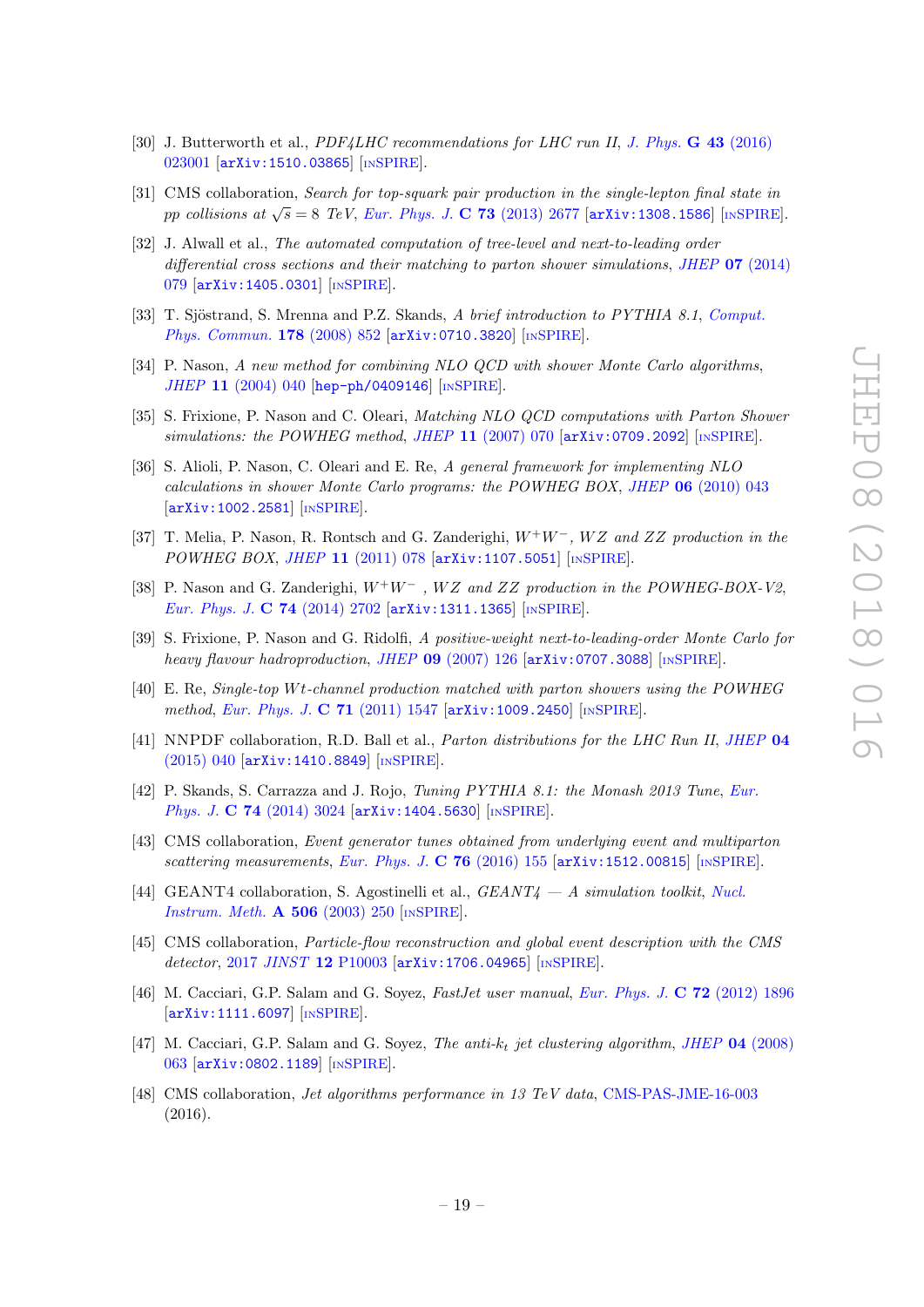- <span id="page-20-0"></span>[49] CMS collaboration, Technical proposal for the Phase-II upgrade of the CMS detector, [CERN-LHCC-2015-010](http://cds.cern.ch/record/2020886) (2015).
- <span id="page-20-1"></span>[50] CMS collaboration, Measurements of inclusive W and Z cross sections in pp collisions at  $\sqrt{s}$  = 7 TeV, JHEP 01 [\(2011\) 080](https://doi.org/10.1007/JHEP01(2011)080) [[arXiv:1012.2466](https://arxiv.org/abs/1012.2466)] [IN[SPIRE](https://inspirehep.net/search?p=find+EPRINT+arXiv:1012.2466)].
- <span id="page-20-2"></span>[51] PARTICLE DATA GROUP, C. Patrignani et al., Review of particle physics, [Chin. Phys.](https://doi.org/10.1088/1674-1137/40/10/100001) C 40 [\(2016\) 100001](https://doi.org/10.1088/1674-1137/40/10/100001) [IN[SPIRE](https://inspirehep.net/search?p=find+J+%22Chin.Phys.,C40,100001%22)].
- <span id="page-20-3"></span>[52] R.D. Cousins and V.L. Highland, *Incorporating systematic uncertainties into an upper limit*, [Nucl. Instrum. Meth.](https://doi.org/10.1016/0168-9002(92)90794-5) **A 320** (1992) 331 [IN[SPIRE](https://inspirehep.net/search?p=find+J+%22Nucl.Instrum.Meth.,A320,331%22)].
- <span id="page-20-4"></span>[53] ATLAS and CMS collaborations and the LHC Higgs Combination Group, Procedure for the LHC Higgs boson search combination in Summer 2011, [CMS-NOTE-2011-005](http://cds.cern.ch/record/1379837) (2011).
- <span id="page-20-5"></span>[54] T. Junk, Confidence level computation for combining searches with small statistics, [Nucl.](https://doi.org/10.1016/S0168-9002(99)00498-2) [Instrum. Meth.](https://doi.org/10.1016/S0168-9002(99)00498-2) A 434 (1999) 435 [[hep-ex/9902006](https://arxiv.org/abs/hep-ex/9902006)] [IN[SPIRE](https://inspirehep.net/search?p=find+EPRINT+hep-ex/9902006)].
- <span id="page-20-6"></span>[55] A.L. Read, Presentation of search results: the  $CL_s$  technique, J. Phys. **G 28** [\(2002\) 2693](https://doi.org/10.1088/0954-3899/28/10/313) [IN[SPIRE](https://inspirehep.net/search?p=find+J+%22J.Phys.,G28,2693%22)].
- <span id="page-20-7"></span>[56] G. Cowan, K. Cranmer, E. Gross and O. Vitells, Asymptotic formulae for likelihood-based tests of new physics, [Eur. Phys. J.](https://doi.org/10.1140/epjc/s10052-011-1554-0) C 71 (2011) 1554 [Erratum ibid. C 73 (2013) 2501] [[arXiv:1007.1727](https://arxiv.org/abs/1007.1727)] [IN[SPIRE](https://inspirehep.net/search?p=find+EPRINT+arXiv:1007.1727)].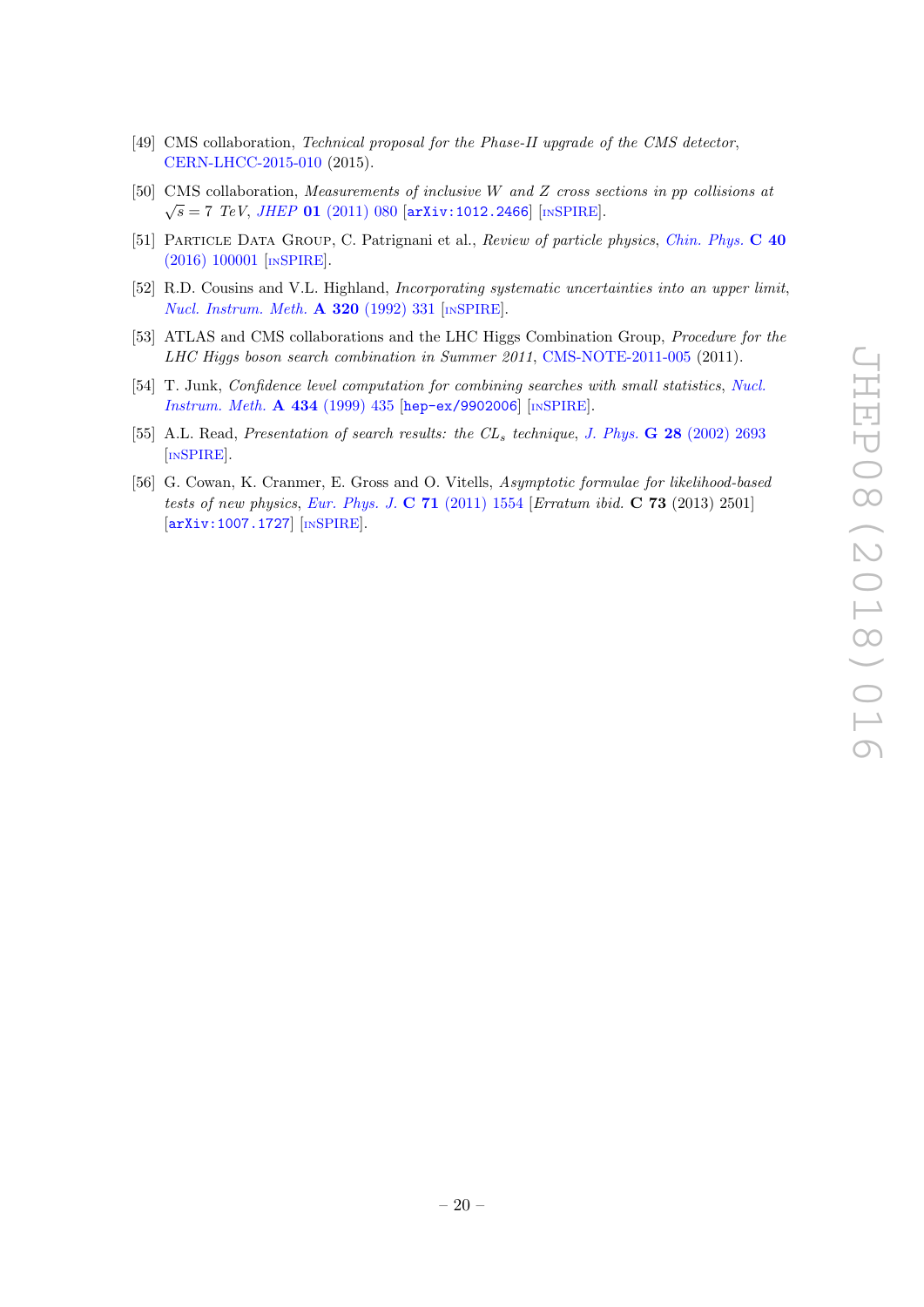### The CMS collaboration

### <span id="page-21-0"></span>Yerevan Physics Institute, Yerevan, Armenia

A.M. Sirunyan, A. Tumasyan

#### Institut für Hochenergiephysik, Wien, Austria

W. Adam, F. Ambrogi, E. Asilar, T. Bergauer, J. Brandstetter, E. Brondolin, M. Dragicevic, J. Erö, A. Escalante Del Valle, M. Flechl, R. Frühwirth<sup>1</sup>, V.M. Ghete, J. Hrubec, M. Jeitler<sup>1</sup>, N. Krammer, I. Krätschmer, D. Liko, T. Madlener, I. Mikulec, N. Rad, H. Rohringer, J. Schieck<sup>1</sup>, R. Schöfbeck, M. Spanring, D. Spitzbart, A. Taurok, W. Waltenberger, J. Wittmann, C.-E. Wulz<sup>1</sup>, M. Zarucki

### Institute for Nuclear Problems, Minsk, Belarus

V. Chekhovsky, V. Mossolov, J. Suarez Gonzalez

#### Universiteit Antwerpen, Antwerpen, Belgium

E.A. De Wolf, D. Di Croce, X. Janssen, J. Lauwers, M. Pieters, M. Van De Klundert, H. Van Haevermaet, P. Van Mechelen, N. Van Remortel

#### Vrije Universiteit Brussel, Brussel, Belgium

S. Abu Zeid, F. Blekman, J. D'Hondt, I. De Bruyn, J. De Clercq, K. Deroover, G. Flouris, D. Lontkovskyi, S. Lowette, I. Marchesini, S. Moortgat, L. Moreels, Q. Python, K. Skovpen, S. Tavernier, W. Van Doninck, P. Van Mulders, I. Van Parijs

#### Universit´e Libre de Bruxelles, Bruxelles, Belgium

D. Beghin, B. Bilin, H. Brun, B. Clerbaux, G. De Lentdecker, H. Delannoy, B. Dorney, G. Fasanella, L. Favart, R. Goldouzian, A. Grebenyuk, A.K. Kalsi, T. Lenzi, J. Luetic,

N. Postiau, E. Starling, L. Thomas, C. Vander Velde, P. Vanlaer, D. Vannerom, Q. Wang

#### Ghent University, Ghent, Belgium

T. Cornelis, D. Dobur, A. Fagot, M. Gul, I. Khvastunov<sup>2</sup>, D. Poyraz, C. Roskas, D. Trocino, M. Tytgat, W. Verbeke, B. Vermassen, M. Vit, N. Zaganidis

#### Université Catholique de Louvain, Louvain-la-Neuve, Belgium

H. Bakhshiansohi, O. Bondu, S. Brochet, G. Bruno, C. Caputo, P. David, C. Delaere, M. Delcourt, B. Francois, A. Giammanco, G. Krintiras, V. Lemaitre, A. Magitteri, A. Mertens, M. Musich, K. Piotrzkowski, A. Saggio, M. Vidal Marono, S. Wertz, J. Zobec

#### Centro Brasileiro de Pesquisas Fisicas, Rio de Janeiro, Brazil

F.L. Alves, G.A. Alves, L. Brito, G. Correia Silva, C. Hensel, A. Moraes, M.E. Pol, P. Rebello Teles

# Universidade do Estado do Rio de Janeiro, Rio de Janeiro, Brazil

E. Belchior Batista Das Chagas, W. Carvalho, J. Chinellato<sup>3</sup>, E. Coelho, E.M. Da Costa, G.G. Da Silveira<sup>4</sup>, D. De Jesus Damiao, C. De Oliveira Martins, S. Fonseca De Souza, H. Malbouisson, D. Matos Figueiredo, M. Melo De Almeida, C. Mora Herrera, L. Mundim, H. Nogima, W.L. Prado Da Silva, L.J. Sanchez Rosas, A. Santoro, A. Sznajder, M. Thiel, E.J. Tonelli Manganote<sup>3</sup>, F. Torres Da Silva De Araujo, A. Vilela Pereira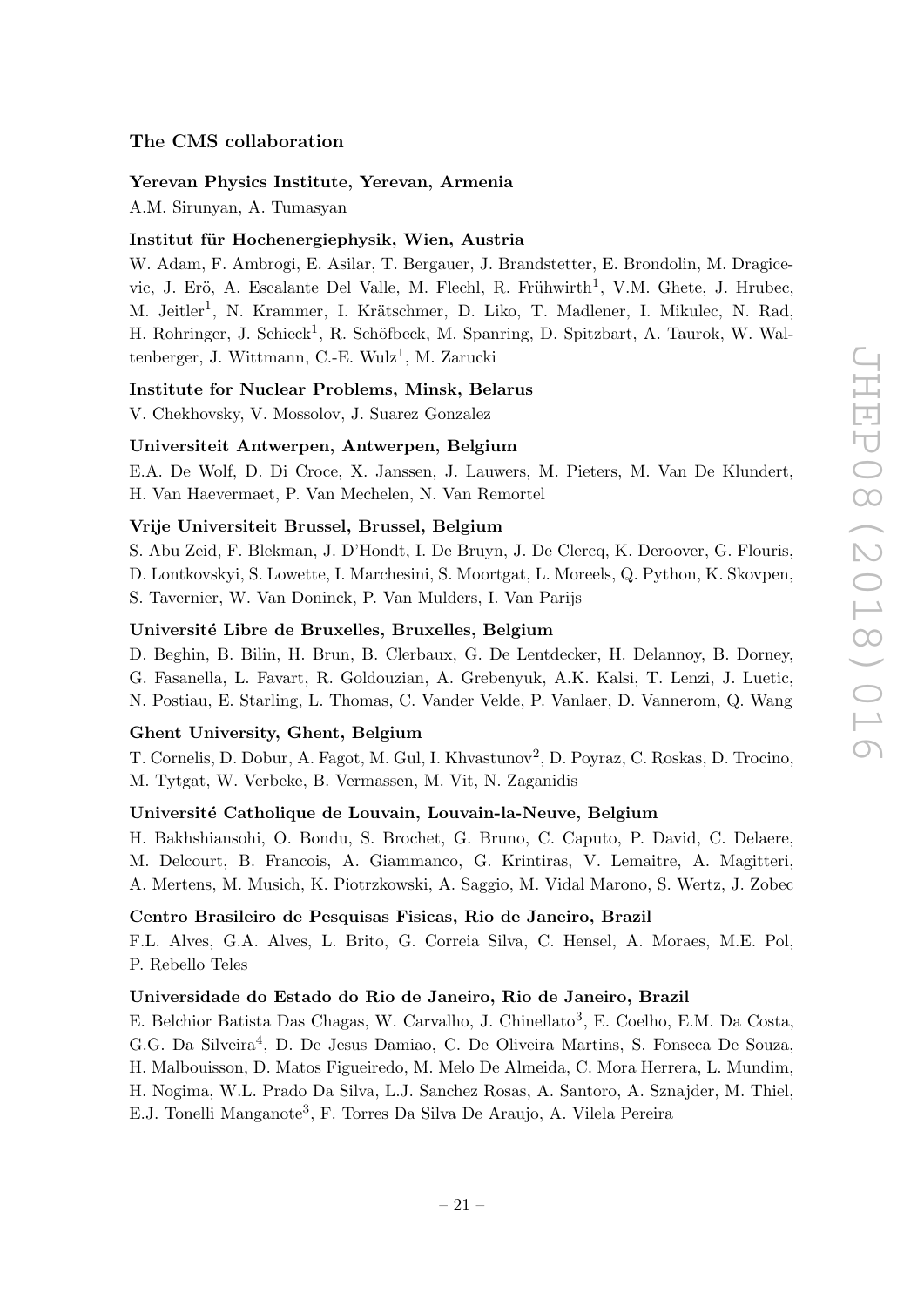# Universidade Estadual Paulista ${}^a,\,$  Universidade Federal do ABC ${}^b,\,$  São Paulo, Brazil

S. Ahuja<sup>a</sup>, C.A. Bernardes<sup>a</sup>, L. Calligaris<sup>a</sup>, T.R. Fernandez Perez Tomei<sup>a</sup>, E.M. Gregores<sup>b</sup>, P.G. Mercadante<sup>b</sup>, S.F. Novaes<sup>a</sup>, Sandra S. Padula<sup>a</sup>, D. Romero Abad<sup>b</sup>

# Institute for Nuclear Research and Nuclear Energy, Bulgarian Academy of Sciences, Sofia, Bulgaria

A. Aleksandrov, R. Hadjiiska, P. Iaydjiev, A. Marinov, M. Misheva, M. Rodozov, M. Shopova, G. Sultanov

#### University of Sofia, Sofia, Bulgaria

A. Dimitrov, L. Litov, B. Pavlov, P. Petkov

# Beihang University, Beijing, China

W. Fang<sup>5</sup>, X. Gao<sup>5</sup>, L. Yuan

# Institute of High Energy Physics, Beijing, China

M. Ahmad, J.G. Bian, G.M. Chen, H.S. Chen, M. Chen, Y. Chen, C.H. Jiang, D. Leggat, H. Liao, Z. Liu, F. Romeo, S.M. Shaheen, A. Spiezia, J. Tao, C. Wang, Z. Wang, E. Yazgan, H. Zhang, J. Zhao

# State Key Laboratory of Nuclear Physics and Technology, Peking University, Beijing, China

Y. Ban, G. Chen, J. Li, L. Li, Q. Li, Y. Mao, S.J. Qian, D. Wang, Z. Xu

Tsinghua University, Beijing, China

Y. Wang

# Universidad de Los Andes, Bogota, Colombia

C. Avila, A. Cabrera, C.A. Carrillo Montoya, L.F. Chaparro Sierra, C. Florez, C.F. González Hernández, M.A. Segura Delgado

# University of Split, Faculty of Electrical Engineering, Mechanical Engineering and Naval Architecture, Split, Croatia

B. Courbon, N. Godinovic, D. Lelas, I. Puljak, T. Sculac

### University of Split, Faculty of Science, Split, Croatia

Z. Antunovic, M. Kovac

# Institute Rudjer Boskovic, Zagreb, Croatia

V. Brigljevic, D. Ferencek, K. Kadija, B. Mesic, A. Starodumov<sup>6</sup>, T. Susa

#### University of Cyprus, Nicosia, Cyprus

M.W. Ather, A. Attikis, G. Mavromanolakis, J. Mousa, C. Nicolaou, F. Ptochos, P.A. Razis, H. Rykaczewski

#### Charles University, Prague, Czech Republic

M. Finger<sup>7</sup>, M. Finger Jr.<sup>7</sup>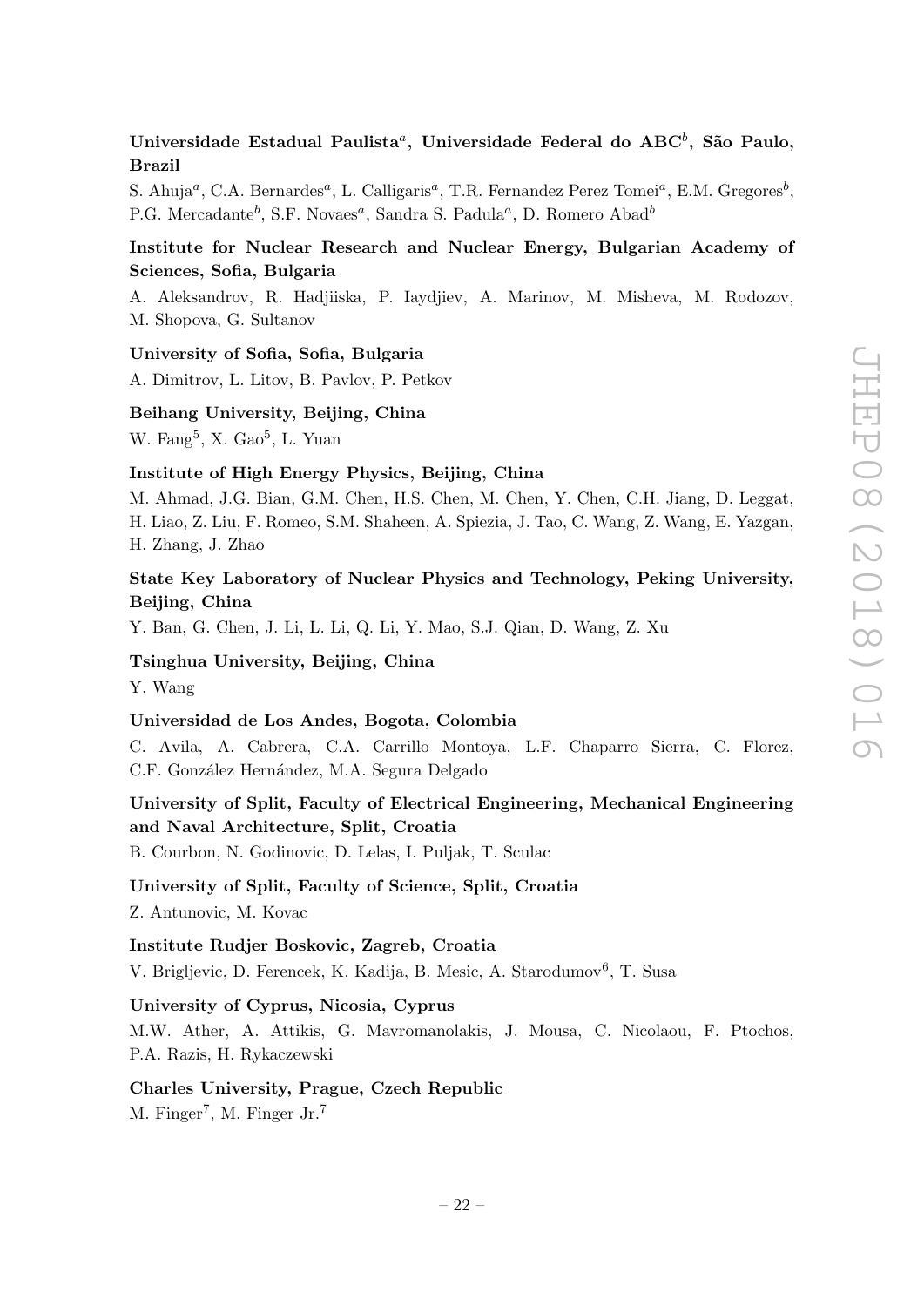### Escuela Politecnica Nacional, Quito, Ecuador

E. Ayala

# Universidad San Francisco de Quito, Quito, Ecuador

E. Carrera Jarrin

# Academy of Scientific Research and Technology of the Arab Republic of Egypt, Egyptian Network of High Energy Physics, Cairo, Egypt

Y. Assran $^{8,9}$ , S. Elgammal<sup>9</sup>, S. Khalil<sup>10</sup>

# National Institute of Chemical Physics and Biophysics, Tallinn, Estonia

S. Bhowmik, A. Carvalho Antunes De Oliveira, R.K. Dewanjee, K. Ehataht, M. Kadastik, M. Raidal, C. Veelken

#### Department of Physics, University of Helsinki, Helsinki, Finland

P. Eerola, H. Kirschenmann, J. Pekkanen, M. Voutilainen

#### Helsinki Institute of Physics, Helsinki, Finland

J. Havukainen, J.K. Heikkilä, T. Järvinen, V. Karimäki, R. Kinnunen, T. Lampén, K. Lassila-Perini, S. Laurila, S. Lehti, T. Lindén, P. Luukka, T. Mäenpää, H. Siikonen, E. Tuominen, J. Tuominiemi

### Lappeenranta University of Technology, Lappeenranta, Finland

T. Tuuva

# IRFU, CEA, Université Paris-Saclay, Gif-sur-Yvette, France

M. Besancon, F. Couderc, M. Dejardin, D. Denegri, J.L. Faure, F. Ferri, S. Ganjour, A. Givernaud, P. Gras, G. Hamel de Monchenault, P. Jarry, C. Leloup, E. Locci, J. Malcles, G. Negro, J. Rander, A. Rosowsky, M.O. Sahin, M. Titov ¨

# Laboratoire Leprince-Ringuet, Ecole polytechnique, CNRS/IN2P3, Université Paris-Saclay, Palaiseau, France

A. Abdulsalam11, C. Amendola, I. Antropov, F. Beaudette, P. Busson, C. Charlot, R. Granier de Cassagnac, I. Kucher, S. Lisniak, A. Lobanov, J. Martin Blanco, M. Nguyen, C. Ochando, G. Ortona, P. Pigard, R. Salerno, J.B. Sauvan, Y. Sirois, A.G. Stahl Leiton, A. Zabi, A. Zghiche

# Universit´e de Strasbourg, CNRS, IPHC UMR 7178, F-67000 Strasbourg, France

J.-L. Agram<sup>12</sup>, J. Andrea, D. Bloch, J.-M. Brom, E.C. Chabert, V. Cherepanov, C. Collard, E. Conte<sup>12</sup>, J.-C. Fontaine<sup>12</sup>, D. Gelé, U. Goerlach, M. Jansová, A.-C. Le Bihan, N. Tonon, P. Van Hove

# Centre de Calcul de l'Institut National de Physique Nucleaire et de Physique des Particules, CNRS/IN2P3, Villeurbanne, France

S. Gadrat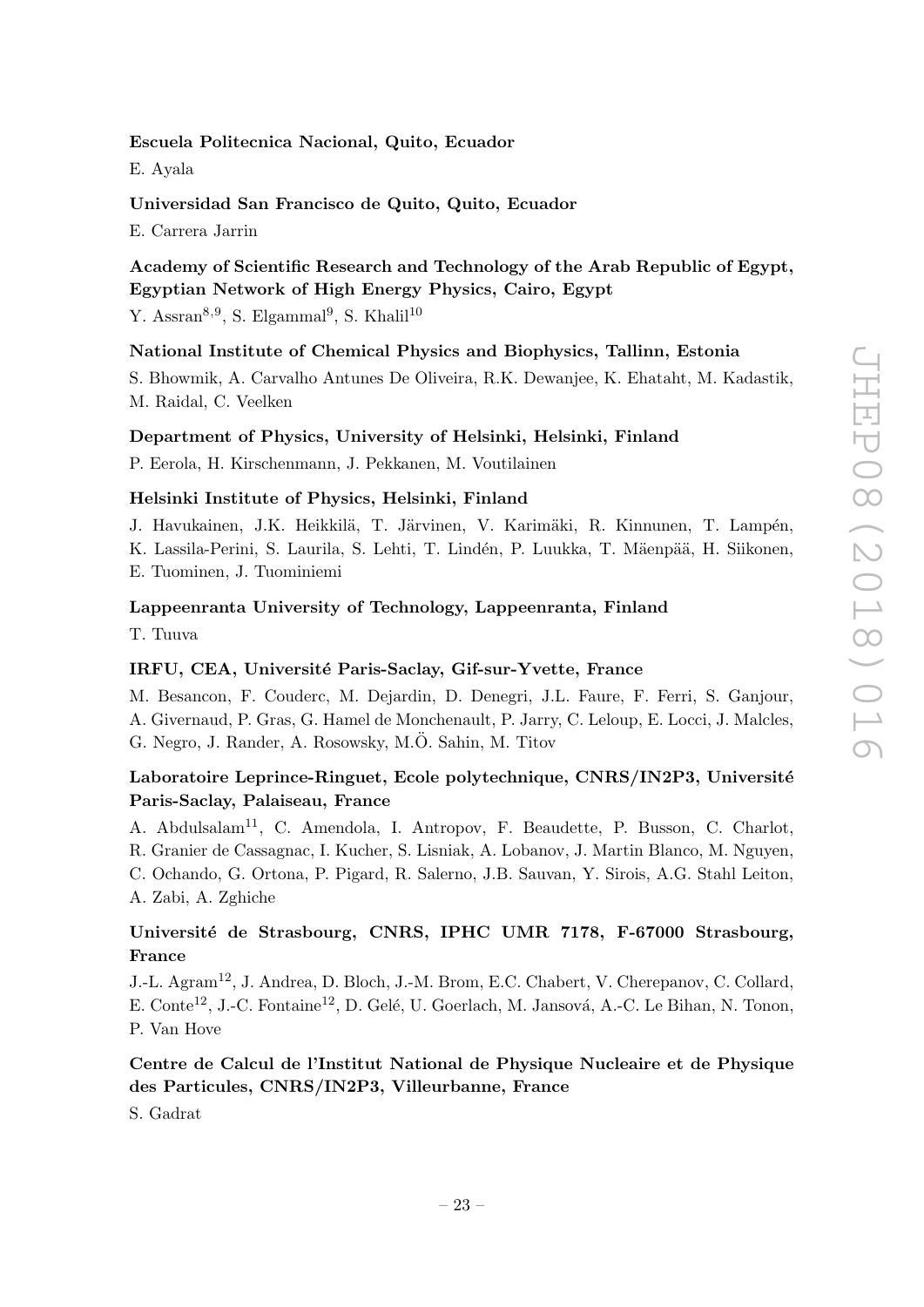# Université de Lyon, Université Claude Bernard Lyon 1, CNRS-IN2P3, Institut de Physique Nucléaire de Lyon, Villeurbanne, France

S. Beauceron, C. Bernet, G. Boudoul, N. Chanon, R. Chierici, D. Contardo, P. Depasse, H. El Mamouni, J. Fay, L. Finco, S. Gascon, M. Gouzevitch, G. Grenier, B. Ille, F. Lagarde, I.B. Laktineh, H. Lattaud, M. Lethuillier, L. Mirabito, A.L. Pequegnot, S. Perries, A. Popov13, V. Sordini, M. Vander Donckt, S. Viret, S. Zhang

# Georgian Technical University, Tbilisi, Georgia

 $T.$  Toriashvili $^{14}$ 

### Tbilisi State University, Tbilisi, Georgia

Z. Tsamalaidze<sup>7</sup>

#### RWTH Aachen University, I. Physikalisches Institut, Aachen, Germany

C. Autermann, L. Feld, M.K. Kiesel, K. Klein, M. Lipinski, M. Preuten, M.P. Rauch, C. Schomakers, J. Schulz, M. Teroerde, B. Wittmer, V. Zhukov<sup>13</sup>

#### RWTH Aachen University, III. Physikalisches Institut A, Aachen, Germany

A. Albert, D. Duchardt, M. Endres, M. Erdmann, T. Esch, R. Fischer, S. Ghosh, A. Güth, T. Hebbeker, C. Heidemann, K. Hoepfner, H. Keller, S. Knutzen, L. Mastrolorenzo, M. Merschmeyer, A. Meyer, P. Millet, S. Mukherjee, T. Pook, M. Radziej, H. Reithler, M. Rieger, F. Scheuch, A. Schmidt, D. Teyssier

### RWTH Aachen University, III. Physikalisches Institut B, Aachen, Germany

G. Flügge, O. Hlushchenko, B. Kargoll, T. Kress, A. Künsken, T. Müller, A. Nehrkorn, A. Nowack, C. Pistone, O. Pooth, H. Sert, A. Stahl<sup>15</sup>

### Deutsches Elektronen-Synchrotron, Hamburg, Germany

M. Aldaya Martin, T. Arndt, C. Asawatangtrakuldee, I. Babounikau, K. Beernaert, O. Behnke, U. Behrens, A. Bermúdez Martínez, D. Bertsche, A.A. Bin Anuar, K. Borras<sup>16</sup>, V. Botta, A. Campbell, P. Connor, C. Contreras-Campana, F. Costanza, V. Danilov, A. De Wit, M.M. Defranchis, C. Diez Pardos, D. Domínguez Damiani, G. Eckerlin, T. Eichhorn, A. Elwood, E. Eren, E. Gallo<sup>17</sup>, A. Geiser, J.M. Grados Luyando, A. Grohsjean, P. Gunnellini, M. Guthoff, M. Haranko, A. Harb, J. Hauk, H. Jung, M. Kasemann, J. Keaveney, C. Kleinwort, J. Knolle, D. Krücker, W. Lange, A. Lelek, T. Lenz, K. Lipka, W. Lohmann18, R. Mankel, I.-A. Melzer-Pellmann, A.B. Meyer, M. Meyer, M. Missiroli, G. Mittag, J. Mnich, V. Myronenko, S.K. Pflitsch, D. Pitzl, A. Raspereza, M. Savitskyi, P. Saxena, P. Schütze, C. Schwanenberger, R. Shevchenko, A. Singh, N. Stefaniuk, H. Tholen, A. Vagnerini, G.P. Van Onsem, R. Walsh, Y. Wen, K. Wichmann, C. Wissing, O. Zenaiev

#### University of Hamburg, Hamburg, Germany

R. Aggleton, S. Bein, A. Benecke, V. Blobel, M. Centis Vignali, T. Dreyer, E. Garutti, D. Gonzalez, J. Haller, A. Hinzmann, M. Hoffmann, A. Karavdina, G. Kasieczka, R. Klanner, R. Kogler, N. Kovalchuk, S. Kurz, V. Kutzner, J. Lange, D. Marconi, J. Multhaup, M. Niedziela, D. Nowatschin, A. Perieanu, A. Reimers, O. Rieger, C. Scharf, P. Schleper,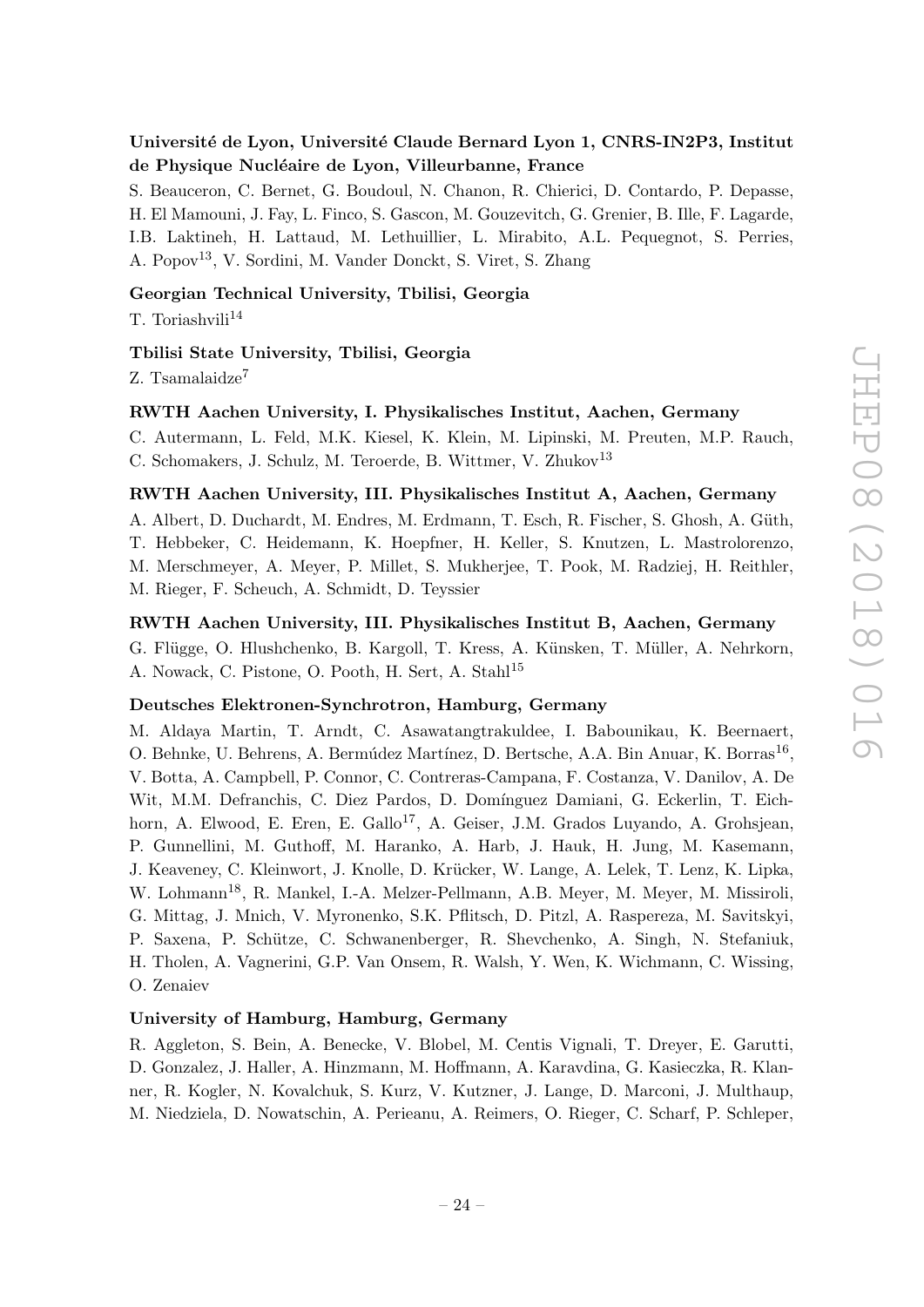S. Schumann, J. Schwandt, J. Sonneveld, H. Stadie, G. Steinbrück, F.M. Stober, M. Stöver, D. Troendle, E. Usai, A. Vanhoefer, B. Vormwald

### Institut für Experimentelle Teilchenphysik, Karlsruhe, Germany

M. Akbiyik, C. Barth, M. Baselga, S. Baur, E. Butz, R. Caspart, T. Chwalek, F. Colombo, W. De Boer, A. Dierlamm, N. Faltermann, B. Freund, M. Giffels, M.A. Harrendorf, F. Hartmann<sup>15</sup>, S.M. Heindl, U. Husemann, F. Kassel<sup>15</sup>, I. Katkov<sup>13</sup>, S. Kudella, H. Mildner, S. Mitra, M.U. Mozer, Th. Müller, M. Plagge, G. Quast, K. Rabbertz, M. Schröder, I. Shvetsov, G. Sieber, H.J. Simonis, R. Ulrich, S. Wayand, M. Weber, T. Weiler, S. Williamson, C. Wöhrmann, R. Wolf

# Institute of Nuclear and Particle Physics (INPP), NCSR Demokritos, Aghia Paraskevi, Greece

G. Anagnostou, G. Daskalakis, T. Geralis, A. Kyriakis, D. Loukas, G. Paspalaki, I. Topsis-Giotis

### National and Kapodistrian University of Athens, Athens, Greece

G. Karathanasis, S. Kesisoglou, P. Kontaxakis, A. Panagiotou, N. Saoulidou, E. Tziaferi, K. Vellidis

### National Technical University of Athens, Athens, Greece

K. Kousouris, I. Papakrivopoulos, G. Tsipolitis

#### University of Ioánnina, Ioánnina, Greece

I. Evangelou, C. Foudas, P. Gianneios, P. Katsoulis, P. Kokkas, S. Mallios, N. Manthos, I. Papadopoulos, E. Paradas, J. Strologas, F.A. Triantis, D. Tsitsonis

# MTA-ELTE Lendület CMS Particle and Nuclear Physics Group, Eötvös Loránd University, Budapest, Hungary

M. Csanad, N. Filipovic, P. Major, M.I. Nagy, G. Pasztor, O. Surányi, G.I. Veres

### Wigner Research Centre for Physics, Budapest, Hungary

G. Bencze, C. Hajdu, D. Horvath<sup>19</sup>, Á. Hunyadi, F. Sikler, T.Á. Vámi, V. Veszpremi, G. Vesztergombi†

# Institute of Nuclear Research ATOMKI, Debrecen, Hungary

N. Beni, S. Czellar, J. Karancsi<sup>21</sup>, A. Makovec, J. Molnar, Z. Szillasi

# Institute of Physics, University of Debrecen, Debrecen, Hungary

M. Bartók<sup>20</sup>, P. Raics, Z.L. Trocsanyi, B. Ujvari

#### Indian Institute of Science (IISc), Bangalore, India

S. Choudhury, J.R. Komaragiri, P.C. Tiwari

### National Institute of Science Education and Research, Bhubaneswar, India

S. Bahinipati<sup>22</sup>, P. Mal, K. Mandal, A. Nayak<sup>23</sup>, D.K. Sahoo<sup>22</sup>, S.K. Swain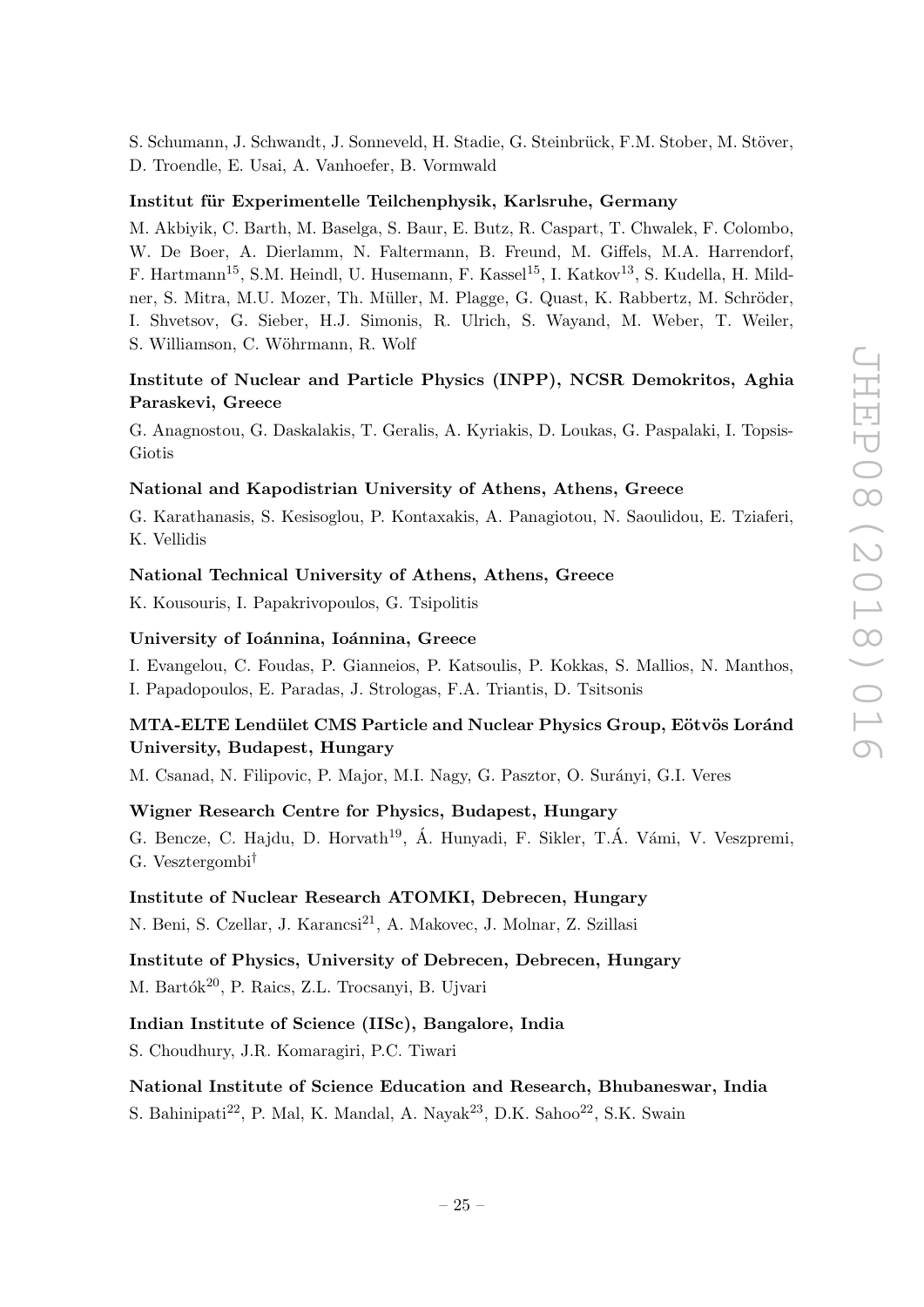### Panjab University, Chandigarh, India

S. Bansal, S.B. Beri, V. Bhatnagar, S. Chauhan, R. Chawla, N. Dhingra, R. Gupta, A. Kaur, A. Kaur, M. Kaur, S. Kaur, R. Kumar, P. Kumari, M. Lohan, A. Mehta, K. Sandeep, S. Sharma, J.B. Singh, G. Walia

#### University of Delhi, Delhi, India

A. Bhardwaj, B.C. Choudhary, R.B. Garg, M. Gola, S. Keshri, Ashok Kumar, S. Malhotra, M. Naimuddin, P. Priyanka, K. Ranjan, Aashaq Shah, R. Sharma

### Saha Institute of Nuclear Physics, HBNI, Kolkata, India

R. Bhardwaj<sup>24</sup>, M. Bharti, R. Bhattacharya, S. Bhattacharya, U. Bhawandeep<sup>24</sup>, D. Bhowmik, S. Dey, S. Dutt<sup>24</sup>, S. Dutta, S. Ghosh, K. Mondal, S. Nandan, A. Purohit, P.K. Rout, A. Roy, S. Roy Chowdhury, S. Sarkar, M. Sharan, B. Singh, S. Thakur<sup>24</sup>

# Indian Institute of Technology Madras, Madras, India

P.K. Behera

### Bhabha Atomic Research Centre, Mumbai, India

R. Chudasama, D. Dutta, V. Jha, V. Kumar, P.K. Netrakanti, L.M. Pant, P. Shukla

### Tata Institute of Fundamental Research-A, Mumbai, India

T. Aziz, M.A. Bhat, S. Dugad, G.B. Mohanty, N. Sur, B. Sutar, Ravindra Kumar Verma

# Tata Institute of Fundamental Research-B, Mumbai, India

S. Banerjee, S. Bhattacharya, S. Chatterjee, P. Das, M. Guchait, Sa. Jain, S. Kumar, M. Maity25, G. Majumder, K. Mazumdar, N. Sahoo, T. Sarkar<sup>25</sup>

#### Indian Institute of Science Education and Research (IISER), Pune, India

S. Chauhan, S. Dube, V. Hegde, A. Kapoor, K. Kothekar, S. Pandey, A. Rane, S. Sharma

#### Institute for Research in Fundamental Sciences (IPM), Tehran, Iran

S. Chenarani26, E. Eskandari Tadavani, S.M. Etesami26, M. Khakzad, M. Mohammadi Najafabadi, M. Naseri, F. Rezaei Hosseinabadi, B. Safarzadeh<sup>27</sup>, M. Zeinali

# University College Dublin, Dublin, Ireland

M. Felcini, M. Grunewald

# INFN Sezione di Bari $^a$ , Università di Bari $^b$ , Politecnico di Bari $^c$ , Bari, Italy

M. Abbrescia<sup>a,b</sup>, C. Calabria<sup>a,b</sup>, A. Colaleo<sup>a</sup>, D. Creanza<sup>a,c</sup>, L. Cristella<sup>a,b</sup>, N. De Filippis<sup>a,c</sup>, M. De Palma<sup>a,b</sup>, A. Di Florio<sup>a,b</sup>, F. Errico<sup>a,b</sup>, L. Fiore<sup>a</sup>, A. Gelmi<sup>a,b</sup>, G. Iaselli<sup>a,c</sup>, S. Lezki<sup>a,b</sup>, G. Maggi<sup>a,c</sup>, M. Maggi<sup>a</sup>, G. Miniello<sup>a,b</sup>, S. My<sup>a,b</sup>, S. Nuzzo<sup>a,b</sup>, A. Pompili<sup>a,b</sup>, G. Pugliese<sup>a,c</sup>, R. Radogna<sup>a</sup>, A. Ranieri<sup>a</sup>, G. Selvaggi<sup>a,b</sup>, A. Sharma<sup>a</sup>, L. Silvestris<sup>a,15</sup>, R. Venditti<sup>a</sup>, P. Verwilligen<sup>*a*</sup>, G. Zito<sup>*a*</sup>

# INFN Sezione di Bologna $^a,$  Università di Bologna $^b,$  Bologna, Italy

G. Abbiendi<sup>a</sup>, C. Battilana<sup>a,b</sup>, D. Bonacorsi<sup>a,b</sup>, L. Borgonovi<sup>a,b</sup>, S. Braibant-Giacomelli<sup>a,b</sup>, L. Brigliadori<sup>a,b</sup>, R. Campanini<sup>a,b</sup>, P. Capiluppi<sup>a,b</sup>, A. Castro<sup>a,b</sup>, F.R. Cavallo<sup>a</sup>, S.S. Chhibra<sup>a,b</sup>, G. Codispoti<sup>a,b</sup>, M. Cuffiani<sup>a,b</sup>, G.M. Dallavalle<sup>a</sup>, F. Fabbri<sup>a</sup>, A. Fanfani<sup>a,b</sup>,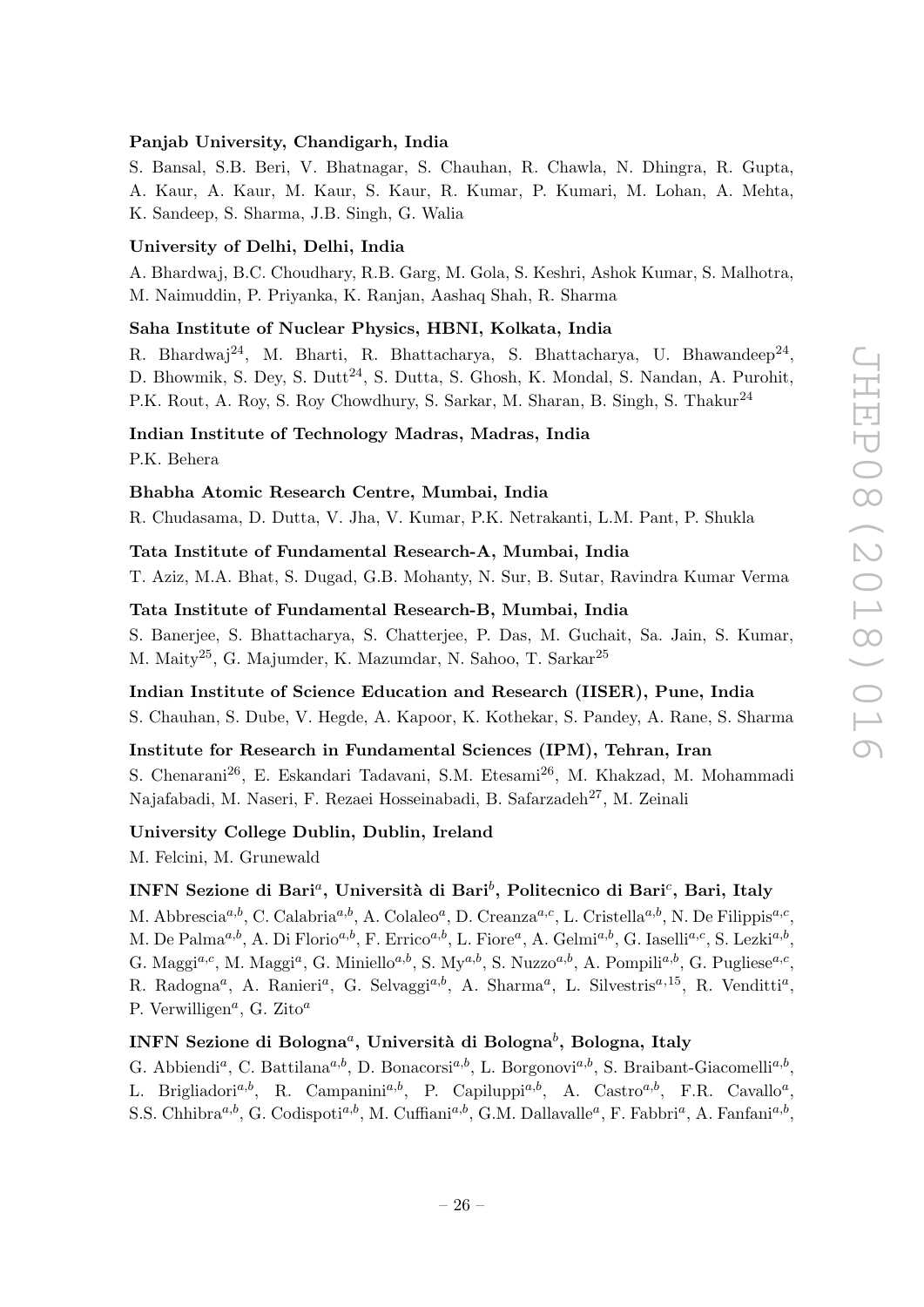P. Giacomelli<sup>a</sup>, C. Grandi<sup>a</sup>, L. Guiducci<sup>a,b</sup>, S. Marcellini<sup>a</sup>, G. Masetti<sup>a</sup>, A. Montanari<sup>a</sup>, F.L. Navarria<sup>a,b</sup>, A. Perrotta<sup>a</sup>, A.M. Rossi<sup>a,b</sup>, T. Rovelli<sup>a,b</sup>, G.P. Siroli<sup>a,b</sup>, N. Tosi<sup>a</sup>

# INFN Sezione di Catania $^a,$  Università di Catania $^b,$  Catania, Italy

S. Albergo<sup>a,b</sup>, A. Di Mattia<sup>a</sup>, R. Potenza<sup>a,b</sup>, A. Tricomi<sup>a,b</sup>, C. Tuve<sup>a,b</sup>

# INFN Sezione di Firenze $^a,$  Università di Firenze $^b,$  Firenze, Italy

G. Barbagli<sup>a</sup>, K. Chatterjee<sup>a,b</sup>, V. Ciulli<sup>a,b</sup>, C. Civinini<sup>a</sup>, R. D'Alessandro<sup>a,b</sup>, E. Focardi<sup>a,b</sup>, G. Latino, P. Lenzi<sup>a,b</sup>, M. Meschini<sup>a</sup>, S. Paoletti<sup>a</sup>, L. Russo<sup>a, 28</sup>, G. Sguazzoni<sup>a</sup>, D. Strom<sup>a</sup>, L. Viliani $^a$ 

# INFN Laboratori Nazionali di Frascati, Frascati, Italy

L. Benussi, S. Bianco, F. Fabbri, D. Piccolo, F. Primavera<sup>15</sup>

# INFN Sezione di Genova $^a,$  Università di Genova $^b,$  Genova, Italy

F. Ferro<sup>a</sup>, F. Ravera<sup>a,b</sup>, E. Robutti<sup>a</sup>, S. Tosi<sup>a,b</sup>

INFN Sezione di Milano-Bicocca ${}^a,\,$ Università di Milano-Bicocca ${}^b,\,$ Milano, Italy A. Benaglia<sup>a</sup>, A. Beschi<sup>b</sup>, L. Brianza<sup>a,b</sup>, F. Brivio<sup>a,b</sup>, V. Ciriolo<sup>a,b,15</sup>, S. Di Guida<sup>a,d,15</sup>, M.E. Dinardo<sup>a,b</sup>, S. Fiorendi<sup>a,b</sup>, S. Gennai<sup>a</sup>, A. Ghezzi<sup>a,b</sup>, P. Govoni<sup>a,b</sup>, M. Malberti<sup>a,b</sup>, S. Malvezzi<sup>a</sup>, A. Massironi<sup>a,b</sup>, D. Menasce<sup>a</sup>, L. Moroni<sup>a</sup>, M. Paganoni<sup>a,b</sup>, D. Pedrini<sup>a</sup>, S. Ragazzi<sup>a,b</sup>, T. Tabarelli de Fatis<sup>a,b</sup>

# INFN Sezione di Napoli<sup>a</sup>, Università di Napoli 'Federico II'<sup>b</sup>, Napoli, Italy, Università della Basilicata<sup>c</sup>, Potenza, Italy, Università G. Marconi<sup>d</sup>, Roma, Italy

S. Buontempo<sup>a</sup>, N. Cavallo<sup>a,c</sup>, A. Di Crescenzo<sup>a,b</sup>, F. Fabozzi<sup>a,c</sup>, F. Fienga<sup>a,b</sup>, G. Galati<sup>a,b</sup>, A.O.M. Iorio<sup>a,b</sup>, W.A. Khan<sup>a</sup>, L. Lista<sup>a</sup>, S. Meola<sup>a,d,15</sup>, P. Paolucci<sup>a,15</sup>, C. Sciacca<sup>a,b</sup>, E. Voevodina $a,b$ 

# INFN Sezione di Padova ${}^a,\,$ Università di Padova ${}^b,\,$ Padova, Italy, Università di  $Trento<sup>c</sup>$ , Trento, Italy

P. Azzi<sup>a</sup>, N. Bacchetta<sup>a</sup>, L. Benato<sup>a,b</sup>, D. Bisello<sup>a,b</sup>, A. Boletti<sup>a,b</sup>, A. Bragagnolo, R. Carlin<sup>a,b</sup>, P. Checchia<sup>a</sup>, M. Dall'Osso<sup>a,b</sup>, P. De Castro Manzano<sup>a</sup>, T. Dorigo<sup>a</sup>, F. Gasparini<sup>a,b</sup>, U. Gasparini<sup>a,b</sup>, F. Gonella<sup>a</sup>, A. Gozzelino<sup>a</sup>, S. Lacaprara<sup>a</sup>, P. Lujan, M. Margoni<sup>a,b</sup>, A.T. Meneguzzo<sup>a,b</sup>, N. Pozzobon<sup>a,b</sup>, P. Ronchese<sup>a,b</sup>, R. Rossin<sup>a,b</sup>, F. Simonetto<sup>a,b</sup>, A. Tiko, E. Torassa<sup>a</sup>, M. Zanetti<sup>a,b</sup>, P. Zotto<sup>a,b</sup>

# INFN Sezione di Pavia $^a,$  Università di Pavia $^b,$  Pavia, Italy

A. Braghieri<sup>a</sup>, A. Magnani<sup>a</sup>, P. Montagna<sup>a,b</sup>, S.P. Ratti<sup>a,b</sup>, V. Re<sup>a</sup>, M. Ressegotti<sup>a,b</sup>, C. Riccardi<sup>a,b</sup>, P. Salvini<sup>a</sup>, I. Vai<sup>a,b</sup>, P. Vitulo<sup>a,b</sup>

# INFN Sezione di Perugia $^a,$  Università di Perugia $^b,$  Perugia, Italy

L. Alunni Solestizi<sup>a,b</sup>, M. Biasini<sup>a,b</sup>, G.M. Bilei<sup>a</sup>, C. Cecchi<sup>a,b</sup>, D. Ciangottini<sup>a,b</sup>, L. Fanò<sup>a,b</sup>, P. Lariccia<sup>a,b</sup>, E. Manoni<sup>a</sup>, G. Mantovani<sup>a,b</sup>, V. Mariani<sup>a,b</sup>, M. Menichelli<sup>a</sup>, A. Rossi<sup>a,b</sup>, A. Santocchia<sup>a,b</sup>, D. Spiga<sup>a</sup>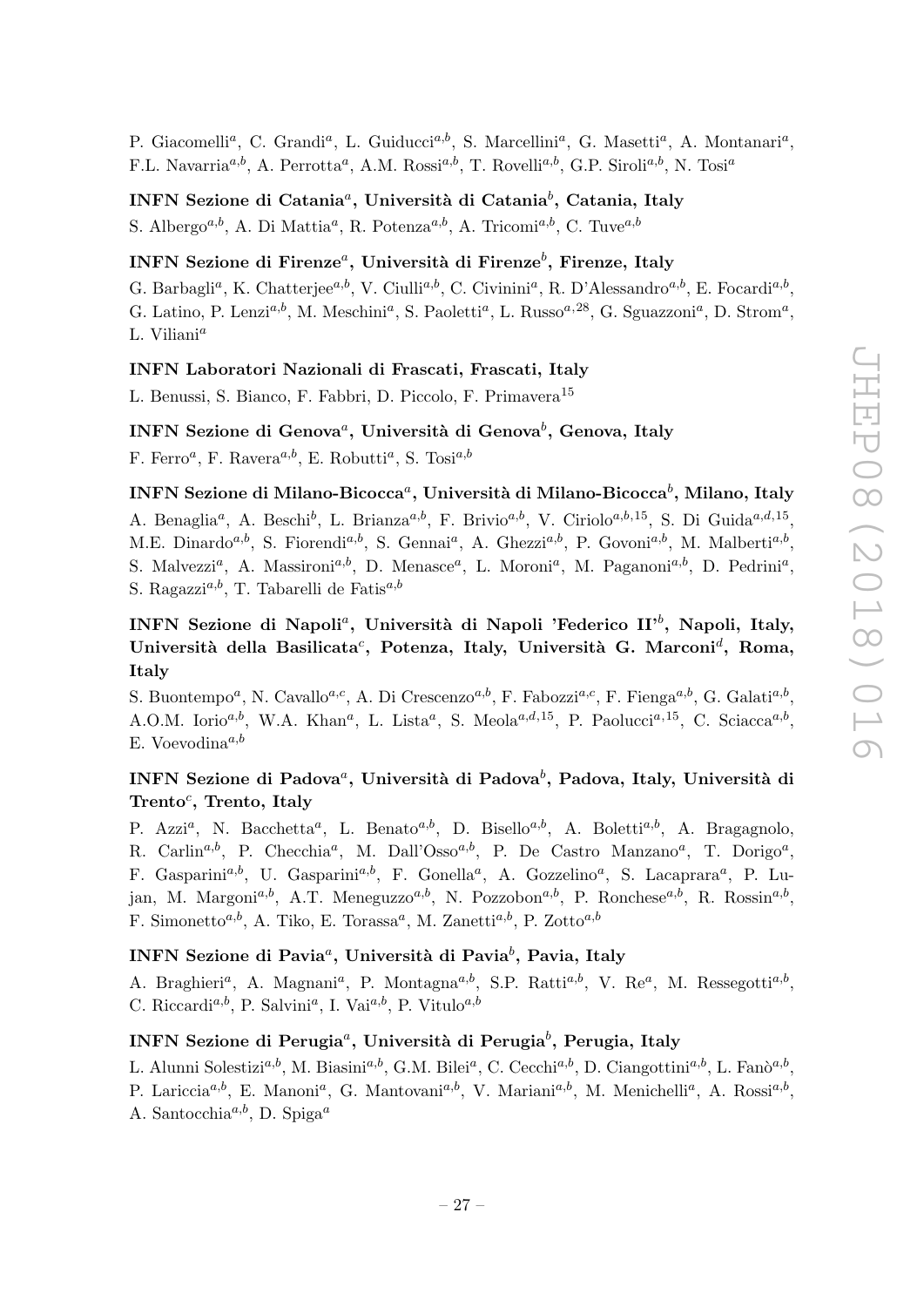# $\mathbf{INFN}$  Sezione di Pisa $^a, \mathbf{Universit\`a}$  di Pisa $^b, \mathbf{Scuola}$  Normale Superiore di Pisa $^c,$ Pisa, Italy

K. Androsov<sup>a</sup>, P. Azzurri<sup>a</sup>, G. Bagliesi<sup>a</sup>, L. Bianchini<sup>a</sup>, T. Boccali<sup>a</sup>, L. Borrello, R. Castaldi<sup>a</sup>, M.A. Ciocci<sup>a,b</sup>, R. Dell'Orso<sup>a</sup>, G. Fedi<sup>a</sup>, L. Giannini<sup>a,c</sup>, A. Giassi<sup>a</sup>, M.T. Grippo<sup>a</sup>, F. Ligabue<sup>a,c</sup>, E. Manca<sup>a,c</sup>, G. Mandorli<sup>a,c</sup>, A. Messineo<sup>a,b</sup>, F. Palla<sup>a</sup>, A. Rizzi<sup>a,b</sup>, P. Spagnolo<sup>a</sup>, R. Tenchini<sup>a</sup>, G. Tonelli<sup>a,b</sup>, A. Venturi<sup>a</sup>, P.G. Verdini<sup>a</sup>

# INFN Sezione di Roma $^a,$  Sapienza Università di Roma $^b,$  Rome, Italy

L. Barone<sup>a,b</sup>, F. Cavallari<sup>a</sup>, M. Cipriani<sup>a,b</sup>, N. Daci<sup>a</sup>, D. Del Re<sup>a,b</sup>, E. Di Marco<sup>a,b</sup>, M. Diemoz<sup>a</sup>, S. Gelli<sup>a,b</sup>, E. Longo<sup>a,b</sup>, B. Marzocchi<sup>a,b</sup>, P. Meridiani<sup>a</sup>, G. Organtini<sup>a,b</sup>, F. Pandolfi<sup>a</sup>, R. Paramatti<sup>a,b</sup>, F. Preiato<sup>a,b</sup>, S. Rahatlou<sup>a,b</sup>, C. Rovelli<sup>a</sup>, F. Santanastasio<sup>a,b</sup>

# ${\rm INFN}$  Sezione di Torino ${}^a,\; {\rm Università}$  di Torino ${}^b,\; {\rm Torino},\; {\rm Italy},\; {\rm Università}$  del  $\mathbf P$ iemonte  $\mathbf O$ rientale $^c,$  Novara, Italy

N. Amapane<sup>a,b</sup>, R. Arcidiacono<sup>a,c</sup>, S. Argiro<sup>a,b</sup>, M. Arneodo<sup>a,c</sup>, N. Bartosik<sup>a</sup>, R. Bellan<sup>a,b</sup>, C. Biino<sup>a</sup>, N. Cartiglia<sup>a</sup>, F. Cenna<sup>a,b</sup>, S. Cometti, M. Costa<sup>a,b</sup>, R. Covarelli<sup>a,b</sup>, N. Demaria<sup>a</sup>, B. Kiani<sup>a,b</sup>, C. Mariotti<sup>a</sup>, S. Maselli<sup>a</sup>, E. Migliore<sup>a,b</sup>, V. Monaco<sup>a,b</sup>, E. Monteil<sup>a,b</sup>, M. Monteno<sup>a</sup>, M.M. Obertino<sup>a,b</sup>, L. Pacher<sup>a,b</sup>, N. Pastrone<sup>a</sup>, M. Pelliccioni<sup>a</sup>, G.L. Pinna Angioni<sup>a,b</sup>, A. Romero<sup>a,b</sup>, M. Ruspa<sup>a,c</sup>, R. Sacchi<sup>a,b</sup>, K. Shchelina<sup>a,b</sup>, V. Sola<sup>a</sup>, A. Solano<sup>a,b</sup>, D. Soldi, A. Staiano<sup>a</sup>

# ${\rm INFN}$  Sezione di Trieste $^a,$  Università di Trieste $^b,$  Trieste, Italy

S. Belforte<sup>a</sup>, V. Candelise<sup>a,b</sup>, M. Casarsa<sup>a</sup>, F. Cossutti<sup>a</sup>, G. Della Ricca<sup>a,b</sup>, F. Vazzoler<sup>a,b</sup>, A. Zanetti<sup>a</sup>

### Kyungpook National University

D.H. Kim, G.N. Kim, M.S. Kim, J. Lee, S. Lee, S.W. Lee, C.S. Moon, Y.D. Oh, S. Sekmen, D.C. Son, Y.C. Yang

# Chonnam National University, Institute for Universe and Elementary Particles, Kwangju, Korea

H. Kim, D.H. Moon, G. Oh

# Hanyang University, Seoul, Korea

J. Goh, T.J. Kim

# Korea University, Seoul, Korea

S. Cho, S. Choi, Y. Go, D. Gyun, S. Ha, B. Hong, Y. Jo, K. Lee, K.S. Lee, S. Lee, J. Lim, S.K. Park, Y. Roh

Sejong University, Seoul, Korea H. S. Kim

# Seoul National University, Seoul, Korea

J. Almond, J. Kim, J.S. Kim, H. Lee, K. Lee, K. Nam, S.B. Oh, B.C. Radburn-Smith, S.h. Seo, U.K. Yang, H.D. Yoo, G.B. Yu

# University of Seoul, Seoul, Korea

D. Jeon, H. Kim, J.H. Kim, J.S.H. Lee, I.C. Park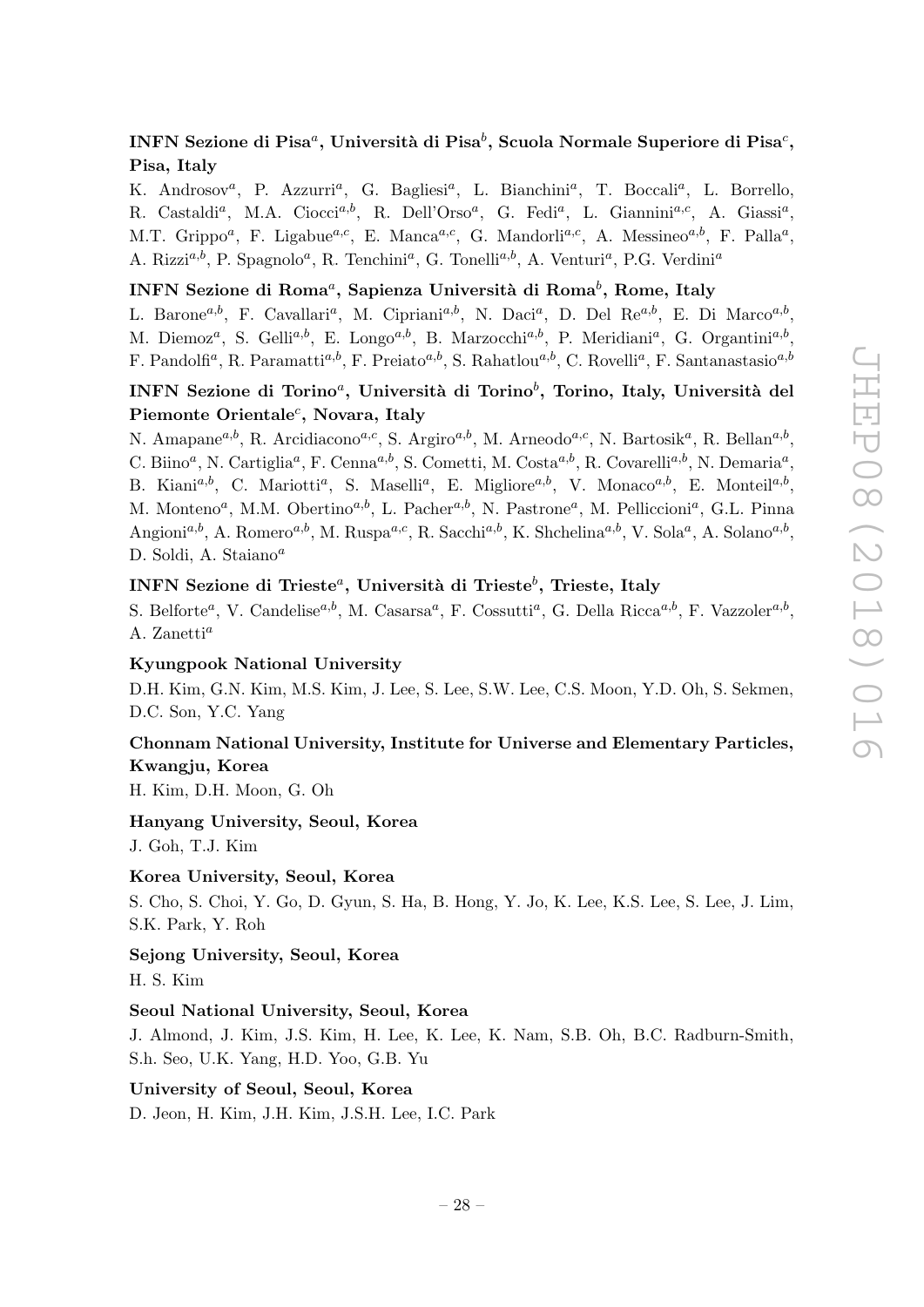#### Sungkyunkwan University, Suwon, Korea

Y. Choi, C. Hwang, J. Lee, I. Yu

Vilnius University, Vilnius, Lithuania

V. Dudenas, A. Juodagalvis, J. Vaitkus

# National Centre for Particle Physics, Universiti Malaya, Kuala Lumpur, Malaysia

I. Ahmed, Z.A. Ibrahim, M.A.B. Md Ali<sup>29</sup>, F. Mohamad Idris<sup>30</sup>, W.A.T. Wan Abdullah, M.N. Yusli, Z. Zolkapli

Centro de Investigacion y de Estudios Avanzados del IPN, Mexico City, Mexico Duran-Osuna, M. C., H. Castilla-Valdez, E. De La Cruz-Burelo, Ramirez-Sanchez, G., I. Heredia-De La Cruz<sup>31</sup>, Rabadan-Trejo, R. I., R. Lopez-Fernandez, J. Mejia Guisao, Reyes-Almanza, R, A. Sanchez-Hernandez

Universidad Iberoamericana, Mexico City, Mexico S. Carrillo Moreno, C. Oropeza Barrera, F. Vazquez Valencia

Benemerita Universidad Autonoma de Puebla, Puebla, Mexico

J. Eysermans, I. Pedraza, H.A. Salazar Ibarguen, C. Uribe Estrada

Universidad Autónoma de San Luis Potosí, San Luis Potosí, Mexico A. Morelos Pineda

University of Auckland, Auckland, New Zealand D. Krofcheck

University of Canterbury, Christchurch, New Zealand

S. Bheesette, P.H. Butler

# National Centre for Physics, Quaid-I-Azam University, Islamabad, Pakistan

A. Ahmad, M. Ahmad, M.I. Asghar, Q. Hassan, H.R. Hoorani, A. Saddique, M.A. Shah, M. Shoaib, M. Waqas

#### National Centre for Nuclear Research, Swierk, Poland

H. Bialkowska, M. Bluj, B. Boimska, T. Frueboes, M. G´orski, M. Kazana, K. Nawrocki, M. Szleper, P. Traczyk, P. Zalewski

# Institute of Experimental Physics, Faculty of Physics, University of Warsaw, Warsaw, Poland

K. Bunkowski, A. Byszuk<sup>32</sup>, K. Doroba, A. Kalinowski, M. Konecki, J. Krolikowski, M. Misiura, M. Olszewski, A. Pyskir, M. Walczak

# Laboratório de Instrumentação e Física Experimental de Partículas, Lisboa, Portugal

P. Bargassa, C. Beirão Da Cruz E Silva, A. Di Francesco, P. Faccioli, B. Galinhas, M. Gallinaro, J. Hollar, N. Leonardo, L. Lloret Iglesias, M.V. Nemallapudi, J. Seixas, G. Strong, O. Toldaiev, D. Vadruccio, J. Varela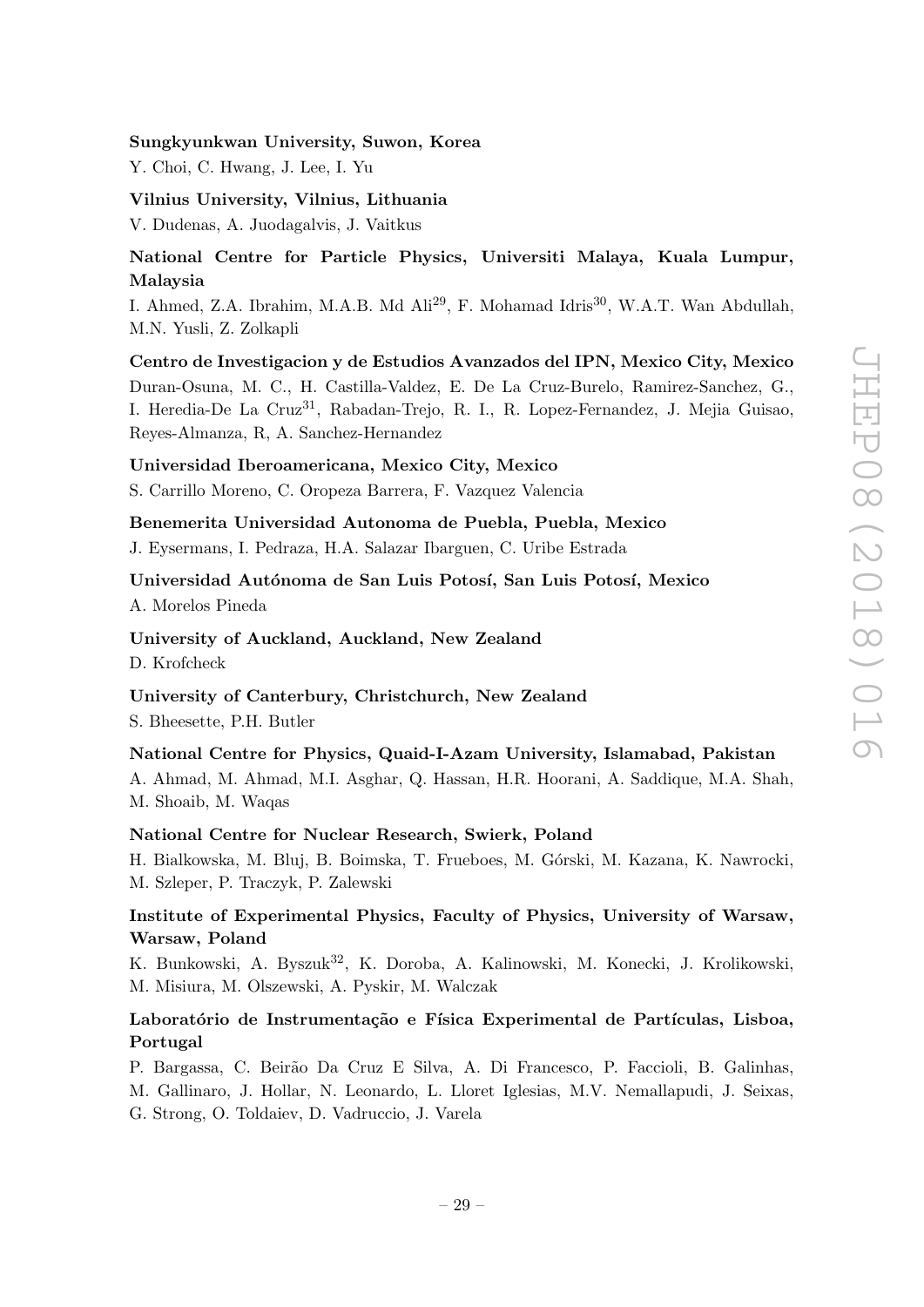#### Joint Institute for Nuclear Research, Dubna, Russia

V. Alexakhin, A. Golunov, I. Golutvin, N. Gorbounov, I. Gorbunov, A. Kamenev, V. Karjavin, A. Lanev, A. Malakhov, V. Matveev<sup>33,34</sup>, P. Moisenz, V. Palichik, V. Perelygin, M. Savina, S. Shmatov, S. Shulha, N. Skatchkov, V. Smirnov, A. Zarubin

### Petersburg Nuclear Physics Institute, Gatchina (St. Petersburg), Russia

V. Golovtsov, Y. Ivanov, V. Kim35, E. Kuznetsova36, P. Levchenko, V. Murzin, V. Oreshkin, I. Smirnov, D. Sosnov, V. Sulimov, L. Uvarov, S. Vavilov, A. Vorobyev

#### Institute for Nuclear Research, Moscow, Russia

Yu. Andreev, A. Dermenev, S. Gninenko, N. Golubev, A. Karneyeu, M. Kirsanov, N. Krasnikov, A. Pashenkov, D. Tlisov, A. Toropin

#### Institute for Theoretical and Experimental Physics, Moscow, Russia

V. Epshteyn, V. Gavrilov, N. Lychkovskaya, V. Popov, I. Pozdnyakov, G. Safronov, A. Spiridonov, A. Stepennov, V. Stolin, M. Toms, E. Vlasov, A. Zhokin

Moscow Institute of Physics and Technology, Moscow, Russia

T. Aushev, A. Bylinkin<sup>34</sup>

# National Research Nuclear University 'Moscow Engineering Physics Institute' (MEPhI), Moscow, Russia

M. Chadeeva37, P. Parygin, D. Philippov, S. Polikarpov, E. Popova, V. Rusinov

### P.N. Lebedev Physical Institute, Moscow, Russia

V. Andreev, M. Azarkin34, I. Dremin34, M. Kirakosyan34, S.V. Rusakov, A. Terkulov

# Skobeltsyn Institute of Nuclear Physics, Lomonosov Moscow State University, Moscow, Russia

A. Baskakov, A. Belyaev, E. Boos, M. Dubinin<sup>38</sup>, L. Dudko, A. Ershov, A. Gribushin, V. Klyukhin, O. Kodolova, I. Lokhtin, I. Miagkov, S. Obraztsov, S. Petrushanko, V. Savrin, A. Snigirev

### Novosibirsk State University (NSU), Novosibirsk, Russia

V. Blinov<sup>39</sup>, T. Dimova<sup>39</sup>, L. Kardapoltsev<sup>39</sup>, D. Shtol<sup>39</sup>, Y. Skovpen<sup>39</sup>

# State Research Center of Russian Federation, Institute for High Energy Physics of NRC 'Kurchatov Institute', Protvino, Russia

I. Azhgirey, I. Bayshev, S. Bitioukov, D. Elumakhov, A. Godizov, V. Kachanov, A. Kalinin, D. Konstantinov, P. Mandrik, V. Petrov, R. Ryutin, S. Slabospitskii, A. Sobol, S. Troshin, N. Tyurin, A. Uzunian, A. Volkov

National Research Tomsk Polytechnic University, Tomsk, Russia

A. Babaev, S. Baidali

# University of Belgrade, Faculty of Physics and Vinca Institute of Nuclear Sciences, Belgrade, Serbia

P. Adzic40, P. Cirkovic, D. Devetak, M. Dordevic, J. Milosevic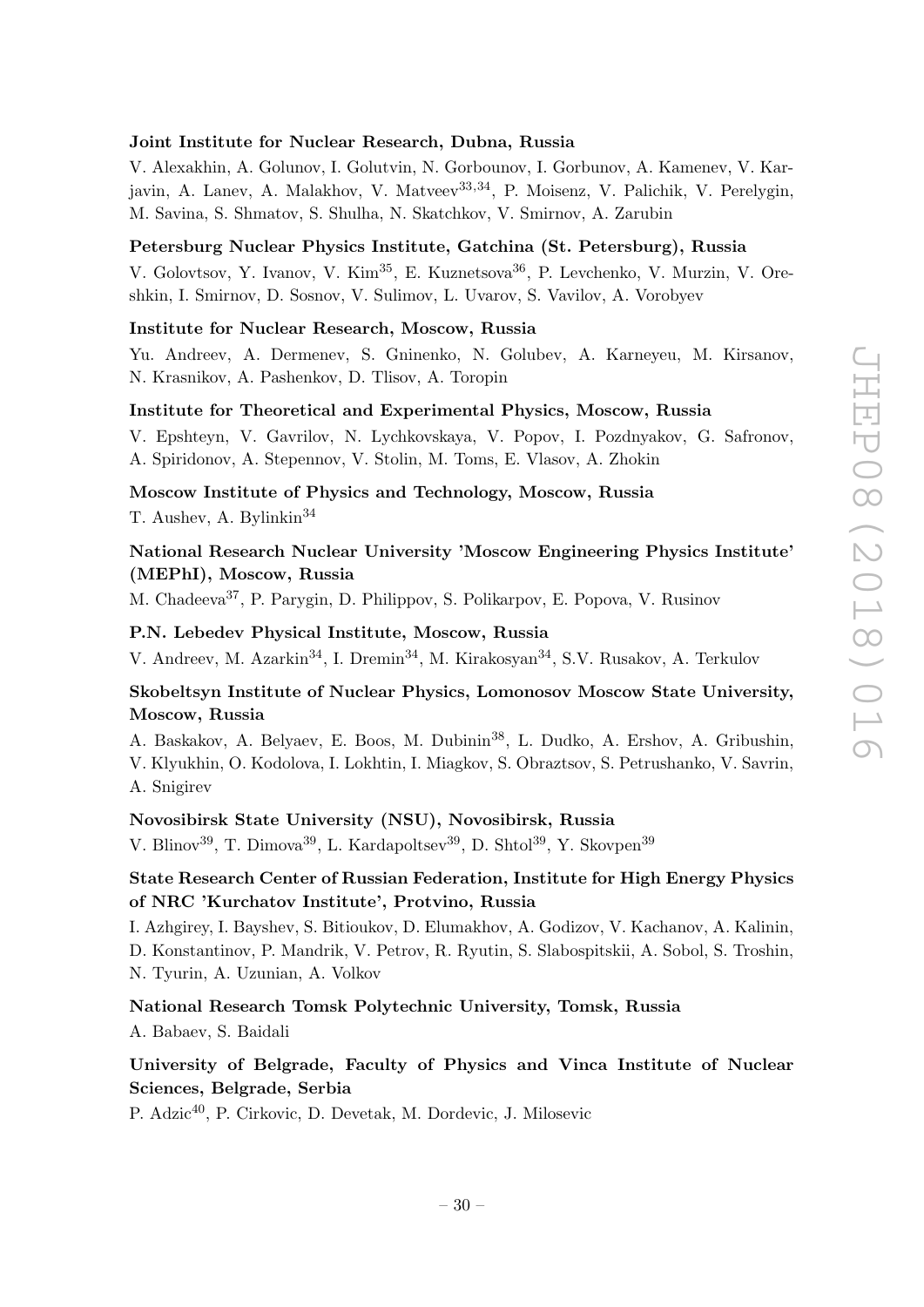# Centro de Investigaciones Energéticas Medioambientales y Tecnológicas (CIEMAT), Madrid, Spain

J. Alcaraz Maestre, A. Alvarez Fern´andez, I. Bachiller, M. Barrio Luna, J.A. Brochero ´ Cifuentes, M. Cerrada, N. Colino, B. De La Cruz, A. Delgado Peris, C. Fernandez Bedoya, J.P. Fernández Ramos, J. Flix, M.C. Fouz, O. Gonzalez Lopez, S. Goy Lopez, J.M. Hernandez, M.I. Josa, D. Moran, A. Pérez-Calero Yzquierdo, J. Puerta Pelayo, I. Redondo, L. Romero, M.S. Soares, A. Triossi

### Universidad Autónoma de Madrid, Madrid, Spain

C. Albajar, J.F. de Trocóniz

#### Universidad de Oviedo, Oviedo, Spain

J. Cuevas, C. Erice, J. Fernandez Menendez, S. Folgueras, I. Gonzalez Caballero, J.R. González Fernández, E. Palencia Cortezon, V. Rodríguez Bouza, S. Sanchez Cruz, P. Vischia, J.M. Vizan Garcia

# Instituto de Física de Cantabria (IFCA), CSIC-Universidad de Cantabria, Santander, Spain

I.J. Cabrillo, A. Calderon, B. Chazin Quero, J. Duarte Campderros, M. Fernandez, P.J. Fernández Manteca, A. García Alonso, J. Garcia-Ferrero, G. Gomez, A. Lopez Virto, J. Marco, C. Martinez Rivero, P. Martinez Ruiz del Arbol, F. Matorras, J. Piedra Gomez, C. Prieels, T. Rodrigo, A. Ruiz-Jimeno, L. Scodellaro, N. Trevisani, I. Vila, R. Vilar Cortabitarte

#### CERN, European Organization for Nuclear Research, Geneva, Switzerland

D. Abbaneo, B. Akgun, E. Auffray, P. Baillon, A.H. Ball, D. Barney, J. Bendavid, M. Bianco, A. Bocci, C. Botta, T. Camporesi, M. Cepeda, G. Cerminara, E. Chapon, Y. Chen, G. Cucciati, D. d'Enterria, A. Dabrowski, V. Daponte, A. David, A. De Roeck, N. Deelen, M. Dobson, T. du Pree, M. Dünser, N. Dupont, A. Elliott-Peisert, P. Everaerts, F. Fallavollita<sup>41</sup>, D. Fasanella, G. Franzoni, J. Fulcher, W. Funk, D. Gigi, A. Gilbert, K. Gill, F. Glege, D. Gulhan, J. Hegeman, V. Innocente, A. Jafari, P. Janot, O. Karacheban<sup>18</sup>, J. Kieseler, A. Kornmayer, M. Krammer<sup>1</sup>, C. Lange, P. Lecoq, C. Lourenço, L. Malgeri, M. Mannelli, F. Meijers, J.A. Merlin, S. Mersi, E. Meschi, P. Milenovic<sup>42</sup>, F. Moortgat, M. Mulders, J. Ngadiuba, S. Orfanelli, L. Orsini, F. Pantaleo<sup>15</sup>, L. Pape, E. Perez, M. Peruzzi, A. Petrilli, G. Petrucciani, A. Pfeiffer, M. Pierini, F.M. Pitters, D. Rabady, A. Racz, T. Reis, G. Rolandi<sup>43</sup>, M. Rovere, H. Sakulin, C. Schäfer, C. Schwick, M. Seidel, M. Selvaggi, A. Sharma, P. Silva, P. Sphicas<sup>44</sup>, A. Stakia, J. Steggemann, M. Tosi, D. Treille, A. Tsirou, V. Veckalns<sup>45</sup>, W.D. Zeuner

### Paul Scherrer Institut, Villigen, Switzerland

W. Bertl<sup>†</sup>, L. Caminada<sup>46</sup>, K. Deiters, W. Erdmann, R. Horisberger, Q. Ingram, H.C. Kaestli, D. Kotlinski, U. Langenegger, T. Rohe, S.A. Wiederkehr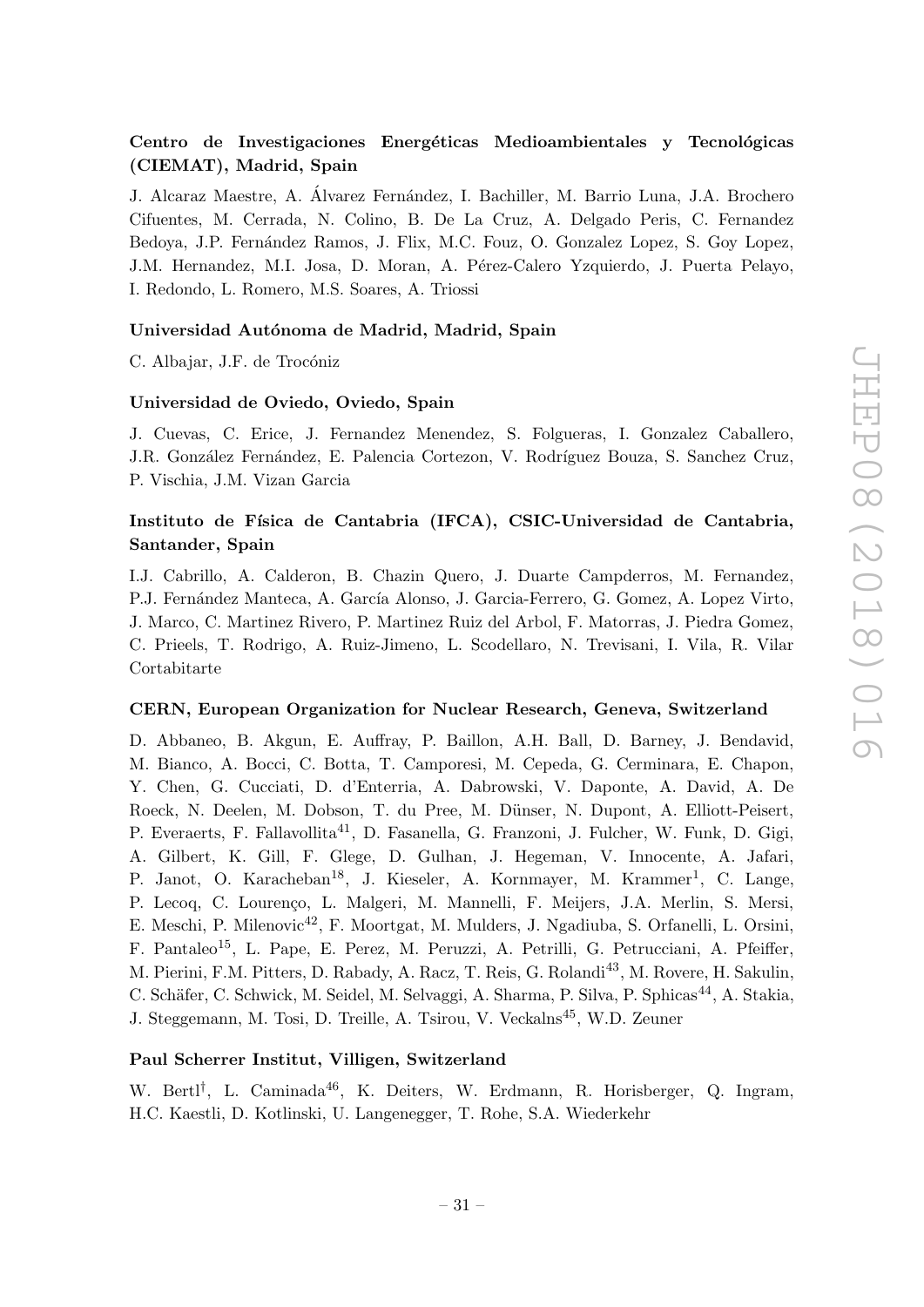# ETH Zurich — Institute for Particle Physics and Astrophysics (IPA), Zurich, Switzerland

M. Backhaus, L. Bäni, P. Berger, N. Chernyavskaya, G. Dissertori, M. Dittmar, M. Donegà, C. Dorfer, C. Grab, C. Heidegger, D. Hits, J. Hoss, T. Klijnsma, W. Lustermann, R.A. Manzoni, M. Marionneau, M.T. Meinhard, D. Meister, F. Micheli, P. Musella, F. Nessi-Tedaldi, J. Pata, F. Pauss, G. Perrin, L. Perrozzi, S. Pigazzini, M. Quittnat, M. Reichmann, D. Ruini, D.A. Sanz Becerra, M. Schönenberger, L. Shchutska, V.R. Tavolaro, K. Theofilatos, M.L. Vesterbacka Olsson, R. Wallny, D.H. Zhu

# Universität Zürich, Zurich, Switzerland

T.K. Aarrestad, C. Amsler47, D. Brzhechko, M.F. Canelli, A. De Cosa, R. Del Burgo, S. Donato, C. Galloni, T. Hreus, B. Kilminster, I. Neutelings, D. Pinna, G. Rauco, P. Robmann, D. Salerno, K. Schweiger, C. Seitz, Y. Takahashi, A. Zucchetta

### National Central University, Chung-Li, Taiwan

Y.H. Chang, K.y. Cheng, T.H. Doan, Sh. Jain, R. Khurana, C.M. Kuo, W. Lin, A. Pozdnyakov, S.S. Yu

# National Taiwan University (NTU), Taipei, Taiwan

P. Chang, Y. Chao, K.F. Chen, P.H. Chen, W.-S. Hou, Arun Kumar, Y.y. Li, R.-S. Lu, E. Paganis, A. Psallidas, A. Steen, J.f. Tsai

# Chulalongkorn University, Faculty of Science, Department of Physics, Bangkok, Thailand

B. Asavapibhop, N. Srimanobhas, N. Suwonjandee

# Cukurova University, Physics Department, Science and Art Faculty, Adana, **Turkey**

A. Bat, F. Boran, S. Cerci48, S. Damarseckin, Z.S. Demiroglu, C. Dozen, I. Dumanoglu, S. Girgis, G. Gokbulut, Y. Guler, E. Gurpinar, I. Hos<sup>49</sup>, E.E. Kangal<sup>50</sup>, O. Kara, A. Kavis Topaksu, U. Kiminsu, M. Oglakci, G. Onengut, K. Ozdemir<sup>51</sup>, S. Ozturk<sup>52</sup>, D. Sunar Cerci48, B. Tali48, U.G. Tok, S. Turkcapar, I.S. Zorbakir, C. Zorbilmez

# Middle East Technical University, Physics Department, Ankara, Turkey

B. Isildak<sup>53</sup>, G. Karapinar<sup>54</sup>, M. Yalvac, M. Zeyrek

# Bogazici University, Istanbul, Turkey

I.O. Atakisi, E. Gülmez, M. Kaya<sup>55</sup>, O. Kaya<sup>56</sup>, S. Tekten, E.A. Yetkin<sup>57</sup>

### Istanbul Technical University, Istanbul, Turkey

M.N. Agaras, S. Atay, A. Cakir, K. Cankocak, Y. Komurcu, S. Sen<sup>58</sup>

# Institute for Scintillation Materials of National Academy of Science of Ukraine, Kharkov, Ukraine

B. Grynyov

# National Scientific Center, Kharkov Institute of Physics and Technology, Kharkov, Ukraine

L. Levchuk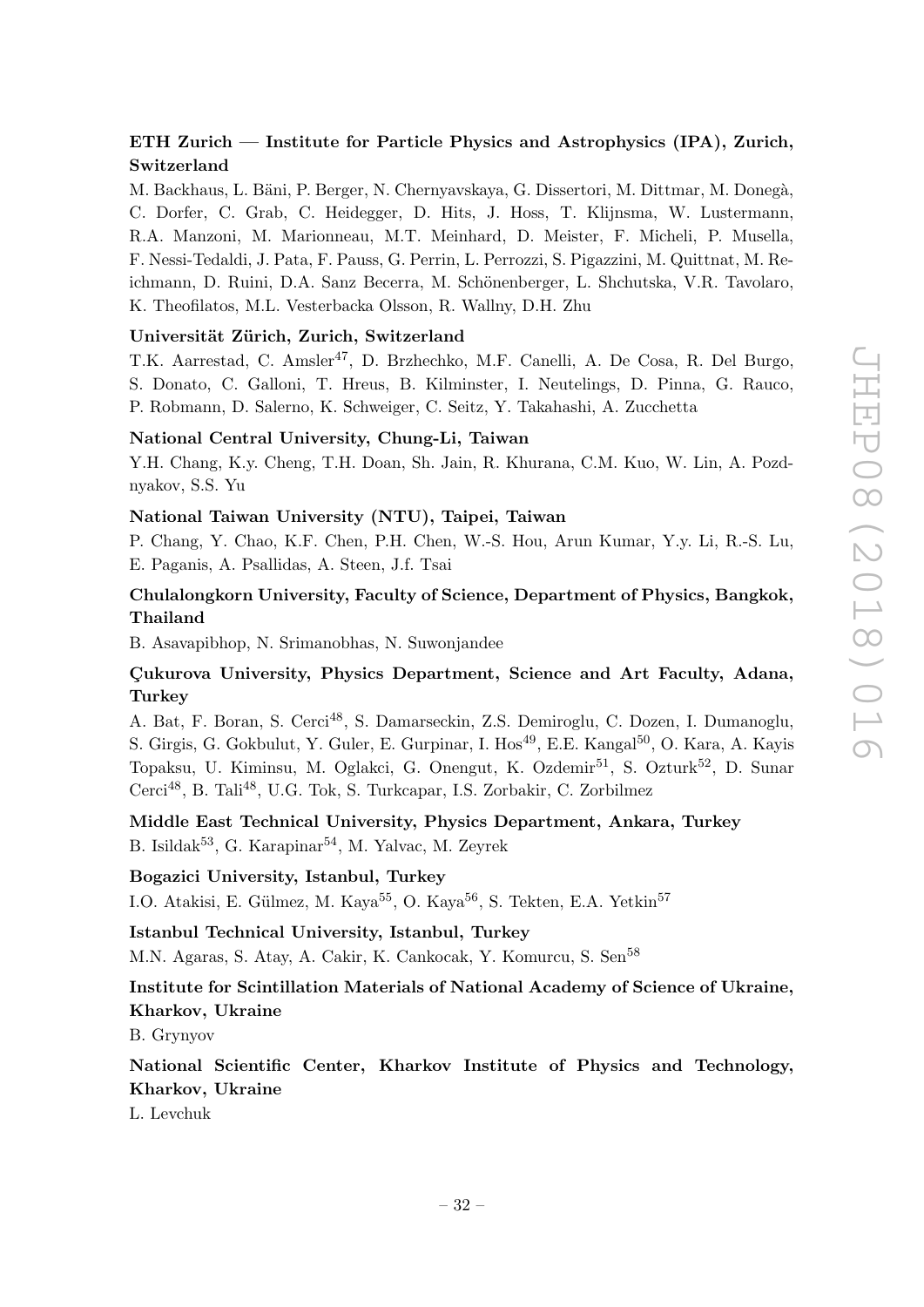### University of Bristol, Bristol, United Kingdom

F. Ball, L. Beck, J.J. Brooke, D. Burns, E. Clement, D. Cussans, O. Davignon, H. Flacher,

J. Goldstein, G.P. Heath, H.F. Heath, L. Kreczko, D.M. Newbold<sup>59</sup>, S. Paramesvaran,

B. Penning, T. Sakuma, D. Smith, V.J. Smith, J. Taylor, A. Titterton

#### Rutherford Appleton Laboratory, Didcot, United Kingdom

K.W. Bell, A. Belyaev<sup>60</sup>, C. Brew, R.M. Brown, D. Cieri, D.J.A. Cockerill, J.A. Coughlan, K. Harder, S. Harper, J. Linacre, E. Olaiya, D. Petyt, C.H. Shepherd-Themistocleous,

A. Thea, I.R. Tomalin, T. Williams, W.J. Womersley

# Imperial College, London, United Kingdom

G. Auzinger, R. Bainbridge, P. Bloch, J. Borg, S. Breeze, O. Buchmuller, A. Bundock, S. Casasso, D. Colling, L. Corpe, P. Dauncey, G. Davies, M. Della Negra, R. Di Maria, Y. Haddad, G. Hall, G. Iles, T. James, M. Komm, C. Laner, L. Lyons, A.-M. Magnan, S. Malik, A. Martelli, J. Nash<sup>61</sup>, A. Nikitenko<sup>6</sup>, V. Palladino, M. Pesaresi, A. Richards, A. Rose, E. Scott, C. Seez, A. Shtipliyski, T. Strebler, S. Summers, A. Tapper, K. Uchida, T. Virdee15, N. Wardle, D. Winterbottom, J. Wright, S.C. Zenz

## Brunel University, Uxbridge, United Kingdom

J.E. Cole, P.R. Hobson, A. Khan, P. Kyberd, C.K. Mackay, A. Morton, I.D. Reid, L. Teodorescu, S. Zahid

#### Baylor University, Waco, U.S.A.

K. Call, J. Dittmann, K. Hatakeyama, H. Liu, C. Madrid, B. Mcmaster, N. Pastika, C. Smith

#### Catholic University of America, Washington DC, U.S.A.

R. Bartek, A. Dominguez

#### The University of Alabama, Tuscaloosa, U.S.A.

A. Buccilli, S.I. Cooper, C. Henderson, P. Rumerio, C. West

#### Boston University, Boston, U.S.A.

D. Arcaro, T. Bose, D. Gastler, D. Rankin, C. Richardson, J. Rohlf, L. Sulak, D. Zou

#### Brown University, Providence, U.S.A.

G. Benelli, X. Coubez, D. Cutts, M. Hadley, J. Hakala, U. Heintz, J.M. Hogan<sup>62</sup>, K.H.M. Kwok, E. Laird, G. Landsberg, J. Lee, Z. Mao, M. Narain, J. Pazzini, S. Piperov, S. Sagir63, R. Syarif, D. Yu

#### University of California, Davis, Davis, U.S.A.

R. Band, C. Brainerd, R. Breedon, D. Burns, M. Calderon De La Barca Sanchez, M. Chertok, J. Conway, R. Conway, P.T. Cox, R. Erbacher, C. Flores, G. Funk, W. Ko, O. Kukral, R. Lander, C. Mclean, M. Mulhearn, D. Pellett, J. Pilot, S. Shalhout, M. Shi, D. Stolp, D. Taylor, K. Tos, M. Tripathi, Z. Wang, F. Zhang

#### University of California, Los Angeles, U.S.A.

M. Bachtis, C. Bravo, R. Cousins, A. Dasgupta, A. Florent, J. Hauser, M. Ignatenko, N. Mccoll, S. Regnard, D. Saltzberg, C. Schnaible, V. Valuev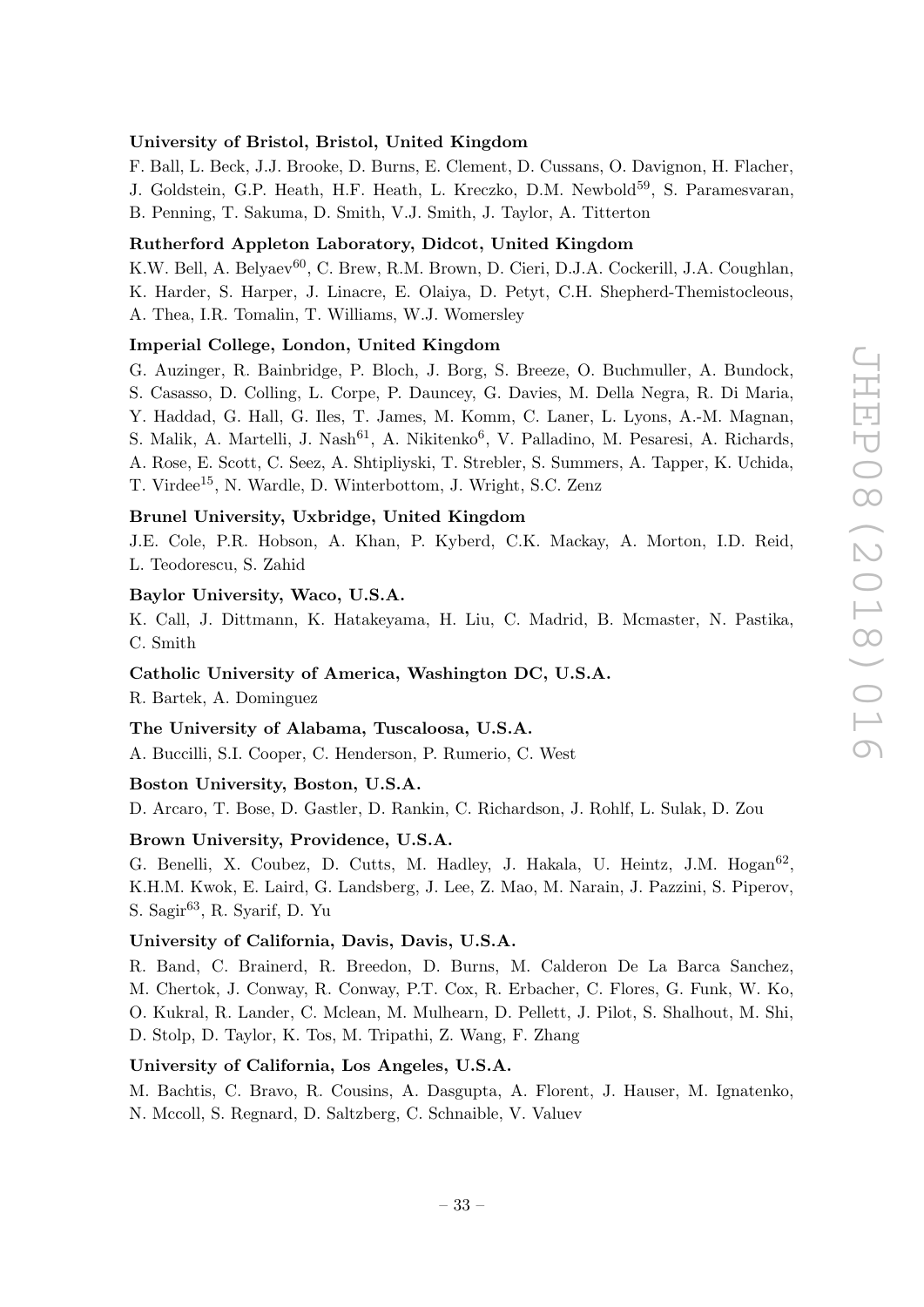### University of California, Riverside, Riverside, U.S.A.

E. Bouvier, K. Burt, R. Clare, J.W. Gary, S.M.A. Ghiasi Shirazi, G. Hanson, G. Karapostoli, E. Kennedy, F. Lacroix, O.R. Long, M. Olmedo Negrete, M.I. Paneva, W. Si, L. Wang, H. Wei, S. Wimpenny, B. R. Yates

#### University of California, San Diego, La Jolla, U.S.A.

J.G. Branson, S. Cittolin, M. Derdzinski, R. Gerosa, D. Gilbert, B. Hashemi, A. Holzner, D. Klein, G. Kole, V. Krutelyov, J. Letts, M. Masciovecchio, D. Olivito, S. Padhi, M. Pieri, M. Sani, V. Sharma, S. Simon, M. Tadel, A. Vartak, S. Wasserbaech<sup>64</sup>, J. Wood, F. Würthwein, A. Yagil, G. Zevi Della Porta

# University of California, Santa Barbara — Department of Physics, Santa Barbara, U.S.A.

N. Amin, R. Bhandari, J. Bradmiller-Feld, C. Campagnari, M. Citron, A. Dishaw, V. Dutta, M. Franco Sevilla, L. Gouskos, R. Heller, J. Incandela, A. Ovcharova, H. Qu, J. Richman, D. Stuart, I. Suarez, S. Wang, J. Yoo

#### California Institute of Technology, Pasadena, U.S.A.

D. Anderson, A. Bornheim, J.M. Lawhorn, H.B. Newman, T. Q. Nguyen, M. Spiropulu, J.R. Vlimant, R. Wilkinson, S. Xie, Z. Zhang, R.Y. Zhu

#### Carnegie Mellon University, Pittsburgh, U.S.A.

M.B. Andrews, T. Ferguson, T. Mudholkar, M. Paulini, M. Sun, I. Vorobiev, M. Weinberg

#### University of Colorado Boulder, Boulder, U.S.A.

J.P. Cumalat, W.T. Ford, F. Jensen, A. Johnson, M. Krohn, S. Leontsinis, E. MacDonald, T. Mulholland, K. Stenson, K.A. Ulmer, S.R. Wagner

#### Cornell University, Ithaca, U.S.A.

J. Alexander, J. Chaves, Y. Cheng, J. Chu, A. Datta, K. Mcdermott, N. Mirman, J.R. Patterson, D. Quach, A. Rinkevicius, A. Ryd, L. Skinnari, L. Soffi, S.M. Tan, Z. Tao, J. Thom, J. Tucker, P. Wittich, M. Zientek

### Fermi National Accelerator Laboratory, Batavia, U.S.A.

S. Abdullin, M. Albrow, M. Alyari, G. Apollinari, A. Apresyan, A. Apyan, S. Banerjee, L.A.T. Bauerdick, A. Beretvas, J. Berryhill, P.C. Bhat, G. Bolla† , K. Burkett, J.N. Butler, A. Canepa, G.B. Cerati, H.W.K. Cheung, F. Chlebana, M. Cremonesi, J. Duarte, V.D. Elvira, J. Freeman, Z. Gecse, E. Gottschalk, L. Gray, D. Green, S. Grünendahl, O. Gutsche, J. Hanlon, R.M. Harris, S. Hasegawa, J. Hirschauer, Z. Hu, B. Jayatilaka, S. Jindariani, M. Johnson, U. Joshi, B. Klima, M.J. Kortelainen, B. Kreis, S. Lammel, D. Lincoln, R. Lipton, M. Liu, T. Liu, J. Lykken, K. Maeshima, J.M. Marraffino, D. Mason, P. McBride, P. Merkel, S. Mrenna, S. Nahn, V. O'Dell, K. Pedro, O. Prokofyev, G. Rakness, L. Ristori, A. Savoy-Navarro<sup>65</sup>, B. Schneider, E. Sexton-Kennedy, A. Soha, W.J. Spalding, L. Spiegel, S. Stoynev, J. Strait, N. Strobbe, L. Taylor, S. Tkaczyk, N.V. Tran, L. Uplegger, E.W. Vaandering, C. Vernieri, M. Verzocchi, R. Vidal, M. Wang, H.A. Weber, A. Whitbeck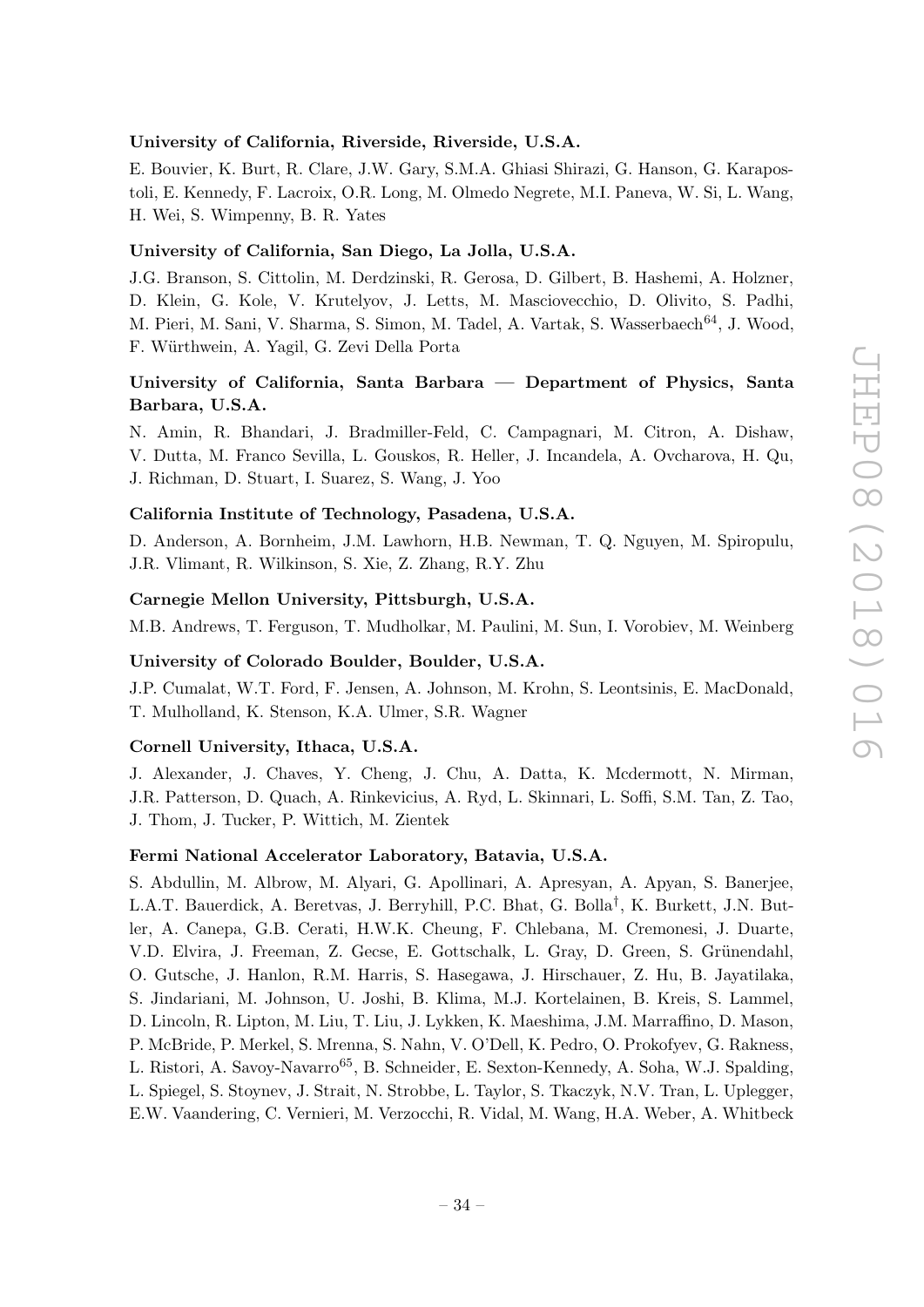#### University of Florida, Gainesville, U.S.A.

D. Acosta, P. Avery, P. Bortignon, D. Bourilkov, A. Brinkerhoff, L. Cadamuro, A. Carnes, M. Carver, D. Curry, R.D. Field, S.V. Gleyzer, B.M. Joshi, J. Konigsberg, A. Korytov, P. Ma, K. Matchev, H. Mei, G. Mitselmakher, K. Shi, D. Sperka, J. Wang, S. Wang

#### Florida International University, Miami, U.S.A.

Y.R. Joshi, S. Linn

# Florida State University, Tallahassee, U.S.A.

A. Ackert, T. Adams, A. Askew, S. Hagopian, V. Hagopian, K.F. Johnson, T. Kolberg, G. Martinez, T. Perry, H. Prosper, A. Saha, A. Santra, V. Sharma, R. Yohay

### Florida Institute of Technology, Melbourne, U.S.A.

M.M. Baarmand, V. Bhopatkar, S. Colafranceschi, M. Hohlmann, D. Noonan, M. Rahmani, T. Roy, F. Yumiceva

### University of Illinois at Chicago (UIC), Chicago, U.S.A.

M.R. Adams, L. Apanasevich, D. Berry, R.R. Betts, R. Cavanaugh, X. Chen, S. Dittmer, O. Evdokimov, C.E. Gerber, D.A. Hangal, D.J. Hofman, K. Jung, J. Kamin, C. Mills, I.D. Sandoval Gonzalez, M.B. Tonjes, N. Varelas, H. Wang, Z. Wu, J. Zhang

### The University of Iowa, Iowa City, U.S.A.

M. Alhusseini, B. Bilki<sup>66</sup>, W. Clarida, K. Dilsiz<sup>67</sup>, S. Durgut, R.P. Gandrajula, M. Haytmyradov, V. Khristenko, J.-P. Merlo, A. Mestvirishvili, A. Moeller, J. Nachtman, H. Ogul<sup>68</sup>, Y. Onel, F. Ozok<sup>69</sup>, A. Penzo, C. Snyder, E. Tiras, J. Wetzel

#### Johns Hopkins University, Baltimore, U.S.A.

B. Blumenfeld, A. Cocoros, N. Eminizer, D. Fehling, L. Feng, A.V. Gritsan, W.T. Hung, P. Maksimovic, J. Roskes, U. Sarica, M. Swartz, M. Xiao, C. You

#### The University of Kansas, Lawrence, U.S.A.

A. Al-bataineh, P. Baringer, A. Bean, S. Boren, J. Bowen, J. Castle, S. Khalil, A. Kropivnitskaya, D. Majumder, W. Mcbrayer, M. Murray, C. Rogan, S. Sanders, E. Schmitz, J.D. Tapia Takaki, Q. Wang

#### Kansas State University, Manhattan, U.S.A.

A. Ivanov, K. Kaadze, D. Kim, Y. Maravin, D.R. Mendis, T. Mitchell, A. Modak, A. Mohammadi, L.K. Saini, N. Skhirtladze

#### Lawrence Livermore National Laboratory, Livermore, U.S.A.

F. Rebassoo, D. Wright

### University of Maryland, College Park, U.S.A.

A. Baden, O. Baron, A. Belloni, S.C. Eno, Y. Feng, C. Ferraioli, N.J. Hadley, S. Jabeen, G.Y. Jeng, R.G. Kellogg, J. Kunkle, A.C. Mignerey, F. Ricci-Tam, Y.H. Shin, A. Skuja, S.C. Tonwar, K. Wong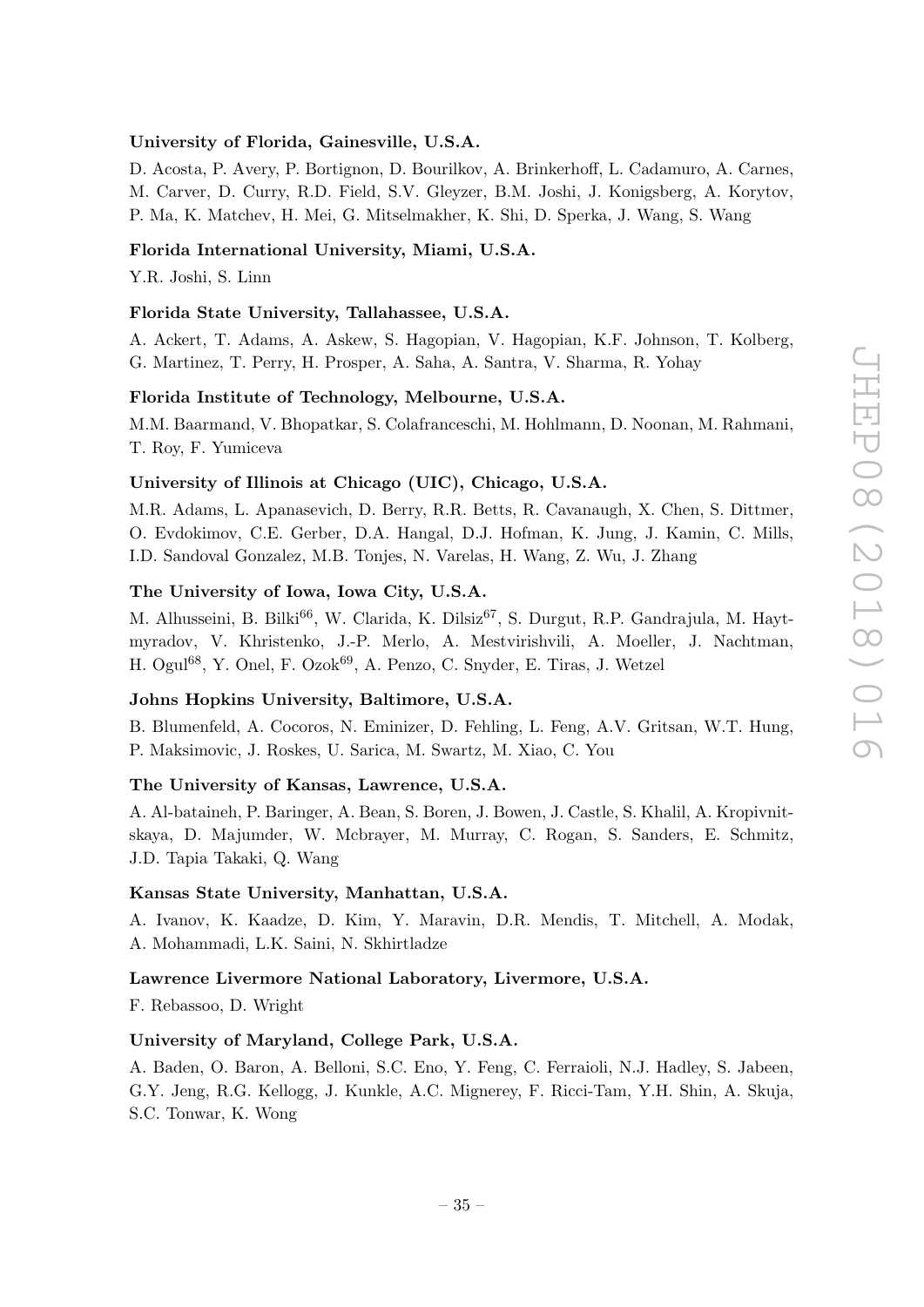### Massachusetts Institute of Technology, Cambridge, U.S.A.

D. Abercrombie, B. Allen, V. Azzolini, R. Barbieri, A. Baty, G. Bauer, R. Bi, S. Brandt, W. Busza, I.A. Cali, M. D'Alfonso, Z. Demiragli, G. Gomez Ceballos, M. Goncharov, P. Harris, D. Hsu, M. Hu, Y. Iiyama, G.M. Innocenti, M. Klute, D. Kovalskyi, Y.-J. Lee, A. Levin, P.D. Luckey, B. Maier, A.C. Marini, C. Mcginn, C. Mironov, S. Narayanan, X. Niu, C. Paus, C. Roland, G. Roland, G.S.F. Stephans, K. Sumorok, K. Tatar, D. Velicanu, J. Wang, T.W. Wang, B. Wyslouch, S. Zhaozhong

## University of Minnesota, Minneapolis, U.S.A.

A.C. Benvenuti, R.M. Chatterjee, A. Evans, P. Hansen, S. Kalafut, Y. Kubota, Z. Lesko, J. Mans, S. Nourbakhsh, N. Ruckstuhl, R. Rusack, J. Turkewitz, M.A. Wadud

#### University of Mississippi, Oxford, U.S.A.

J.G. Acosta, S. Oliveros

### University of Nebraska-Lincoln, Lincoln, U.S.A.

E. Avdeeva, K. Bloom, D.R. Claes, C. Fangmeier, F. Golf, R. Gonzalez Suarez, R. Kamalieddin, I. Kravchenko, J. Monroy, J.E. Siado, G.R. Snow, B. Stieger

#### State University of New York at Buffalo, Buffalo, U.S.A.

A. Godshalk, C. Harrington, I. Iashvili, A. Kharchilava, D. Nguyen, A. Parker, S. Rappoccio, B. Roozbahani

#### Northeastern University, Boston, U.S.A.

E. Barberis, C. Freer, A. Hortiangtham, D.M. Morse, T. Orimoto, R. Teixeira De Lima, T. Wamorkar, B. Wang, A. Wisecarver, D. Wood

#### Northwestern University, Evanston, U.S.A.

S. Bhattacharya, O. Charaf, K.A. Hahn, N. Mucia, N. Odell, M.H. Schmitt, K. Sung, M. Trovato, M. Velasco

# University of Notre Dame, Notre Dame, U.S.A.

R. Bucci, N. Dev, M. Hildreth, K. Hurtado Anampa, C. Jessop, D.J. Karmgard, N. Kellams, K. Lannon, W. Li, N. Loukas, N. Marinelli, F. Meng, C. Mueller, Y. Musienko<sup>33</sup>, M. Planer, A. Reinsvold, R. Ruchti, P. Siddireddy, G. Smith, S. Taroni, M. Wayne, A. Wightman, M. Wolf, A. Woodard

#### The Ohio State University, Columbus, U.S.A.

J. Alimena, L. Antonelli, B. Bylsma, L.S. Durkin, S. Flowers, B. Francis, A. Hart, C. Hill, W. Ji, T.Y. Ling, W. Luo, B.L. Winer, H.W. Wulsin

# Princeton University, Princeton, U.S.A.

S. Cooperstein, P. Elmer, J. Hardenbrook, P. Hebda, S. Higginbotham, A. Kalogeropoulos, D. Lange, M.T. Lucchini, J. Luo, D. Marlow, K. Mei, I. Ojalvo, J. Olsen, C. Palmer, P. Piroué, J. Salfeld-Nebgen, D. Stickland, C. Tully

#### University of Puerto Rico, Mayaguez, U.S.A.

S. Malik, S. Norberg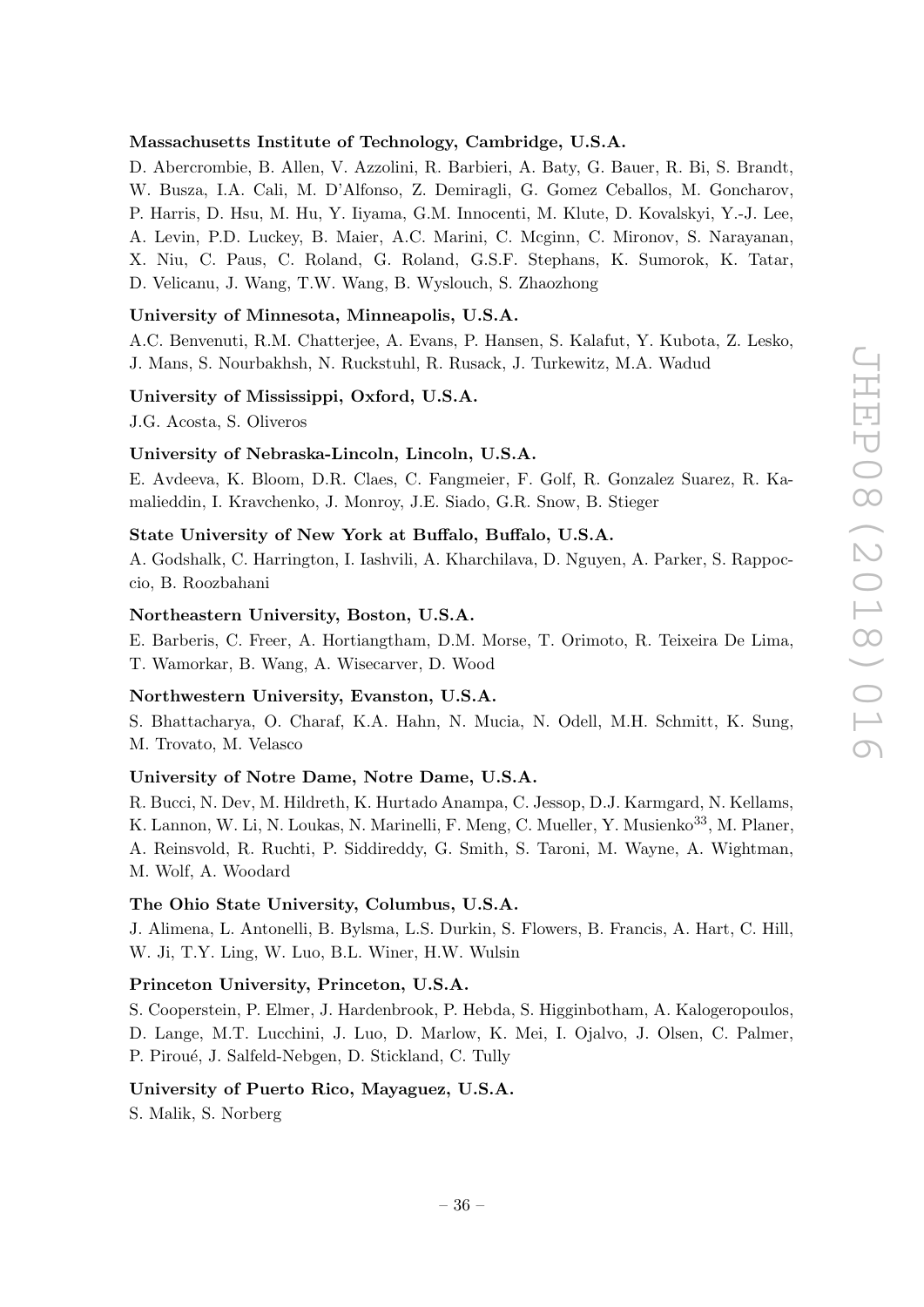#### Purdue University, West Lafayette, U.S.A.

A. Barker, V.E. Barnes, L. Gutay, M. Jones, A.W. Jung, A. Khatiwada, B. Mahakud, D.H. Miller, N. Neumeister, C.C. Peng, H. Qiu, J.F. Schulte, J. Sun, F. Wang, R. Xiao, W. Xie

#### Purdue University Northwest, Hammond, U.S.A.

T. Cheng, J. Dolen, N. Parashar

### Rice University, Houston, U.S.A.

Z. Chen, K.M. Ecklund, S. Freed, F.J.M. Geurts, M. Guilbaud, M. Kilpatrick, W. Li, B. Michlin, B.P. Padley, J. Roberts, J. Rorie, W. Shi, Z. Tu, J. Zabel, A. Zhang

#### University of Rochester, Rochester, U.S.A.

A. Bodek, P. de Barbaro, R. Demina, Y.t. Duh, J.L. Dulemba, C. Fallon, T. Ferbel, M. Galanti, A. Garcia-Bellido, J. Han, O. Hindrichs, A. Khukhunaishvili, K.H. Lo, P. Tan, R. Taus, M. Verzetti

### Rutgers, The State University of New Jersey, Piscataway, U.S.A.

A. Agapitos, J.P. Chou, Y. Gershtein, T.A. G´omez Espinosa, E. Halkiadakis, M. Heindl, E. Hughes, S. Kaplan, R. Kunnawalkam Elayavalli, S. Kyriacou, A. Lath, R. Montalvo, K. Nash, M. Osherson, H. Saka, S. Salur, S. Schnetzer, D. Sheffield, S. Somalwar, R. Stone, S. Thomas, P. Thomassen, M. Walker

#### University of Tennessee, Knoxville, U.S.A.

A.G. Delannoy, J. Heideman, G. Riley, K. Rose, S. Spanier, K. Thapa

#### Texas A&M University, College Station, U.S.A.

O. Bouhali<sup>70</sup>, A. Castaneda Hernandez<sup>70</sup>, A. Celik, M. Dalchenko, M. De Mattia, A. Delgado, S. Dildick, R. Eusebi, J. Gilmore, T. Huang, T. Kamon<sup>71</sup>, S. Luo, R. Mueller, Y. Pakhotin, R. Patel, A. Perloff, L. Perniè, D. Rathjens, A. Safonov, A. Tatarinov

## Texas Tech University, Lubbock, U.S.A.

N. Akchurin, J. Damgov, F. De Guio, P.R. Dudero, S. Kunori, K. Lamichhane, S.W. Lee, T. Mengke, S. Muthumuni, T. Peltola, S. Undleeb, I. Volobouev, Z. Wang

### Vanderbilt University, Nashville, U.S.A.

S. Greene, A. Gurrola, R. Janjam, W. Johns, C. Maguire, A. Melo, H. Ni, K. Padeken, J.D. Ruiz Alvarez, P. Sheldon, S. Tuo, J. Velkovska, M. Verweij, Q. Xu

#### University of Virginia, Charlottesville, U.S.A.

M.W. Arenton, P. Barria, B. Cox, R. Hirosky, M. Joyce, A. Ledovskoy, H. Li, C. Neu, T. Sinthuprasith, Y. Wang, E. Wolfe, F. Xia

#### Wayne State University, Detroit, U.S.A.

R. Harr, P.E. Karchin, N. Poudyal, J. Sturdy, P. Thapa, S. Zaleski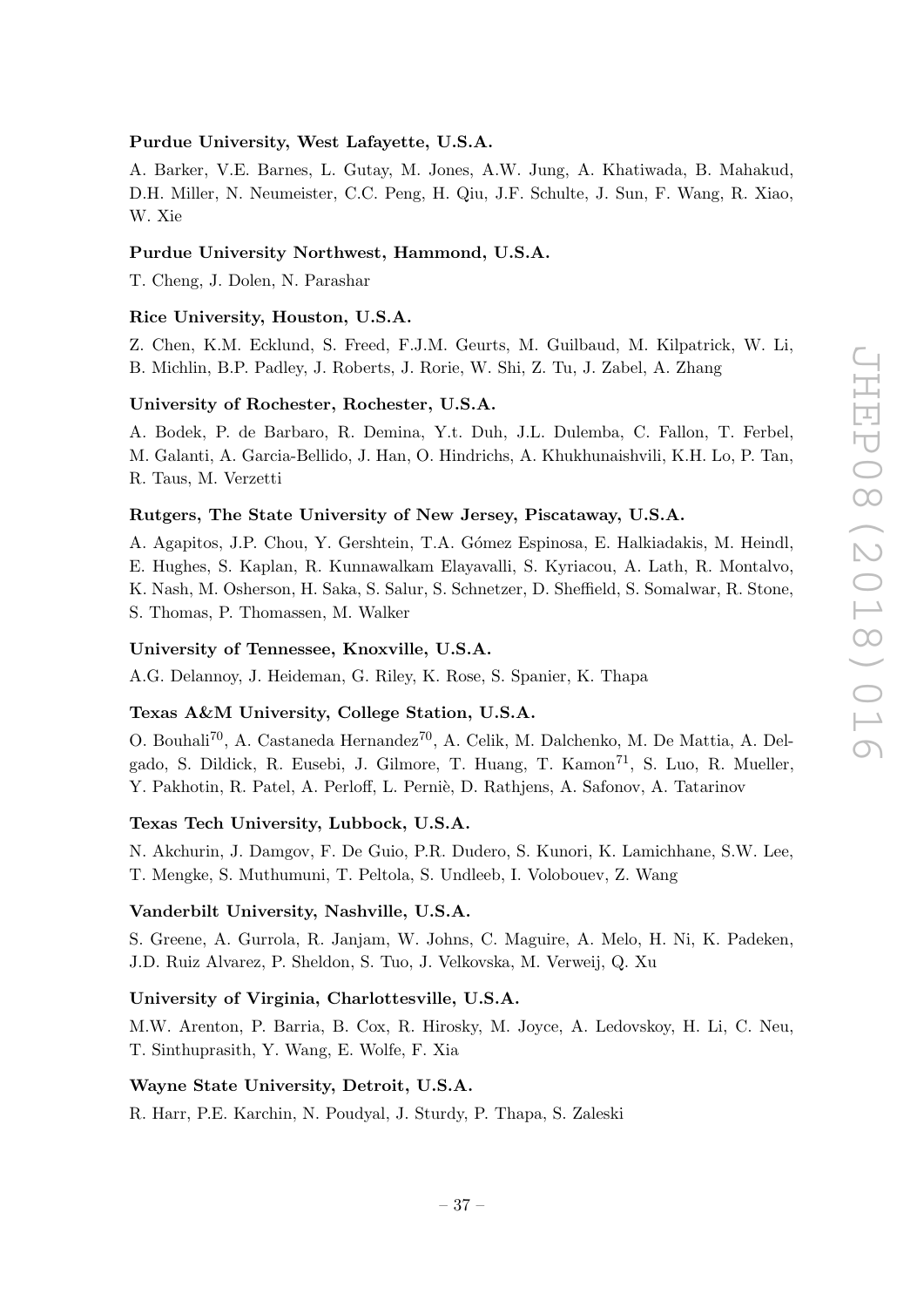# University of Wisconsin — Madison, Madison, WI, U.S.A.

M. Brodski, J. Buchanan, C. Caillol, D. Carlsmith, S. Dasu, L. Dodd, S. Duric, B. Gomber,

M. Grothe, M. Herndon, A. Hervé, U. Hussain, P. Klabbers, A. Lanaro, A. Levine, K. Long,

R. Loveless, T. Ruggles, A. Savin, N. Smith, W.H. Smith, N. Woods

- †: Deceased
- 1: Also at Vienna University of Technology, Vienna, Austria
- 2: Also at IRFU, CEA, Université Paris-Saclay, Gif-sur-Yvette, France
- 3: Also at Universidade Estadual de Campinas, Campinas, Brazil
- 4: Also at Federal University of Rio Grande do Sul, Porto Alegre, Brazil
- 5: Also at Université Libre de Bruxelles, Bruxelles, Belgium
- 6: Also at Institute for Theoretical and Experimental Physics, Moscow, Russia
- 7: Also at Joint Institute for Nuclear Research, Dubna, Russia
- 8: Also at Suez University, Suez, Egypt
- 9: Now at British University in Egypt, Cairo, Egypt
- 10: Also at Zewail City of Science and Technology, Zewail, Egypt
- 11: Also at Department of Physics, King Abdulaziz University, Jeddah, Saudi Arabia
- 12: Also at Université de Haute Alsace, Mulhouse, France
- 13: Also at Skobeltsyn Institute of Nuclear Physics, Lomonosov Moscow State University, Moscow, Russia
- 14: Also at Tbilisi State University, Tbilisi, Georgia
- 15: Also at CERN, European Organization for Nuclear Research, Geneva, Switzerland
- 16: Also at RWTH Aachen University, III. Physikalisches Institut A, Aachen, Germany
- 17: Also at University of Hamburg, Hamburg, Germany
- 18: Also at Brandenburg University of Technology, Cottbus, Germany
- 19: Also at Institute of Nuclear Research ATOMKI, Debrecen, Hungary
- 20: Also at MTA-ELTE Lendület CMS Particle and Nuclear Physics Group, Eötvös Loránd University, Budapest, Hungary
- 21: Also at Institute of Physics, University of Debrecen, Debrecen, Hungary
- 22: Also at Indian Institute of Technology Bhubaneswar, Bhubaneswar, India
- 23: Also at Institute of Physics, Bhubaneswar, India
- 24: Also at Shoolini University, Solan, India
- 25: Also at University of Visva-Bharati, Santiniketan, India
- 26: Also at Isfahan University of Technology, Isfahan, Iran
- 27: Also at Plasma Physics Research Center, Science and Research Branch, Islamic Azad University, Tehran, Iran
- 28: Also at Universit`a degli Studi di Siena, Siena, Italy
- 29: Also at International Islamic University of Malaysia, Kuala Lumpur, Malaysia
- 30: Also at Malaysian Nuclear Agency, MOSTI, Kajang, Malaysia
- 31: Also at Consejo Nacional de Ciencia y Tecnología, Mexico city, Mexico
- 32: Also at Warsaw University of Technology, Institute of Electronic Systems, Warsaw, Poland
- 33: Also at Institute for Nuclear Research, Moscow, Russia
- 34: Now at National Research Nuclear University 'Moscow Engineering Physics Institute' (MEPhI), Moscow, Russia
- 35: Also at St. Petersburg State Polytechnical University, St. Petersburg, Russia
- 36: Also at University of Florida, Gainesville, U.S.A.
- 37: Also at P.N. Lebedev Physical Institute, Moscow, Russia